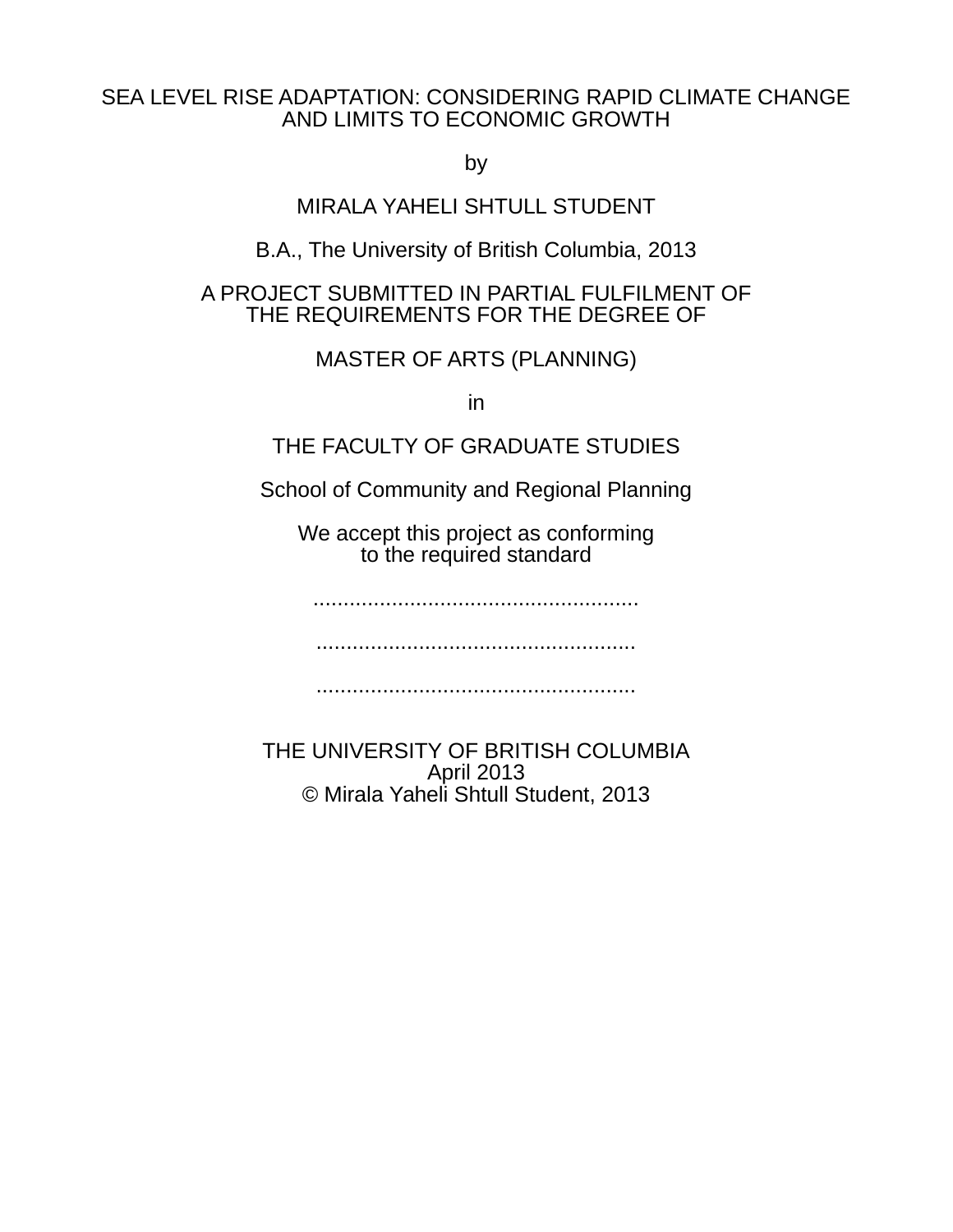## **TABLE OF CONTENTS**

| 1 Introduction and overview                                     | 1  |
|-----------------------------------------------------------------|----|
| 2 Climate change – a symptom of uneconomic growth: key concepts | 2  |
| 3 What's the deal with 'peak oil'?                              | 5  |
| 4 Climate change $\&$ sea level rise – the big picture          | 11 |
| 5 Policy responses – provincial and local                       | 19 |
| 6 Adaptation Options that work with the water                   | 28 |
| 7 Adaptation evaluation criteria                                | 36 |
| 8 Conclusions                                                   | 41 |

## **LIST OF TABLES**

| Table 1: IPCC Summary for Policy Makers                                       | 13 |
|-------------------------------------------------------------------------------|----|
| Table 2: Summary of Regional SLR Estimates for 2100 for Selected BC Locations | 18 |
| Table 3: Potential 2100 Crest Levels                                          | 25 |
| Table 4: Selected Adaptation Option and Estimated Cost                        | 27 |
| Table 5: Coastal Adaptation Options                                           | 29 |

### **LIST OF FIGURES**

| Figure 1: Observed and Projected SLR                                                                                       | 15 |
|----------------------------------------------------------------------------------------------------------------------------|----|
| Figure 2: Global SLR scenarios for the US National Climate Change Assessment                                               | 16 |
| Figure 3: Recent Projections of Expected Global SLR and Recommended Global<br>SLR Rise Curve for Planning and Design in BC | 21 |
| Figure 4: Flood Protection Options                                                                                         | 26 |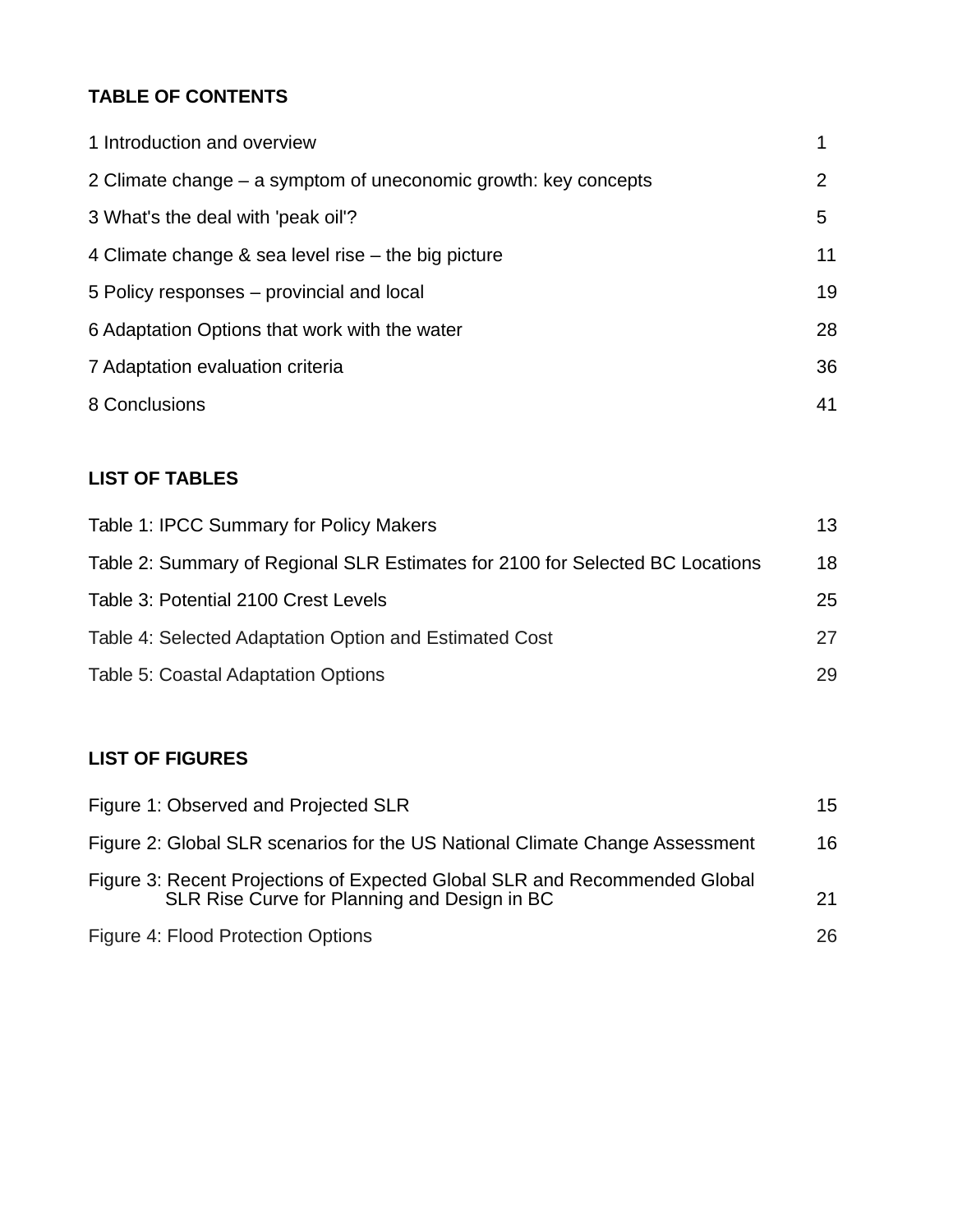### **1 INTRODUCTION AND OVERVIEW**

Rising sea levels are threatening to inundate low lying communities, erode beaches, exacerbating existing risk of coastal flooding and creating flood risk in areas that were not considered at risk in the past. In developed areas, governments and landowners have responded to these threats by building dikes, seawalls and other shore protection structures. To date, very little developed land has been given up to the steadily rising sea.

This report begins by describing the problem context, which centres on the phenomenon of sea level rise and coastal management planning. I highlight the fact that planning is operating according to two key misguided assumptions. The first is that sea levels will continue to rise gradually over the next century. This may not be the case. Rather, it is likely that human actions are forcing the climate system and thus the ecosphere into a period of rapid and nonlinear change. The concentration of atmospheric CO<sub>2</sub> in January 2013 at Mauna Loa was 395.55 parts per million (ppm) (NOAA 2013), a new milestone in the rise of greenhouse gases (GHG). These levels have not occurred since the Pliocene era  $(5.3 - 2.6$  million years ago). During that time period, average global temperatures were 2 to 3 degrees Celsius warmer than today and sea levels were  $25+/12$  meters higher than in the 18<sup>th</sup> century (Glikson 2012). The scientific community warns of the possibility of crossing critical thresholds causing abrupt change. Sea levels could rise suddenly as opposed to the gradual rise observed over the past century.

The second assumption underpinning current planning is that the current anomalous era of economic growth will continue. Limits to growth, 'peak oil' and 'peak everything' are simply not factored in. At best, climate mitigation and adaptation plans look at strategies to substitute fossil fuels with renewable energy sources. However, as I will explain, this may not be feasible or sufficient to maintain business as usual. In the final analysis, communities must learn to power down and function with much reduced energy and material consumption.

With the above assumptions in mind, the purpose of this report is to establish the 'ecological context' as the backdrop for answering a series of research questions. The first questions is: in this era of rapidly declining energy and natural capital availability, will governments be able to protect development as usual in the face of accelerating sea level rise? In other words, will governments be able to build and maintain highly energy and resource intensive structures to protect urban centres in perpetuity? Second, when energy availability is constrained and costs are prohibitive, what are the alternatives to hard protective structures such as dikes and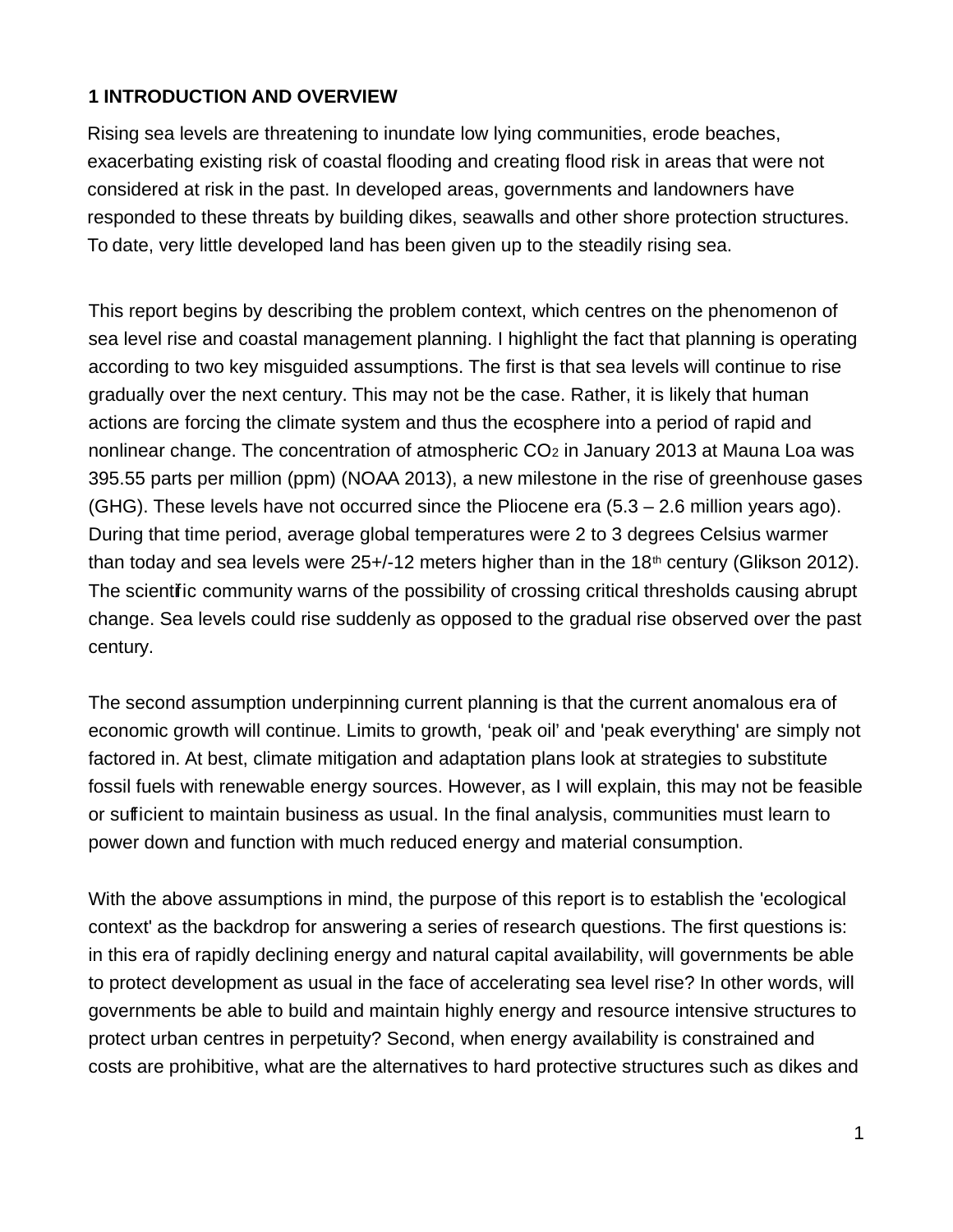sea walls? Third, how can adaptation options be evaluated to distinguish the adaptive from the maladaptive?

Given the scope and complexity of these questions, by no means does this report purport to be comprehensive or to give definitive responses to these questions. Rather, it is intended to be but one contribution to this increasingly pressing conversation. That said, I explore answers to the above questions in sequence. The first section describes how global climate change can be understood as a symptom of uneconomic growth. The second discusses peak oil to illustrate the impending reality of limits to growth. Building on this understanding, i.e. the ecological context, I then outline the anticipated constraints for local government operations. The third section highlights the current understanding of sea level rise science at the global scale, at the Fraser Basin region scale, and at the local City of Vancouver scale. I use the City of Vancouver as an example because it is vulnerable to sea level rise, is unprotected by dikes, and is in the early stages of implementing a climate change adaptation plan. This presents a critical opportunity to explore viable and sustainable coastal management response options. The fourth section provides the BC provincial and local City of Vancouver government policy responses to sea level rise projections to date along with selected adaptation options and their estimated costs. The fifth section documents alternatives to hard protective engineering solutions, namely approaches that work with the rising tides. The sixth section evaluates the traditional approach of building structural protection according to criteria for distinguishing *adaptive* from *maladaptive* options.

Adaptation can be defined as "an adjustment in ecological, social or economic systems in response to observed or expected changes in climatic stimuli and their effects and impacts in order to alleviate adverse impacts of change or take advantage of new opportunities" (Adger et al. 2004). Maladaptation can be defined as "an action taken ostensibly to avoid or reduce vulnerability to climate change that impacts adversely on, or increases the vulnerability of other systems, sectors or social groups" (Barnett et al. 2010). This definition can be enhanced by adding that maladaptation also occurs when an action taken to avoid or reduce vulnerability to climate change results in increased vulnerability to the adapted entity itself.

#### **2 CLIMATE CHANGE - A SYMPTOM OF UNECONOMIC GROWTH: KEY CONCEPTS**

#### **2.1 Ecological Overshoot**

Human-induced sea level rise is one indication that the human enterprise is in a state of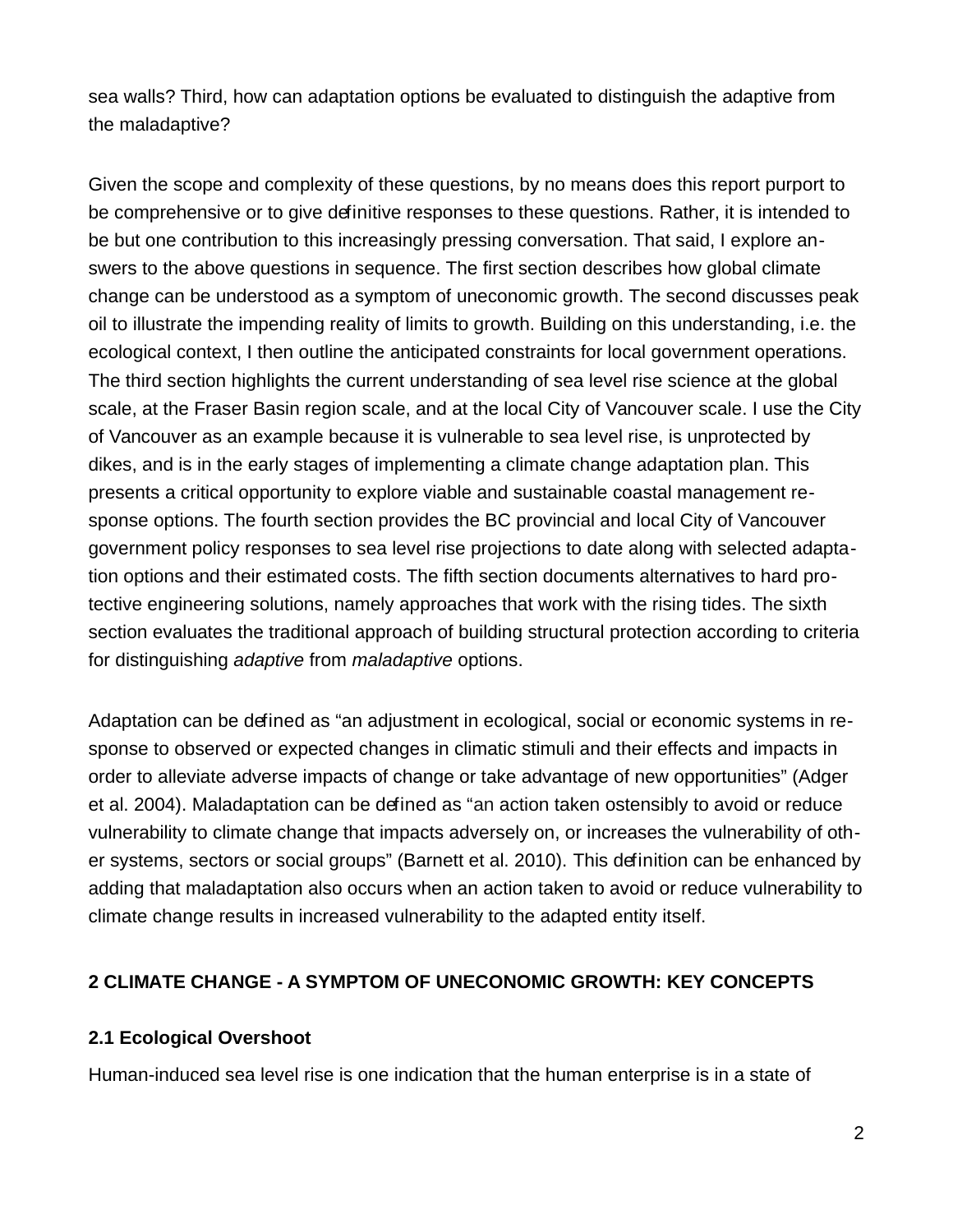ecological overshoot. Ecological overshoot occurs when demand on the biosphere exceeds the available biological capacity of the planet. According to the Global Footprint Network (GFN), humanity has been in a state of global overshoot since the 1980s (GFN 2011). This means that annual demand on bio-resources continuously exceeds the planet's regenerative capacity. As a result, nature's stockpiles are dwindling and planetary waste sinks are full to overflowing. Ecological Footprint analysis, a resource accounting tool that calculates how much nature we have and how much we use, suggests that as the collective human footprint grows, symptoms of exceeding ecological limits, such as sea level rise, will be exacerbated.

Ecological Footprint analysis enables us to measure human demand on biocapacity. This powerful accounting tool illustrates the fact that it now takes the Earth more than a year and a half to regenerate the biocapacity used in a single year (GFN 2011). Moreover, global Ecological Footprint calculations show that our demand on nature since the 1960s has doubled, while the Living Planet Index tracks a fall of 30 percent in the health of species that underpin the integrity of ecosystem services on which we all depend (Living Planet Report 2010). Overshoot is being maintained by liquidating natural capital that accumulated over millions of years. A basic understanding of the second law of thermodynamics makes it clear that degradation of natural resources is often irreversible and cannot be maintained indefinitely. Simply put, there are no substitutes for many ecological goods and services such as clean air, clean water, nutrient cycling and crop pollination - that create the conditions for all life on this finite and increasingly fragile planet.

#### **2.2 Precursors to Ecological Economics**

Concern for the sustainability of nature, society and limits to economic growth are not new. In 1798 Thomas Malthus observed that human populations tend to grow rapidly and will eventually outstrip available resources. This concept has since been referred to as the Malthusian Trap. Malthus argued that the human propensity to expand would ultimately be constrained by poverty, famine and disease (Malthus 1798). In 1848 Mill wrote about his understanding of the value of nature in his book *Principles of Political Economy*. Mill wrote a chapter entitled 'Of the Stationary State' where he recognized that there is wealth beyond the material. Mill argued that the inevitable conclusion of unlimited growth was environmental destruction and a reduced quality of life for humans. He stated that a stationary state might be preferable to continuous economic growth. According to Herman Daly, Mill's writing led to a new school of thought carried on by the discipline now known as ecological economics. Daly (2005) states unequivocally that "...the facts are plain and incontestable: the biosphere is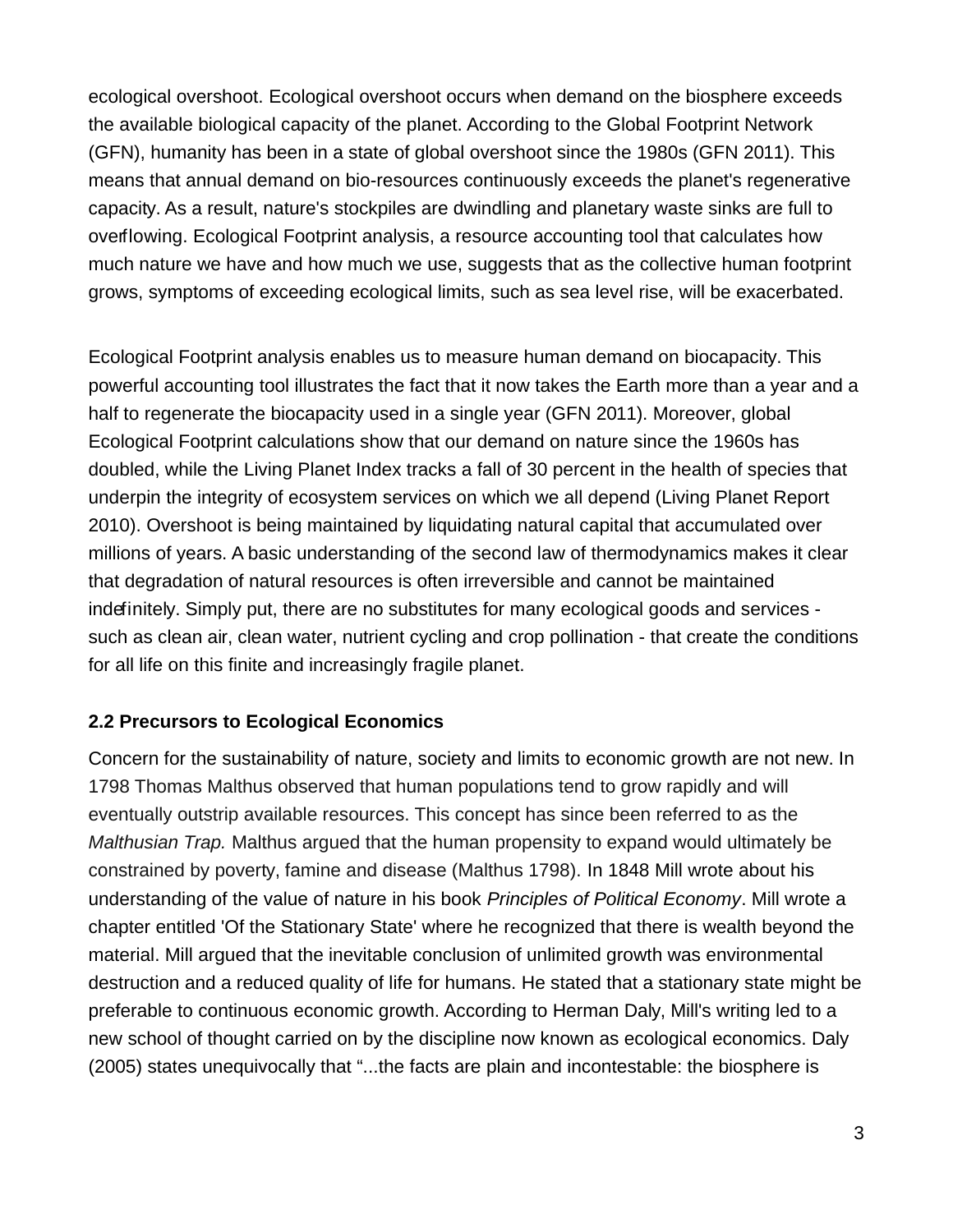finite, non-growing, closed (except for the constant input of solar energy), and constrained by the laws of thermodynamics. Any subsystem, such as the economy, must at some point cease growing and adapt itself to a dynamic equilibrium, something like a steady state" (102).

#### **2.3 Uneconomic Growth**

In 1972 a team of MIT scientists created a computer model that analysed global resource consumption and production. The results echoed the concerns and predictions of Thomas Malthus outlined above. The team found that unlimited growth on a finite planet would lead to catastrophe. More specifically, the findings indicated "...that the twin economic burdens of resource depletion and pollution would turn a growth-oriented economy into its own nemesis" (Meadows et al. 1974 as cited by Greer 2008, 5). The model showed that once an economy overshoots the carrying capacity of its environment, the costs of resource depletion and pollution rise faster than the benefits of economic growth. Daly (2005) elaborates on this by explaining, "When the economy's expansion encroaches too much on its surrounding ecosystem, we will begin to sacrifice natural capital...that is worth more than the man-made capital...added by the growth. We will then have...uneconomic growth, producing "bads" faster than goods...making us poorer, not richer. Once we pass the optimal scale, growth becomes stupid in the short run and impossible to maintain in the long run" (100). In the final analysis, dealing with the consequences of growth overwhelms growth itself and brings the economy down. Greer (2008) makes the message clear by saying that "...you can't grow your way out of a crisis if growth is what's causing the crisis in the first place" (6).

In 2004 an updated and expanded version of Limits to Growth was released. The authors' findings were in line with the 1972 model outcomes. The take home message was that (in the absence of changes to perspectives, cultural norms, behaviours and institutions that reduce material and energy throughput by a factor of 5-10) consequences of overshoot will lead to systemic ecological, economic and societal collapse in the 21st century (Meadows et al. 2004).

Accelerating sea level rise is but one of the innumerable costs of continuous ecological overshoot and poses a major global socio-economic hazard. There are approximately 200 million people living within coastal floodplains, and about two million square kilometers of land and one trillion dollars worth of assets lying less than 1 m above current sea level (Milne et al. 2009). It is anticipated that sea level rise and exacerbated coastal flooding, in combination with other climate change impacts such as desertification and saline intrusion, will result in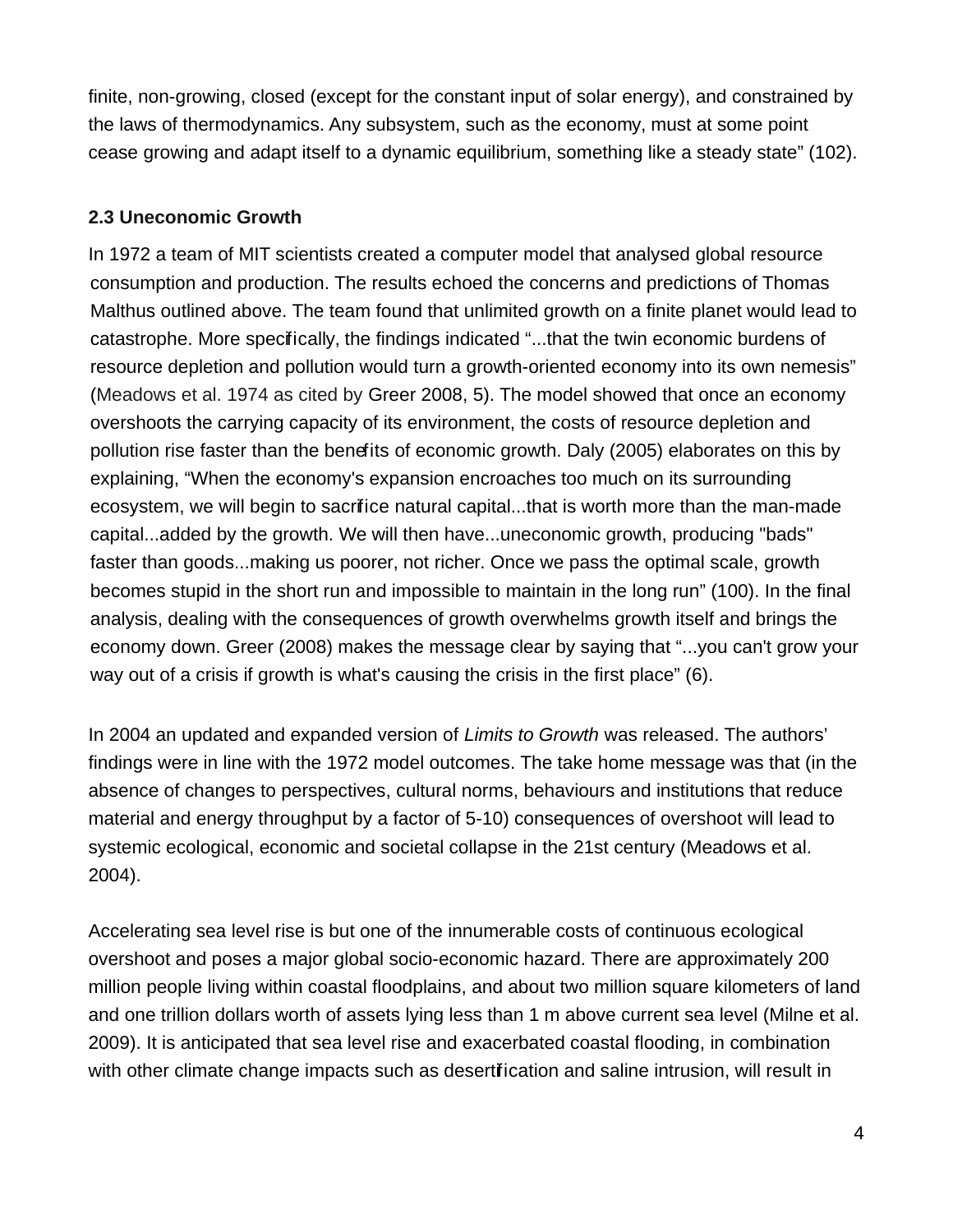significant global population displacement. Estimates of the number of people forced to migrate due to climate change impacts by 2050 range from 200 million to 600 million (McGranahan et al. 2007). How will Canadian communities be affected? Although many climate migrants, often referred to as climate refugees, will relocate within their own countries, there will likely be pressure on Canada's humanitarian immigration program to extend protection to those displaced by the consequences of climate change (Becklumb 2010). Therefore, governments need to begin planning to mitigate flood risk in coastal communities while bearing the possibility of additional population growth due to the influx of climate refugees in mind. Higher immigration translates into increased demand for services, which will be an additional stress for governments struggling to manage the impacts of rapid climate change within the context of limited financial, energy and natural resources availability. The challenges that such constraints will impose on local governments will be discussed further in section 3.6.

### **2.4 Living Planet Report 2012**

This latest World Wildlife Fund report (2012) finds that the ecological footprint of the collective human enterprise now exceeds Earth's global biocapacity by more than 50 percent. This extent of overshoot reduces the resilience of the ecosphere and its ability to provide for human needs. The symptoms of surpassing ecological limits in pursuit of unlimited material growth range from increasing ocean acidification, runaway climate change, accelerating sealevel rise, rapid desertification, soil loss, ozone depletion and the imminent peak and decline of key non-renewable energy resources (Beddoe et al. 2008).

The focus of this report is on just one symptom of transgressing ecological bounds, namely sea-level rise. However, before the science of climate change and sea level rise projections are explored, the following section looks at peak oil at the macro scale as well as implications for the local scale to highlight the energy and resource constraints that governments will face when evaluating adaptation options for low-lying coastal cities. The far-reaching effects of peak oil coupled with a rapidly changing climate reveal why governments will likely be unable to protect development as usual in the face of accelerating sea level rise.

### **3 WHAT'S THE DEAL WITH 'PEAK OIL'?**

Let me begin with a standard definition of peak oil from Wikipedia: the point in time when the maximum rate of global extraction is reached, after which the rate of extraction continually declines. The use of fossil fuels in the  $19<sup>th</sup>$  century enabled the ongoing explosion of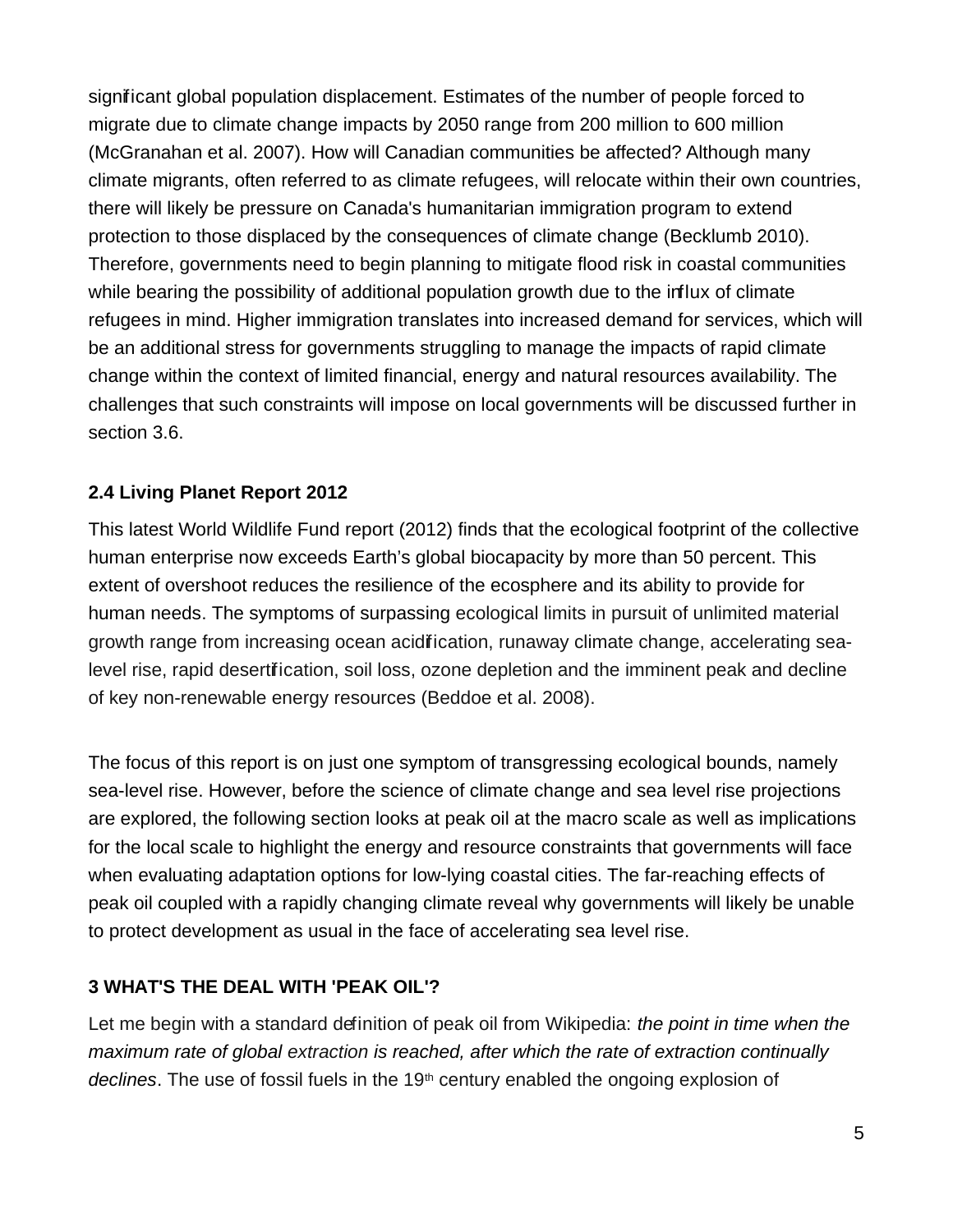economic and human population growth. Reaching peak oil suggests we are getting close to global limits on further expansion. Ultimately, it may be the pivotal factor that ushers in the end of this historically anomalous period of exponential growth.

At first glance, the peak of global oil withdrawal appears to be a problem of energy resource depletion. However, it is not actually about running out, it is about the end of abundant, accessible cheap oil. The production peak of conventional crude oil exemplifies fast approaching limits to growth because oil is at the leading edge of a larger crisis as all resources will in turn reach their respective 'peaks'. Moreover, as Heinberg (2011) points out, petroleum itself plays a central role in our modern world. Transportation, mechanized food production, and most other industries still depend on uninterrupted access to inexpensive oil. In fact, "the Industrial Revolution was really the Fossil Fuel Revolution, and the entire phenomenon of continuous economic growth...is ultimately based on ever-increasing supplies of cheap energy" (ibid 15).

#### **3.1 Hubbert Analysis and The Discovery of Peak Oil**

In 1956 Mr. Marion King Hubbert, a geophysicist working for Shell Oil Company, developed what is now known as the Hubbert Curve, an approximation of the production rate of a resource over time. Hubbert initially used his model to accurately predict the peak of US oil extraction and it has become the basis for extrapolating to a global peak (Hubbert 1956).

Hubbert's work led to increasing concern as post peak extraction rates are projected to decline relatively rapidly. Peak oil experts such as Robert Hirsch and Jeff Rubin, among many others, have been sounding the alarm and calling on governments to mitigate the anticipated significant drop in supply relative to demand. The primary issue is that, in the absence of planned transition away from fossil fuel dependence, far-reaching negative economic, social and geo-political impacts are likely to ensue (Hirsch 2005 and Rubin 2009). In the executive summary of a report commissioned by the U.S. Department of Energy Hirsch (2005) wrote, "...as peaking is approached, liquid fuel prices and price volatility will increase dramatically, and, without timely mitigation, the economic, social, and political costs will be unprecedented. Viable mitigation options exist on both the supply and demand sides, but to have substantial impact, they must be initiated more than a decade in advance of peaking" (4).

Global dependence on oil and the need to plan for a post peak scenario cannot be overstated. According to the Post Carbon Institute, oil currently accounts for approximately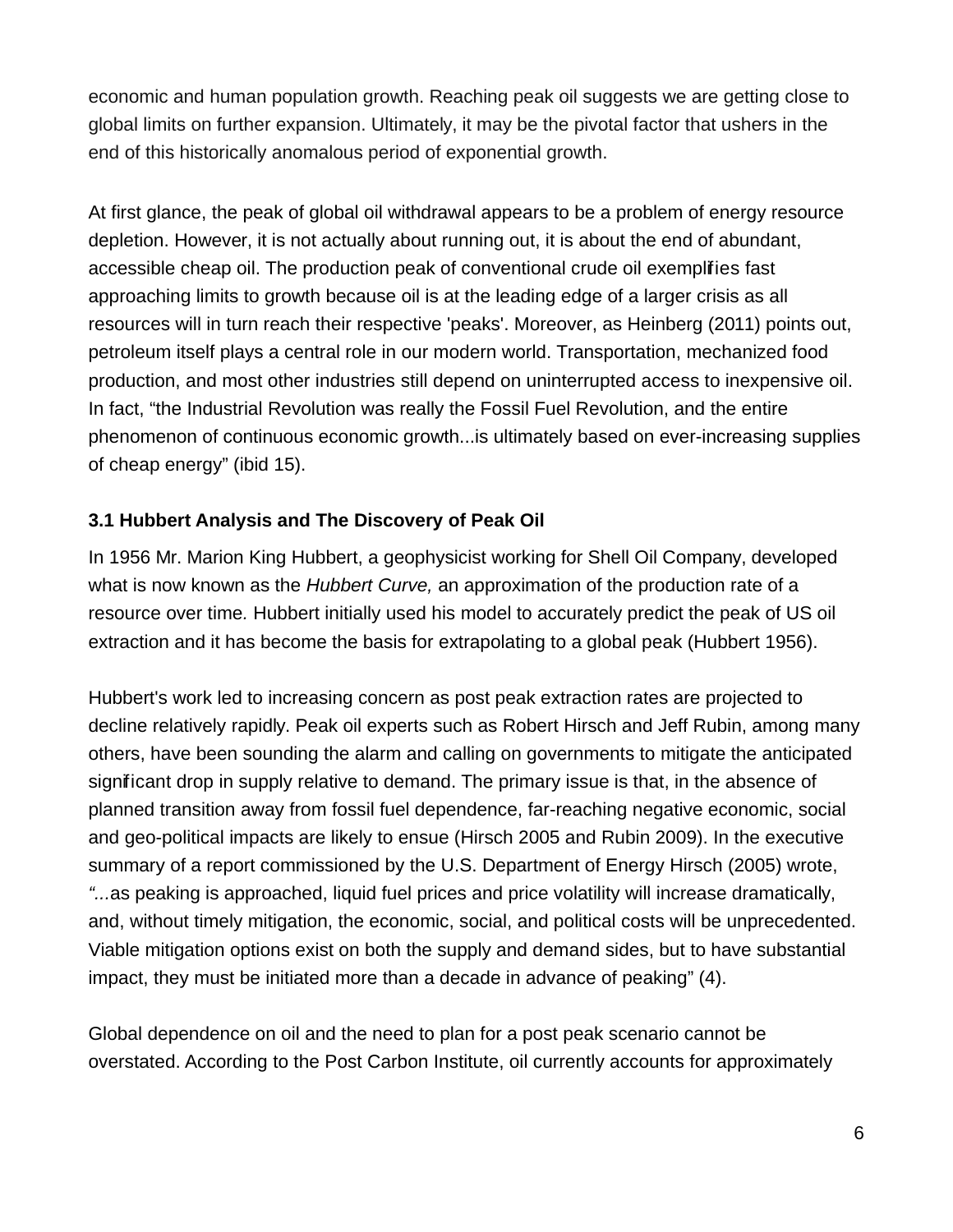41% of global fossil fuel consumption, 33% of all global fuel consumption and 95% of global energy used for transportation. Therefore, it is imperative that all governments at all levels plan "...to reduce energy consumption, develop renewable energy sources, and reconfigure our fossil fuel-dependent infrastructure" (Heinberg and Lerch 2008, 2). The urgency becomes clear when two additional concepts are spelled out.

### **3.2 Energy Return On Energy Invested**

Understanding Energy Return On Energy Invested (EROEI) is key to understanding the intractable dilemma that is peak oil. The issue is that remaining energy resources provide less EROEI. At the dawn of the oil age, it seemed that one had only to put a shovel in the ground and oil would begin to flow. At that time EROEI, on average, was 100:1. Today however EROEI averages 10:1 as available liquid crude has become more difficult to access. Extraction often requires deep-water platforms, horizontal drilling, hydraulic fracturing and other complex energy-demanding technologies. According to Orlov (2010) as EROEI decreases from 10:1 toward 1:1 the point will be reached when it is no longer economically or energetically possible to deliver diesel or gasoline to a gas station. Orlov postulates that 3:1 may be the minimum EROEI that the oil industry requires to sustain itself. Greer (2008) explains this phenomenon in simple terms by stating that if it takes the energy of a barrel of oil to extract a barrel of oil, then further extraction is pointless, no matter what the market price. In the end, remaining reserves will be left underground.

### **3.3 Unparalleled Qualities: Energy Dense, Versatile, Transportable and Easy to Store**

Fossil fuels - namely coal, oil and natural gas - are unique in that they have temporarily allowed humans to extend the carrying capacity on Earth that was previously controlled by negative feedback. Before fossil fuels the global population was less than one billion. In a relatively short time, abundant cheap oil has enabled the global human enterprise to reach seven billion people! Kunstler (2005) describes this era as a geologic endowment enabling a one shot bonanza, a one-time deal, a truly anomalous period of human history. Kunstler goes on to use the analogy that "Fossil fuels provide for each person in an industrialized country the equivalent of having hundreds of slaves constantly at his or her disposal" (31).

Oil is a uniquely amazing substance. The energy density of crude oil is unmatched, meaning that it contains an enormous quantity of energy per weight and volume. It is also easy to transport, store, pump and relatively safe to handle. It can be refined into various grades and is used for myriad products from plastics to fertilizers (Kunstler 2005). Our material lives are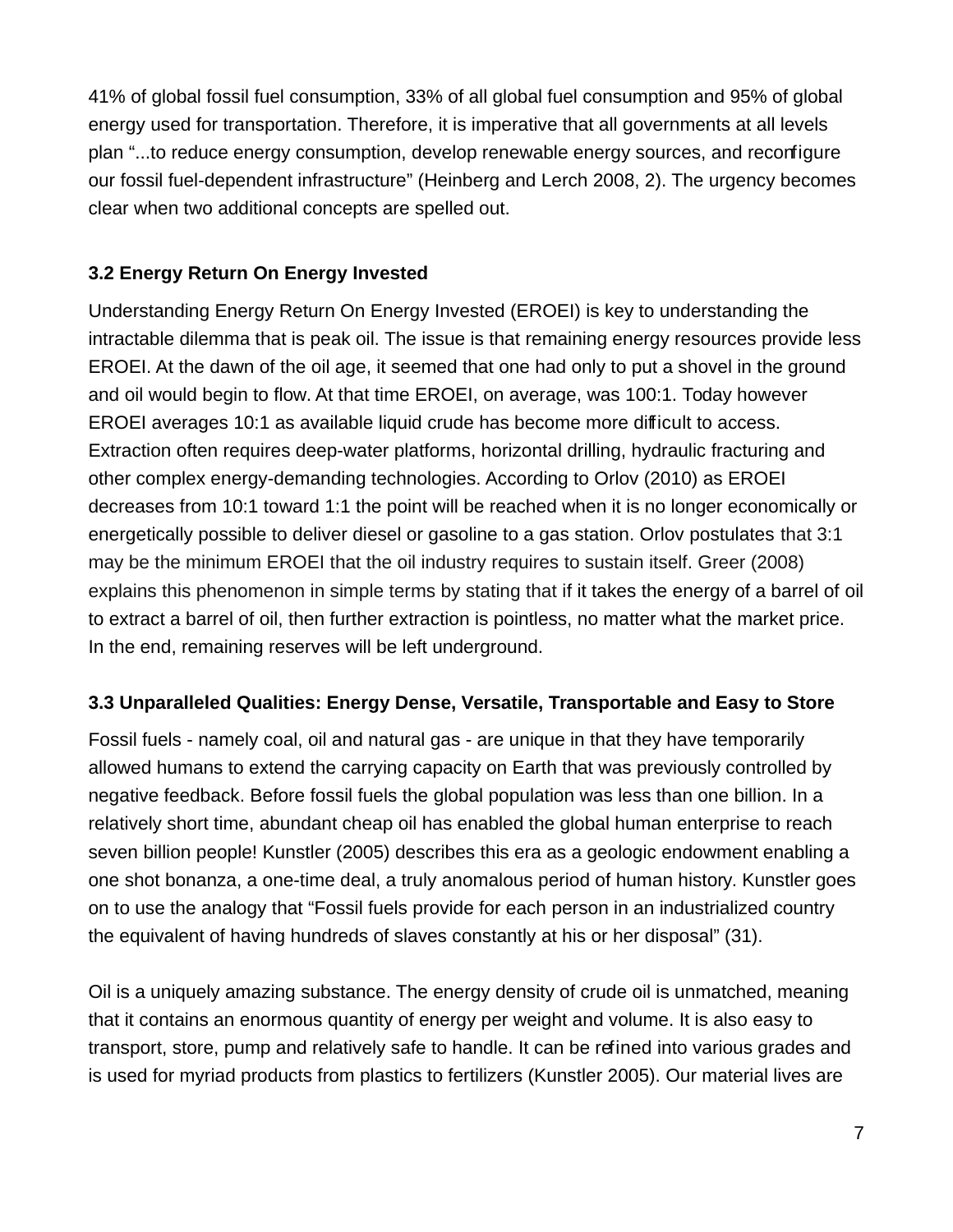literally saturated with oil of various permutations. There is really no equivalent. Alternative energy sources simply do not share this distinct set of qualities.

#### **3.4 Why Alternatives will Not Suffice**

A recent report by the Post Carbon Institute states that "...there are currently no viable substitutes for oil at current rates of consumption. Although alternatives to oil do exist for many of its uses, they are generally vastly inferior to oil in their energy content and in the ease of which they can be extracted, transported, and turned into a commercially-useable fuel" (Lerch 2010, 2). Conventional energy sources - such as natural gas, hydropower and uranium – also face serious constraints as potential replacements for oil as our dominant fuel (ibid). These constraints entail lower EROEI and energy density compared to crude oil. Greer (2008) explains that aside from issues of EROEI and energy density, generation of renewables are subsidized by cheap oil. For instance, producing a solar cell first requires large quantities of liquid fuel to mine and ship raw materials and then far more energy to power the complex manufacturing process. Often the EROEI or net energy produced is 1:1 or even negative, which means that they ought not be manufactured to begin with (Greer 2008).

As if all these issues were not enough, there is the inconvenient yet crucial fact that gas and coal may have reached or will soon reach their respective peaks as well, a process being hastened by ever increasing demand and the rush to compensate for the declining output of oil. This appetite to consume all available resources is leading to peak everything (Heinberg 2007). Needless to say, even if feasible alternatives existed decades would be needed to bring them to scale. As David Price (1995) stated, "to take over for fossil fuels as they run out, an alternative energy source would have to be cheap and abundant, and the technology to exploit it would have to be mature and capable of being operationalized all over the world in what may turn out to be a rather short time. No known energy source meets these requirements" (312).

#### **3.5 So When WILL We Reach Global Peak Oil?**

In 2010 the International Energy Agency (IEA) shifted from a position of denial that conventional oil production would peak this century to stating that in fact it already occurred in 2005-2006 (IEA 2010). This message was somewhat glossed over by the assumption that the gap between projected demand and available supply will be filled by undiscovered, undeveloped, low energy density and very expensive to produce oil. The report maintains that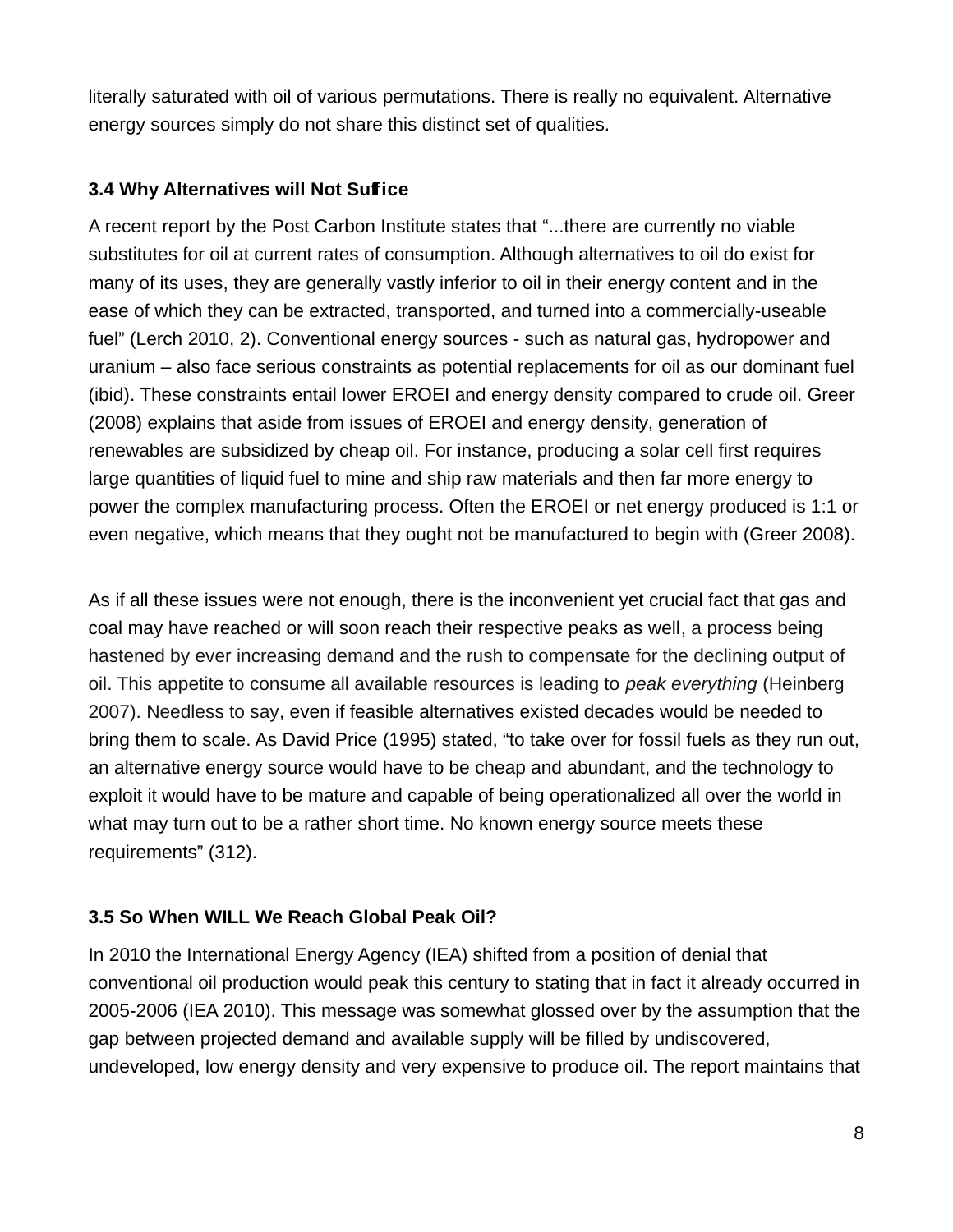despite having past the global peak, growth can be maintained. Perhaps this came across as believable by the average uninformed reader, but to those who truly understand the dynamics of the situation, the report read as incredibly contradictory because it was stated that production will go from the current 70 million barrels per day to 16 in the next 25 years. It is not clear how this is even remotely possible particularly when EROEI and energy density are considered (Whipple 2010).

Officially, then, global peak conventional oil has already passed and extraction rates are in decline. The following revealing excerpt is from an April 2011 video interview of Fatih Birol, IEA's chief economist. Mr. Birol stated the following:

"We think that the crude oil production has already peaked in 2006, but we expect oil to come from the natural gas liquids, the type of liquid we have through the production of gas, and also a bit from the oil sands. But in any case it will be very challenging to see an increase in the production to meet the growth in the demand, and as a result of that, one of the major conclusions we have from our recent work in the energy outlook is that the age of cheap oil is over"

The gravity of this statement given its source can hardly be overstated. It means that the IEA has virtually admitted to the impossibility of continued global economic growth. The question is, will humanity act accordingly by facing biophysical reality and drastically reducing energy and material use? Or will the status quo be maintained to the point where our tightly knit global socio-ecological system crosses critical tipping points and crashes as did the Easter Islanders, the Maya and the Greenland Norse (Diamond 2005)?

Despite the fact that, according to the IEA, the global peak of conventional oil occurred in 2006, there is little evidence that governments are planning for the transition through the end of growth era to a post carbon future. Therefore, it is critical to understand how peak oil will play out at the local level where decision makers are just beginning to grapple with the far reaching implications that sea level rise imposes in addition to planning for the spectrum of local climate consequences such as food and water security. These increasingly challenging responsibilities are being managed with limited budgets as the cost of city operations continues to escalate.

#### **3.6 Peak Oil and Local Government**

Kaufmann (2010) articulates two main challenges governments will face once peak oil, meaning energy-supply shortfalls along with high and volatile energy prices, and the necessity of a post-carbon future sinks in: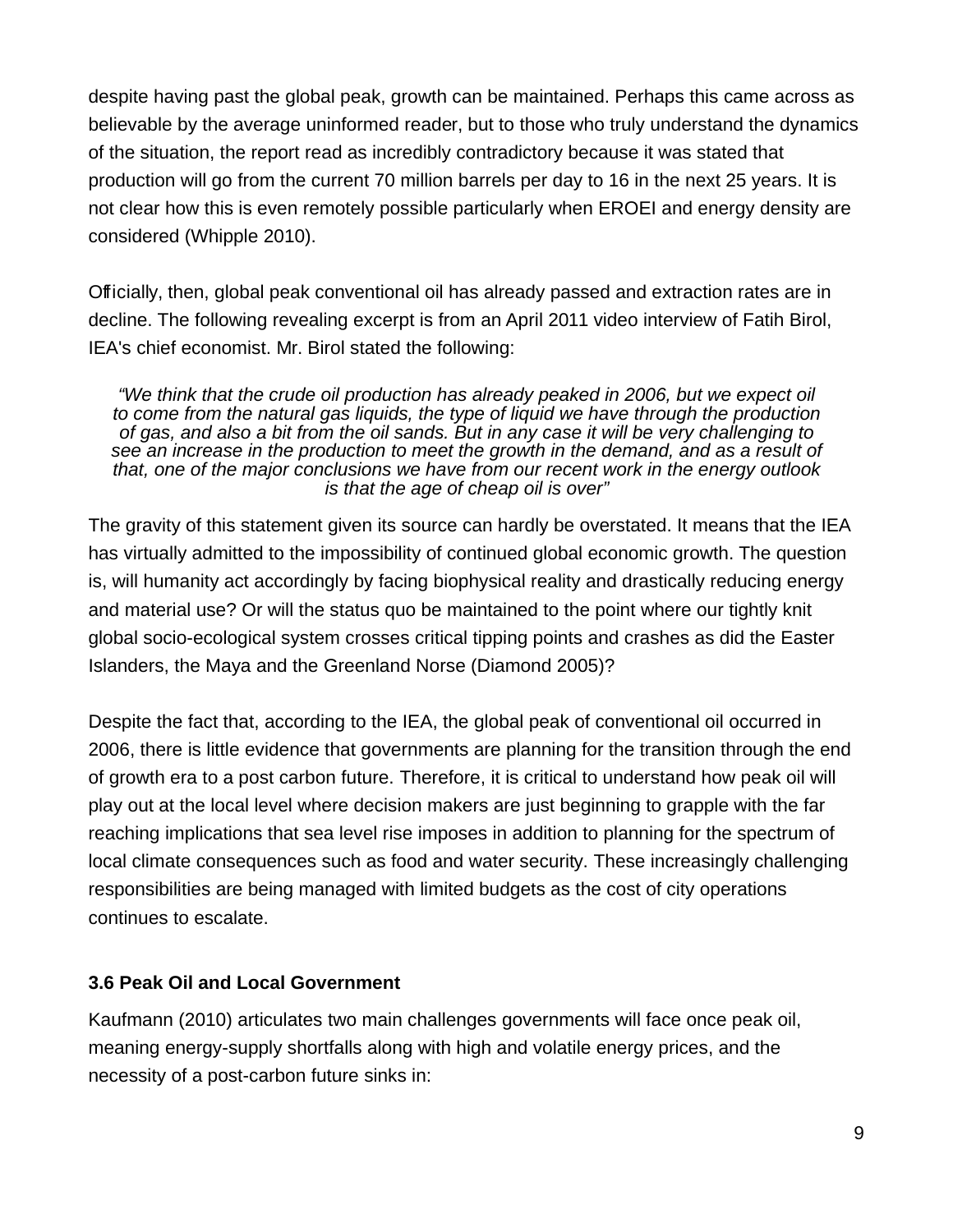1. How to maintain order and basic services during a time of economic contraction, when demand for services is rising and revenues are shrinking

2. How to use governmental powers to enable, foster, support, and lead the transition to a more resilient world. Kaufmann proceeds to explain how transitioning to a post carbon economy will likely affect municipalities. The scenario he paints is as follows:

Although the specific manifestations of peak oil and climate change will vary from one place to another, impacts will undoubtedly manifest in the local economy. This is inevitable because at their root, both peak oil and climate change are a result of unprecedented fossil fuels use. As discussed above, there are no known alternatives that match the unique characteristics of fossil fuels, meaning energy density, transportability and versatility. It is generally understood that on the downward slope of the Hubbert curve, both individuals and governments spend more on energy, which means there is less money left over to purchase other goods and services. The result is that economic activity declines, which may be accompanied by inflation. During economic downturns, citizens struggle to cover basic expenses such as housing, food and transportation. Furthermore, government tax revenues decline just as demand for services increase. There is much that can be done to soften the hardship during such times. There are also things worth noting that will not be effective in addressing the scope and scale of the problem, such as:

- Preserving the status quo this is simply not possible as revenues will be as limited as resources while demand for services will simultaneously increase.
- Increasing taxes this will not generally be feasible during a time of economic contraction, as most people will be challenged to pay for basic necessities such as food and shelter.
- Focusing solely on reducing energy, operations and service efficiencies as much as efficient operations are important, these savings will not be sufficient to offset the combination of rising energy costs and diminishing revenues (Kaufmann, 2010).

Lerch (2007) suggests principles that can help local governments navigate and plan in the face of peak oil and climate change. Chief among them are to incorporate these considerations into all aspects of decision-making for land use and infrastructure investment.

That is precisely what must be done when considering how to adapt to accelerating sea level rise, as will become evident in the following section on the most up to date projections.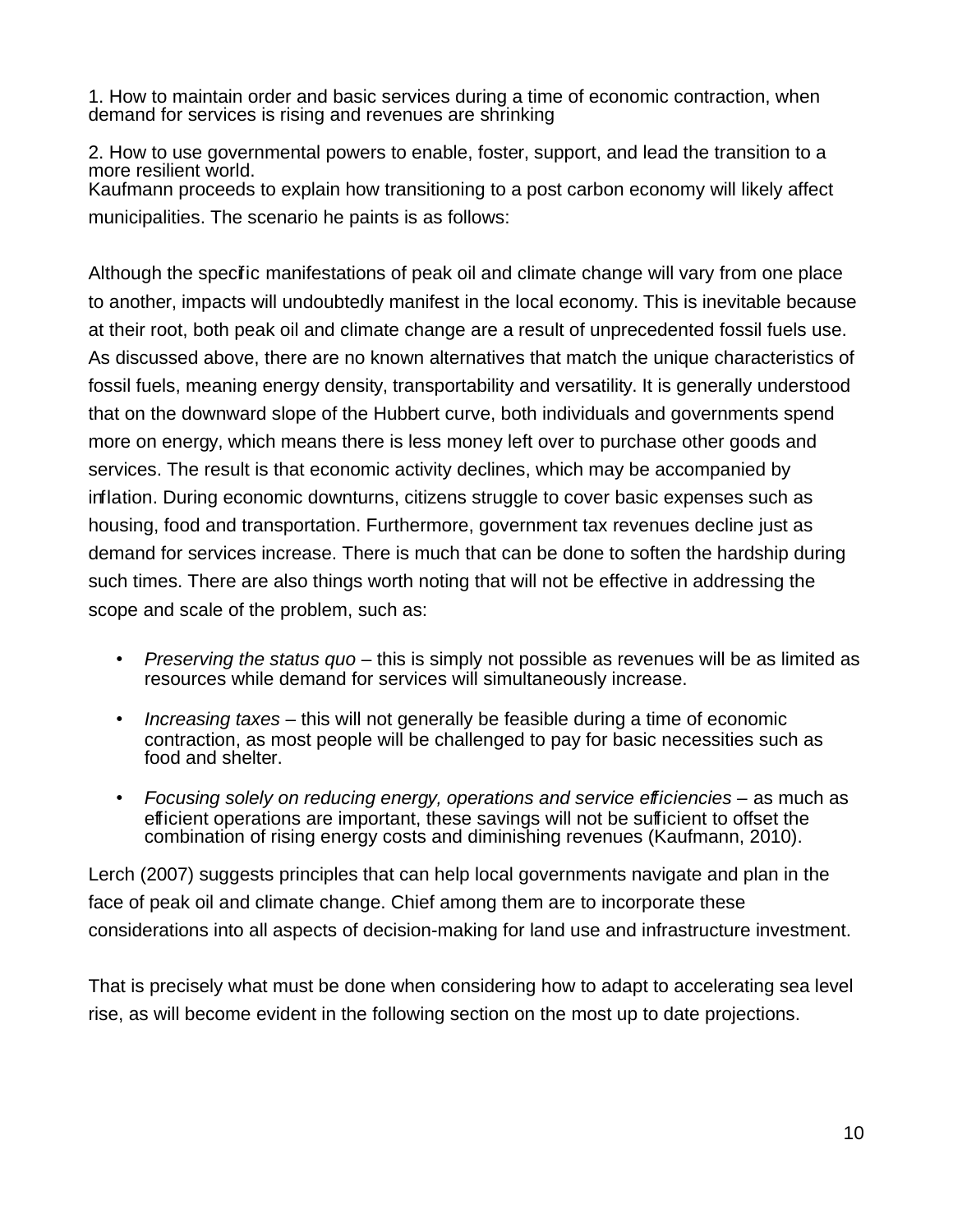### **4 CLIMATE CHANGE & SEA LEVEL RISE – THE BIG PICTURE**

#### **4.1 Crossing thresholds – a small change can make a big difference**

The current era is one of rapid climate change (CC) apparently due mainly to emissions of  $CO<sub>2</sub>$  and other greenhouse gases (GHGs). These human-induced changes represent an unprecedented threat to the integrity of Earth's ecosystems, and in turn to the socio-economic welfare of humankind.

There is no scientific consensus to distinguish between 'dangerous' and 'acceptable' CC but, despite the lack of scientific grounding, limiting global average temperature rise to 2 ºC above pre-industrial levels (approximately 278 ppm) has become a focal point for policymakers. To achieve this, it is generally accepted that carbon dioxide equivalent  $(CO<sub>2</sub>e)$  must be stabilized between 450 and 550 ppm. In January 2013, the concentration of the main greenhouse gas  $CO<sub>2</sub>$  reached 395.55 ppm (NOAA 2013), with a rate of rise at 1.8 ppm per year (World Bank 2012). Anderson and Bows (2008) state that "the current framing of climate change cannot be reconciled with the rates of mitigation necessary to stabilize at 550 ppmv  $CO<sub>2</sub>e$  and even an optimistic interpretation suggests stabilization much below 650 ppm  $CO<sub>2</sub>e$  is improbable" (6). Therefore, the lack of action to reduce GHG emissions translates into a commitment to 'dangerous climate change' in excess of 2 ºC by the latter half of the 21st century (WWF 2009). Several recent reports, such as the one by the World Bank discussed below, reinforce Anderson and Bows's assessment, acknowledging that limiting warming to two Celsius degrees will now be almost impossible and that we are on track for a catastrophic 4 Celsius degrees of warming. A report issued by the World Bank (2012) finds that we are on track to a 4 ºC warmer world by the end of the century. In the forward the President Dr. Jim Yong Kim writes that "The 4 °C scenarios are devastating: the inundation of coastal cities; increasing risks for food production potentially leading to higher malnutrition rates; many dry regions becoming dryer, wet regions wetter; unprecedented heat waves in many regions, especially in the tropics; substantially exacerbated water scarcity in many regions; increased frequency of high-intensity tropical cyclones; and irreversible loss of biodiversity, including coral reef systems (ix).

CC modelling and impact assessments tend to present a smoothly incremental increase in scale and severity of impacts as the average global temperature rises. Such assessments do not reflect biophysical reality, as changes are not likely to proceed smoothly. There are thresholds that, once crossed, are likely to result in significant non-linear, large-scale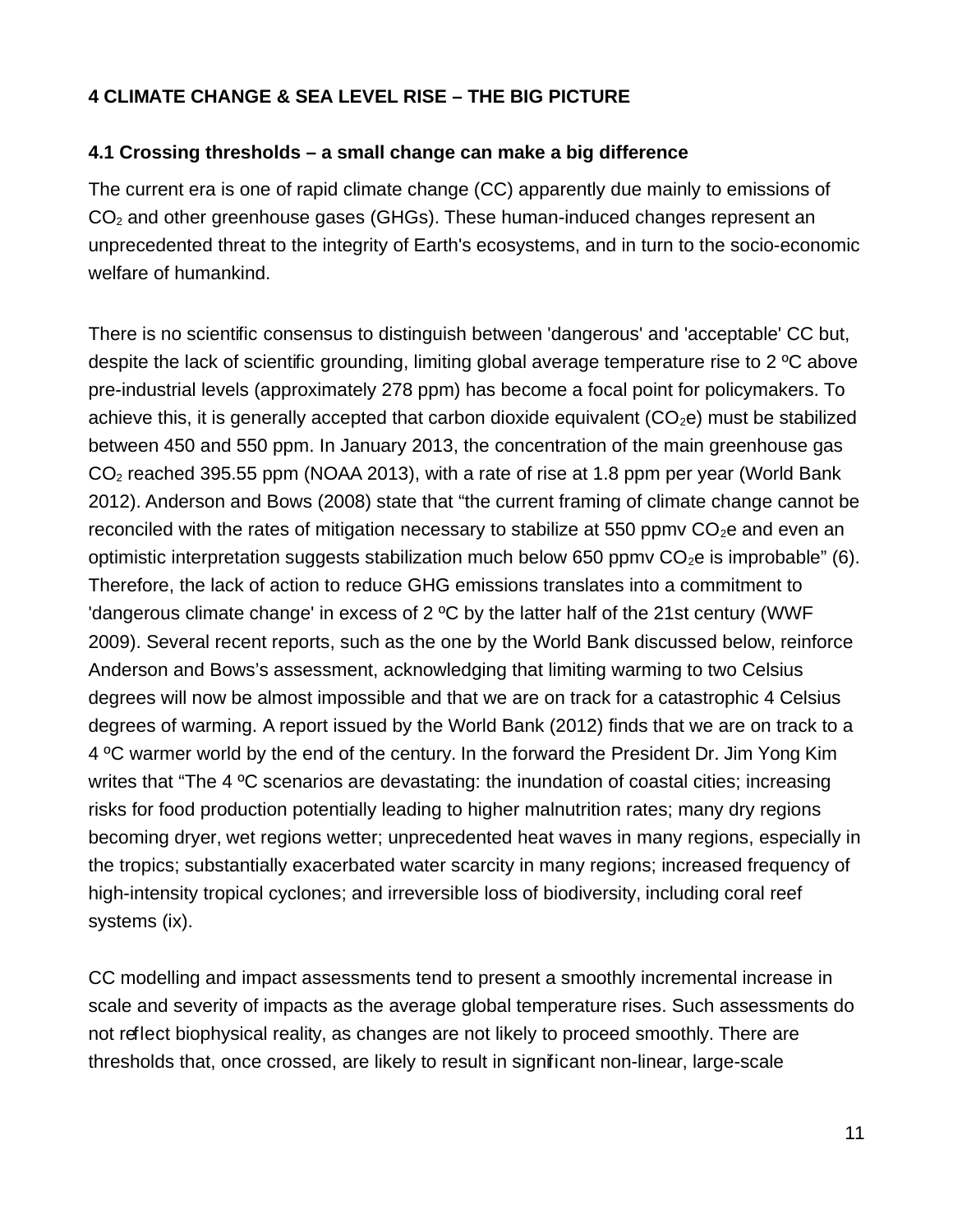disruptive change. Policy does not account for the fact that "...there could be tipping elements that have not been triggered yet...or have already been triggered, but we have yet to fully realize it because of a lag in response of the relevant system" (WWF 2009, vi). With respect to the focus of this report, crossing tipping points could lead to large and relatively sudden global sea level rise far in excess of the upper bounds of current projections. Even current conservative estimates of a gradual average global rise of 1 metre by the year 2100 increase the value of assets exposed in all 136 port mega-cities worldwide by a total of \$US 25,158 billion to \$US 28, 213 billion by 2050. This is due to changes such as increased urbanization and exposure of coastal populations to flooding and storm surge events (WWF 2009). Moreover, these numbers are likely gross underestimates as they do not account for cumulative and cascading effects that are not well understood (World Bank 2012).

#### **4.2 Global Sea Level Rise – a brief overview**

The phenomenon of sea level rise (SLR) is a direct result of global warming due mainly to: thermal expansion (ocean water expands as it heats up) and melting of glaciers and icecaps (as ice on land melts, additional water flows into the ocean) (Allison 2011). Since 1870, global sea level has risen by approximately 20 cm (IPCC 2007). Prior to 1993, global sea level data was obtained from tide gauges. Since then, measurements are also acquired from satellites. Both types of measurements provide evidence that the SLR has accelerated. Satellite measurements show that sea level is rising at approximately 3.1 mm/year (ibid). This is nearly double the average rate of 1.7 mm/year during the 20th Century. Note that these rates are an order of magnitude faster than the average rate of rise over the previous several thousand years (Convey et al. 2009). Analysis shows that the rate of rise is closely tied to temperature. Essentially, as the average global temperature increases, ocean levels rise faster (Allison 2011).

Projections for average future SLR indicates that a rate of accelerated rise will continue for hundreds of years; even assuming global temperature is stabilized. A combination of scientific modelling and observations indicate that this will translate into 1 to 2 metres of global average SLR by 2100 (ibid). Forecasting and understanding of this complex issue is continually being updated, for which the numbers are generally increasing. As discussed in the above section, it is possible that critical thresholds will be or have already been crossed. This could lead to sudden changes in climate and to "…to large scale changes in ocean circulatory systems or the rapid loss or collapse of the Greenland or West Antarctic Ice Sheets. If such an event occurs, sea level will rise much more than forecast under the most extreme IPCC scenarios"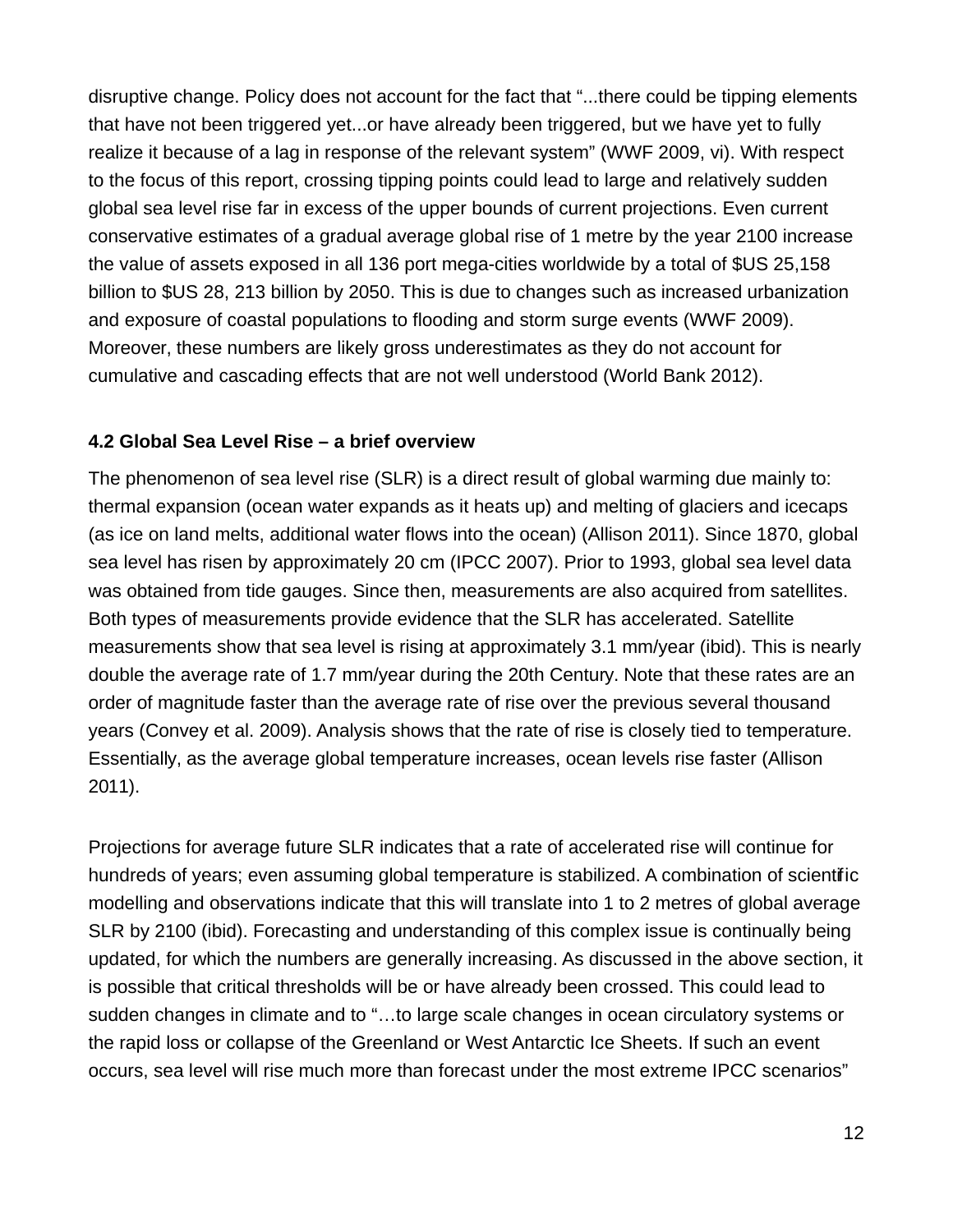(International Risk Governance Council, 2010). Such rapid change would likely lead to the loss of many major coastal cities and entire island states (Allison et al. 2009).

## **4.3 A critique of the last IPCC Report**

The last International Panel on Climate Change (IPCC) report published in 2007, referred to as the AR4, put forth sea level projections that quickly became controversial. According to Rahmstorf, the controversy centres on how the AR4 projections are based on models that aim to simulate individual processes like thermal expansion or glacier melt. Many scientists have argued that these process models underestimate both past and future sea level rise (Rahmstorf 2013).

The IPCC Summary for Policy Makers (SPM) (2007) provides the following table entitled 'Projected global average surface warming and sea level rise at the end of the 21st century'. Table 1 presents six different scenarios representing plausible future development of emissions that are potentially radiatively active based on a set of assumptions about driving forces (such as demographic and socio-economic development and the use of technology) and how they are interrelated. For instance, the A1 scenario assumes rapid globalized economic development; global population rising and peaking mid-century and subsequently declining; rapid introduction to new and more efficient technologies.

| Temperature Change<br>(°C at 2090-2099 relative to 1980-1999) |                                   |             | Sea Level Rise<br>(m at 2090-2099 relative to 1980-1999)                  |
|---------------------------------------------------------------|-----------------------------------|-------------|---------------------------------------------------------------------------|
| Case                                                          | <b>Best Estimate Likely range</b> |             | Model-based range excluding future rapid dynamical changes<br>in ice flow |
| <b>Constant Year 2000</b><br>concentrations                   | 0.6                               | $0.3 - 0.9$ | <b>NA</b>                                                                 |
| B1 scenario                                                   | 1.8                               | $1.1 - 2.9$ | $0.18 - 0.38$                                                             |
| A1 scenario                                                   | 2.4                               | $1.4 - 3.8$ | $0.20 - 0.45$                                                             |
| <b>B2</b> scenario                                            | 2.4                               | $1.4 - 3.8$ | $0.20 - 0.43$                                                             |
| A <sub>1</sub> B scenario                                     | 2.8                               | $1.7 - 4.4$ | $0.21 - 0.48$                                                             |
| A2 scenario                                                   | B.4                               | $2.0 - 5.4$ | $0.23 - 0.51$                                                             |
| A <sub>1</sub> FI scenario<br>_ _ <u>. _</u>                  | $\mathsf{A}.0$                    | $2.4 - 6.4$ | $0.26 - 0.59$                                                             |

Table 1: Summary for Policy Makers (IPCC 2007)

The above table estimated a range of 18 to 59 cm of rise by 2100. However, research on the scale and pace of rise as well as on the various contributing factors to SLR has improved significantly since the AR4 was released. For instance, the AR4 reported about 0.41 mm/year as the rate of sea-level rise from ice sheets for the period 1993-2003. In 2011, scientists working on the upcoming climate assessment by the IPCC developed the Ice Sheet Mass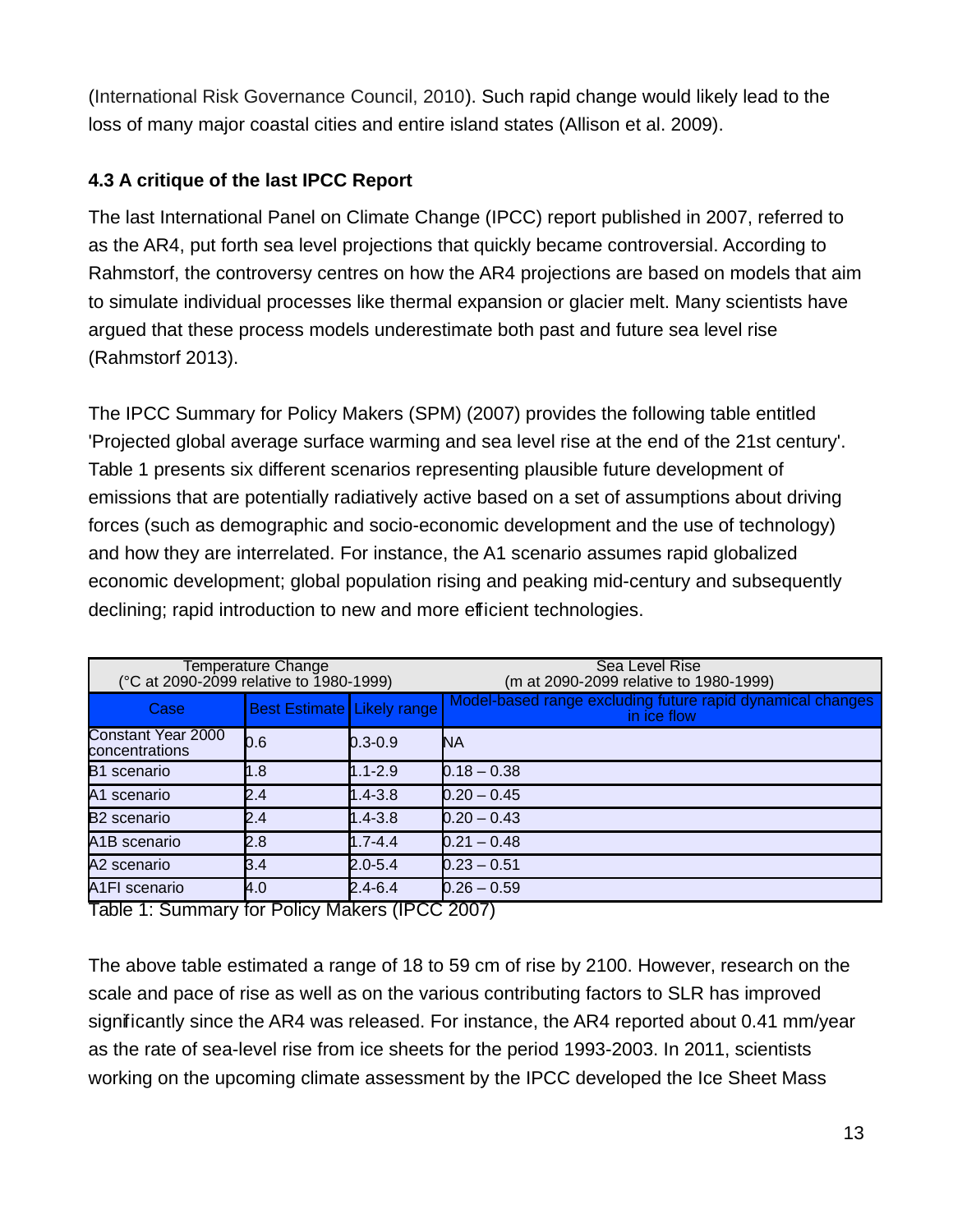Balance Intercomparison Exercise (IMBIE). Conclusive findings show that the Greenland ice sheet has lost 263±30 billion tons of ice per year from 2005 to 2010. Antarctica lost approximately 81 billions tons per year over the same time period. It is now understood that since 1992, on average, the two ice sheets lost enough ice to raise sea level by about 0.6 mm per year out of the observed 3 mm per year. The majority of the remainder is from melting mountain glaciers and thermal expansion (Kerr 2012).

#### **4.4 What does the most up to date science tell us?**

As discussed in the above section, the IPCC sea level rise projections were inaccurate, due in large part to the fact that they are based on process models, which produce considerably underestimated past and future SLR projections. Another method to estimate future SLR, the 'semi-empirical approach', suggests that sea level might rise twice as much by 2100 as predicted by the IPCC.

Rahmstorf et al. (2012) note that the fundamental idea underpinning semi-empirical approaches is "...to exploit the link between global sea level and global temperature in past observational data for projecting the future" (1). This method is motivated by the fact that physics-based approaches, i.e. process models, do not adequately capture the complex physics involved. The fact that model outputs have not matched past sea level rise observations or the observed accelerating ice sheet mass loss provides ample evidence of this disconnect (Rignot et al. 2011). Put simply, the semi-empirical approach is based on the idea that the rate of sea level rise will increase as global temperatures increase. The critical issue therefore is how much the rate of rise has accelerated in step with temperature changes.

It must be noted that although overall projections of future SLR based on this method are robust relative to other models, whether or not the empirical link between temperature and sea level will continue to hold into the future is questionable. For instance, modelling does not capture the following: i) loss of glaciers may mean that this source of meltwater will be diminished in future, and ii) a non-linear response of ice sheets may arise which is not captured by data inputs (Rahmstorf 2007). The former phenomena could make semiempirical projections overestimate SLR while the latter would likely make them an underestimate of future SLR. An additional limitation to this approach may arise if future regional patterns of warming begin to deviate from past observations. So called 'non-linear' phenomena such as the abrupt collapse of the West Antarctic Ice Sheet, the rapid loss of Greenland Ice Sheet or large-scale changes of ocean circulations systems could cause such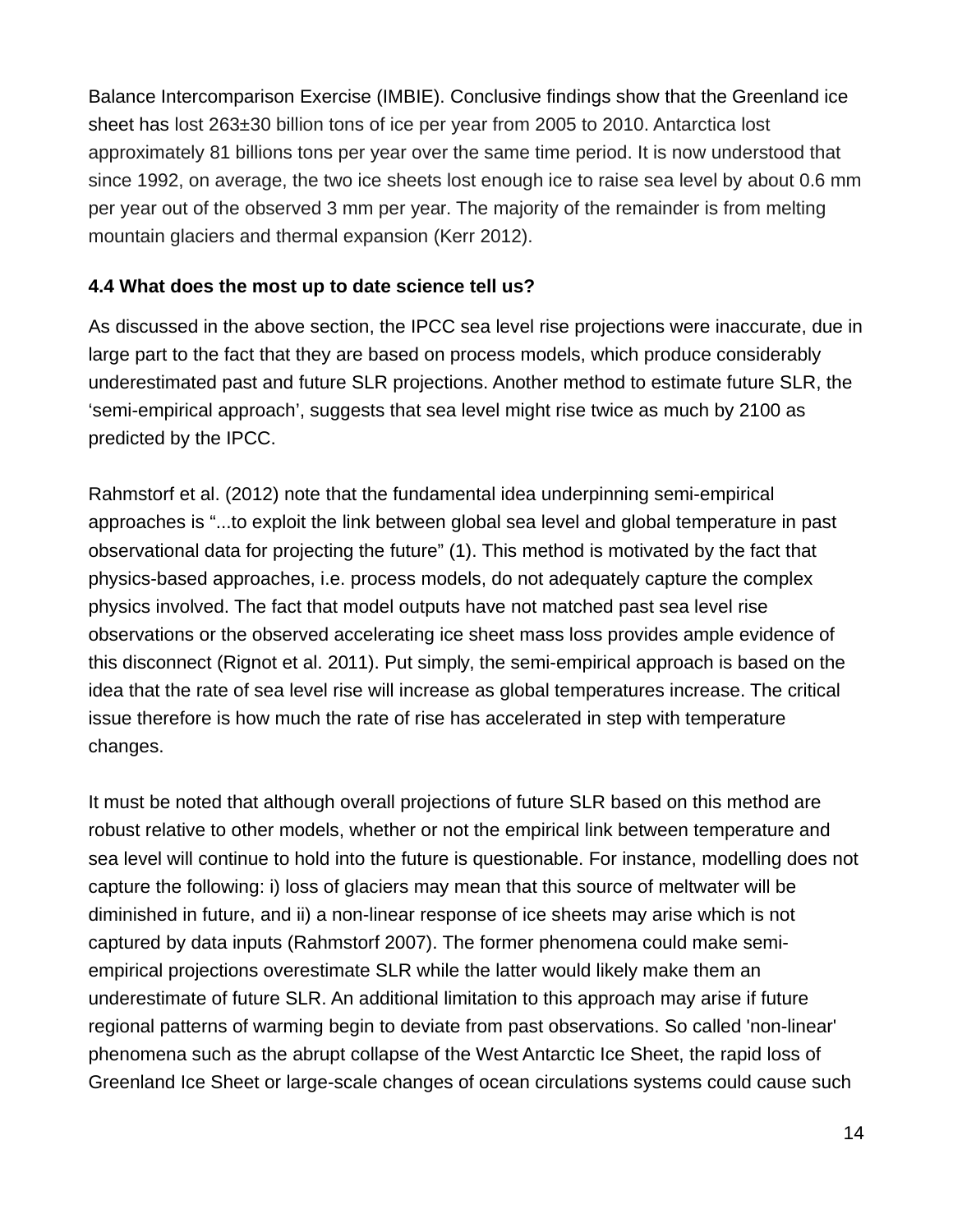deviations (Rahmstorf et al. 2012). Limitations aside, these authors conclude that for a global warming scenario of 1.8 °C, 1 metre of SLR results over the period 2000-2100 (ibid). Although this is twice as much as predicted by the IPCC AR4, it is likely an underestimate as 1.8 °C of warming by 2100 is a highly optimistic. Warming will likely be 3-4 °C as noted in section 4.1.



Observed and Projected Sea-Level Rise

Figure 1: Plot in centimetres rise over time. The blue shaded areas correspond to the IPCC AIB (2007) emissions scenario. The higher grey and dash line projections are from Rahmstorf (2007).

Many assessments published since 2007 put forth similar projections while others suggest that 1 metre could be exceeded. One such study by Pfeffer et al. (2008) takes large contributions resulting from the dynamic instability of ice sheets into account, which leads to an estimated upper bound of 2 m of sea-level rise by 2100. In a similar vein, the Climate Program Office of the US Oceanic and Atmospheric Administration (NOAA) recently published a report (Parris 2012) including new global mean sea-level scenarios as shown in the graph below: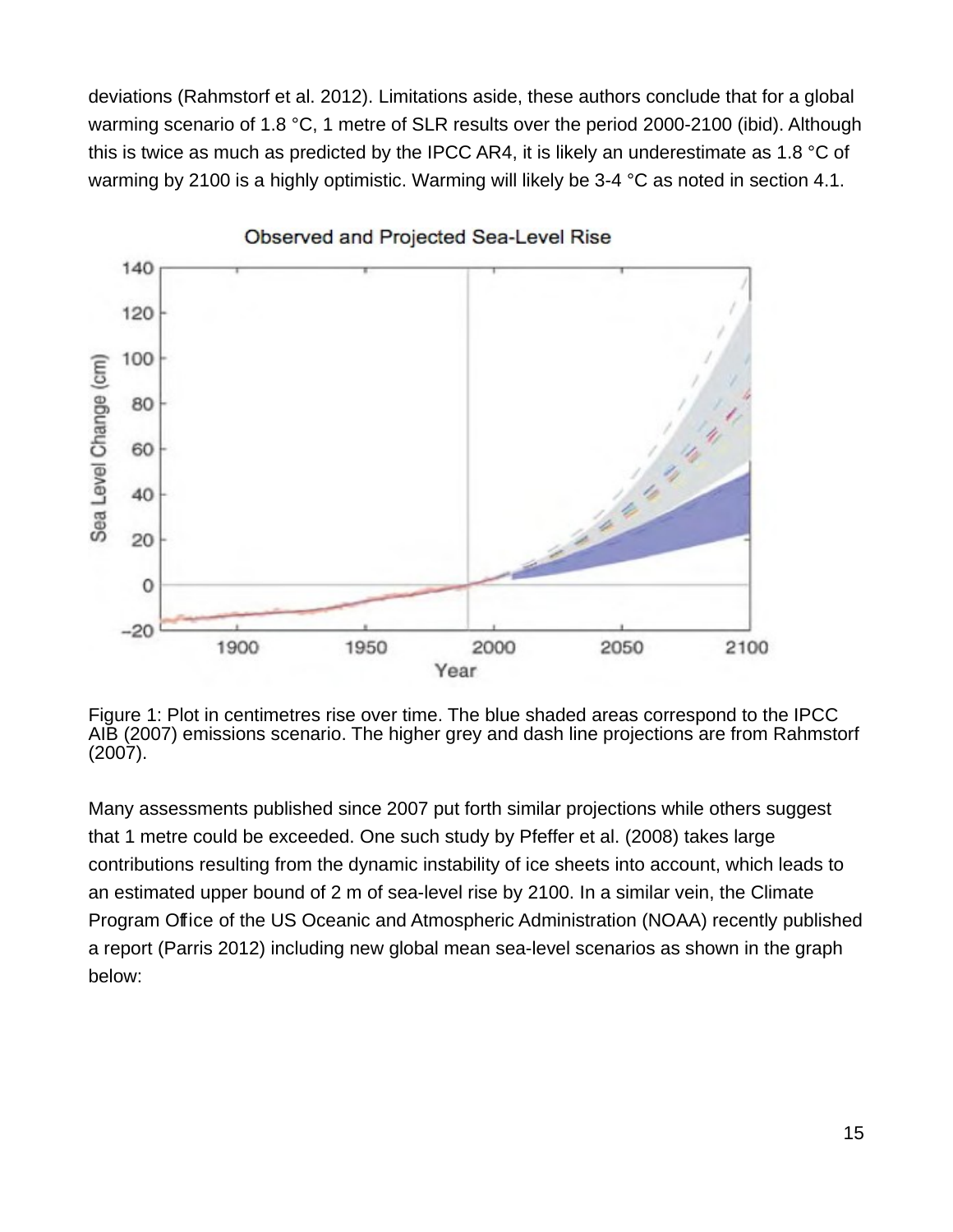

Figure 2: Global SLR Scenarios for the US National Climate Assessment (Parris 2012)

The NOAA report provides a synthesis of the scientific literature on global SLR, and a set of four scenarios of future global SLR. The report concludes that scientists have very high confidence (greater than 90% chance) that global mean sea level will rise at least 8 inches (0.2 metres) and no more than 6.6 feet (2.0 metres) by 2100. The largest source of uncertainty with this range is the contribution of water from melting ice sheets and glaciers in Greenland and West Antarctica. The scenarios shown in the graph are described as follows:

- The lowest sea level change scenario (0.2 m) is based on historic rates of observed sea level change. This scenario should be considered where there is a high tolerance for risk (e.g. projects with a short lifespan or flexibility to adapt within the near-term)
- The intermediate-low scenario (0.5 m) is based on projected ocean warming
- The intermediate-high scenario (1.2 m) is based on projected ocean warming and recent ice sheet loss
- The highest sea level change scenario  $(2 \text{ m})$  reflects ocean warming and the maximum plausible contribution of ice sheet loss and glacial melting. This highest scenario should be considered in situations where there is little tolerance for risk.

Note that the above scenarios do not assume any abrupt non-linear changes.

#### **4.6 Plus 2-4 °C, the lag effect and implications for long term SLR**

Although the rate of rise is dependent on temperature increases over time, there is a substantial lag between rising average global temperature and SLR. To illustrate,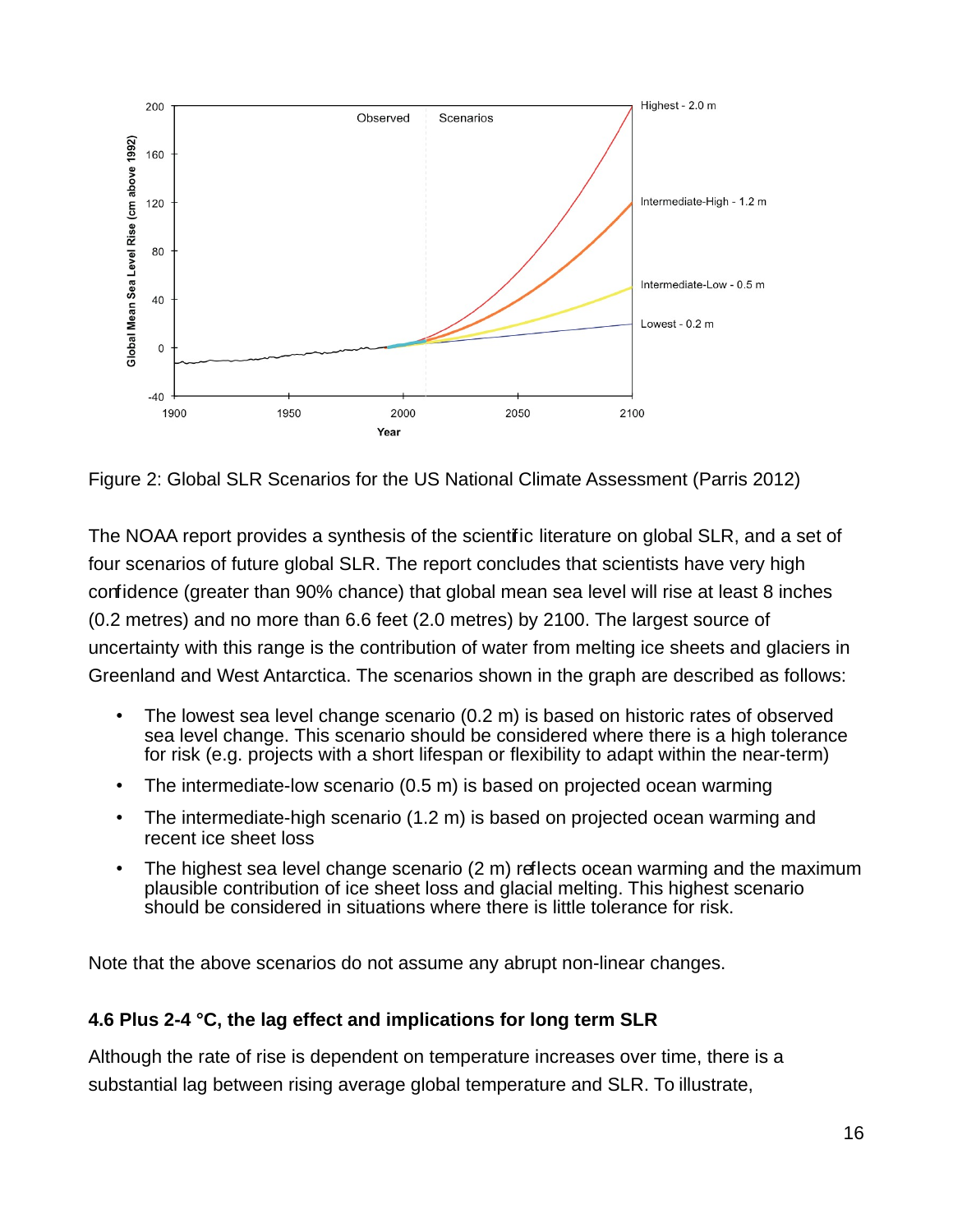hypothetically, assuming a temperatures rise of 4 °C, SLR could reach 2 m by 2100. However, due to the lag effect, after a century or two, the total amount of rise associated with that temperature could be 15-20 m or even more. Point: Coastal cities are likely to be subjected to 1-2 m by the end of the century. However, even the global warming to date means a commitment to continuous SLR for centuries. Glikson (2009) states that "At 460 ppm  $CO<sub>2</sub>$ -e (a value including the  $CO<sub>2</sub>$ -equivalent radiative forcing of methane) the energy level of the atmosphere exceeds that of the mid-Pliocene (2.8 million years ago;  $CO<sub>2</sub> \sim 400$  ppm, +2 to +3 degrees C; sea levels +25±12 meters)."

In summary, despite considerable remaining uncertainties resulting in a wide range of global SLR projections, one point of agreement amongst scientists is that sea levels and greenhouse gas emissions trajectories are interdependent. Furthermore, as discussed, crossing critical thresholds, or tipping points, could lead to non-linear, sudden global sea level rise far in excess of the upper bounds of current projections. Abrupt changes aside, in the coming centuries, both ocean thermal expansion and ice sheets have the potential to result in  $+25\pm12$  m of rise for higher greenhouse gas emissions scenarios. For the current century, SLR will likely be limited to below 2 meters only if warming remains well below 1.5 ºC (World Bank 2012). As noted in section 4.1, the lack of action to alter current GHG emissions means that limiting warming to below 2 ºC is quickly becoming a remote possibility.

#### **4.5 Regional Variation – the Fraser River Delta**

A Canada-wide assessment of the impacts of sea level rise (Shaw et al., 1998 as cited by Walker et al. 2008) found that in terms of SLR impacts, the Roberts Bank–Fraser Delta region ranked amongst Canada's most sensitive coastlines. However, as noted, it is impossible to make accurate predictions about SLR in terms of the where, when and by how much (IRGC 2010). With macro scale unknowns in mind, it is important to highlight significant regional heterogeneity. A study by Thompson et al. (2008) examining the unique factors affecting sea levels on coastal B.C. identifies the Fraser River Delta as being particularly vulnerable. The following processes influencing how global SLR impacts the region are:

- Post glacial rebound
- Plate tectonics
- Impacts of a high magnitude earthquake
- The process of sediment compaction in the Fraser River Delta
- Increased water temperature and salinity
- Short term seasonal and longer term atmospheric conditions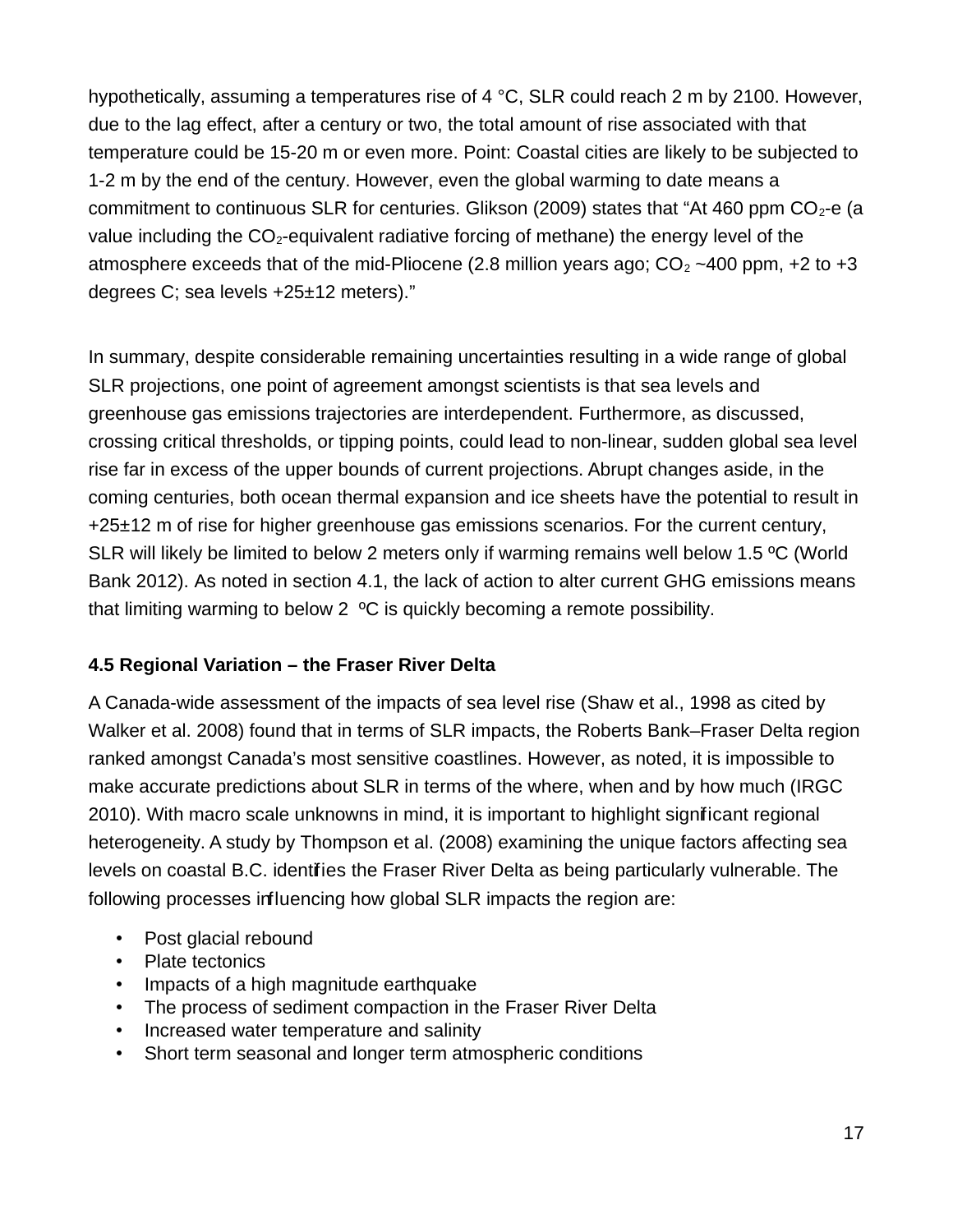To highlight this last point, during El Niño phases, sea levels off the B.C. coast can rise by 30 to 40 cm due to the warming trend. For B.C. coastal communities "…a worst case scenario is a major winter storm occurring at high tide during a strong El Niño year" (Green Shores 2009, 2-3). A case in point is the 2006 storm surge event in Tsawwassen that damaged over 150 homes. The combination of high tides and high winds sent waves crashing 30-40 feet over the seawall. As a result Boundary Bay was declared a disaster area and the Province provided \$3 million in disaster relief (BC MOE draft policy 2011).

Although more research is needed on how climate change and SLR will impact the Fraser River Delta, some location-specific studies have been done. Studies by Thomson et al., (2008) and Bornhold et al. (2009) found that due to sedimentation subsidence, areas in the Fraser River Delta could experience a 0.50 to 1.2 metre relative SLR by 2100. The following table presents location-specific SLR scenarios in BC:

| Location                  | Sea Level Rise based on<br>extreme low estimate of global mean estimate of global sea<br>sea level rise (m) | Sea Level Rise based on<br>level rise (m) | Sea Level Rise based on<br>extreme high estimate of<br>global sea level rise (m) |
|---------------------------|-------------------------------------------------------------------------------------------------------------|-------------------------------------------|----------------------------------------------------------------------------------|
| <b>Prince Rupert</b>      | $0.10 - 0.31$                                                                                               | $0.25 - 0.46$                             | $0.95 - 1.16$                                                                    |
| Nanaimo                   | $-0.04$                                                                                                     | 0.11                                      | 0.80                                                                             |
| Victoria                  | $0.02 - 0.04$                                                                                               | $0.17 - 0.19$                             | $0.89 - 0.94$                                                                    |
| Vancouver                 | $0.04 - 0.18$                                                                                               | $0.20 - 0.33$                             | $0.89 - 1.03$                                                                    |
| <b>Fraser River Delta</b> | 0.35                                                                                                        | 0.05                                      | 1.20                                                                             |

Table 2: Summary of Regional Sea Level Rise Estimates for 2100 for Selected BC Locations (Thomson, Bornhold and Mazzotti 2008).

As the study by Thompson et al. (2008) highlights, both observed and projected SLR impacts vary significantly from region to region. For instance, during the twentieth century, sea level rose 4 cm in Vancouver, 8 cm in Victoria and 12 cm in Prince Rupert, and dropped by 13 cm in Tofino (BC Ministry of Water, Land and Air Protection, 2002 as cited by Walker et al. 2008). Sea-level rise is a critical planning issue for coastal communities throughout BC as infrastructure such as highways, sewer systems, shipping terminals, and the Vancouver International Airport will all be affected (Green Shores Project 2009). Food security will also be at increased risk. Yin (2001) found that a 1 m rise in sea level would inundate more than 4600 ha of farmland and more than 15 000 ha of industrial and residential urban areas in British Columbia. There are approximately 220 000 people living near or below sea level in Richmond and Delta. It is noteworthy that these areas are protected by an extensive dike system that was not built to accommodate SLR (Walker et al. 2008). Furthermore, First Nations' heritage sites and ecologically sensitive habitat are vulnerable to enhanced erosion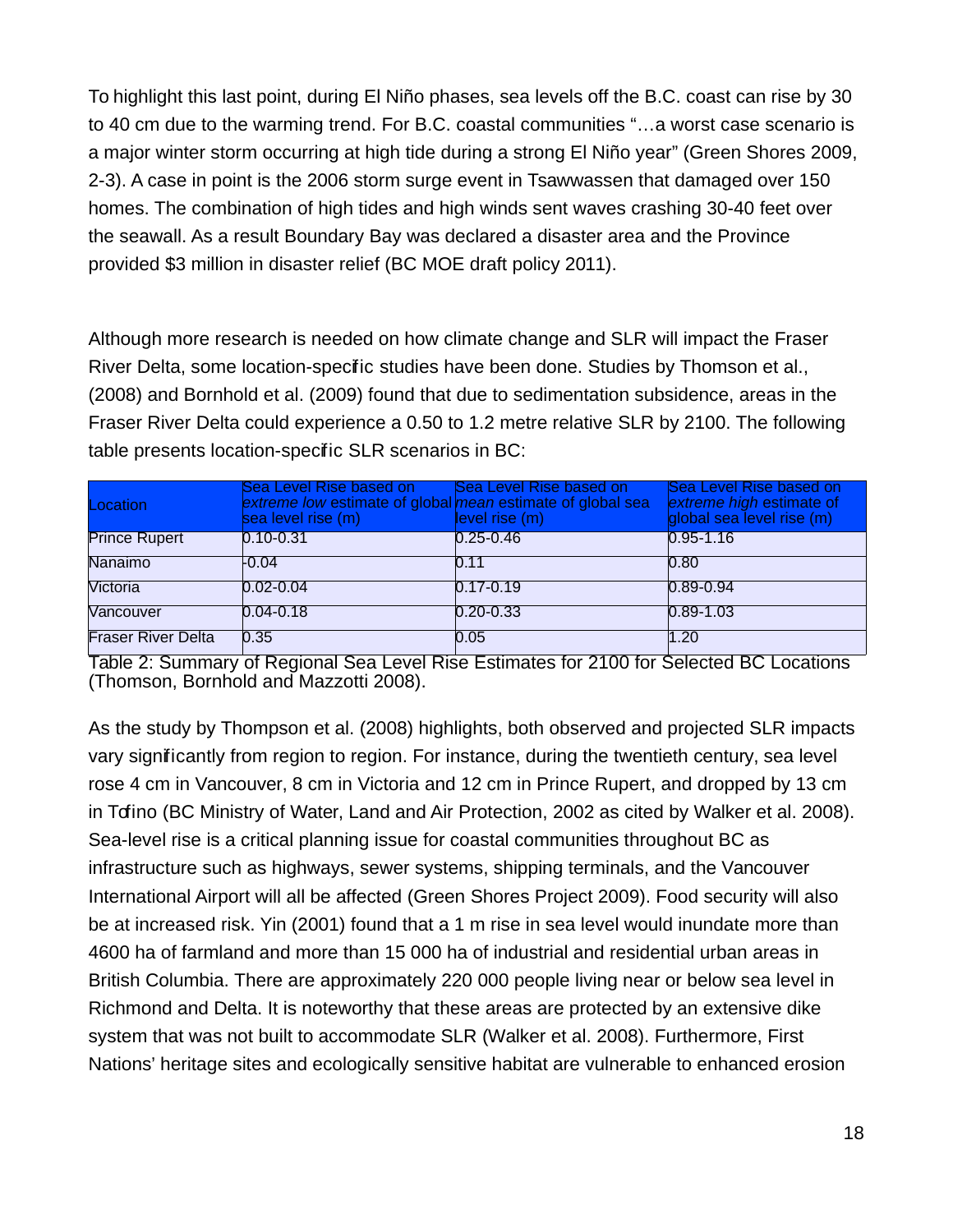and storm-surge flooding associated with SLR. Finally, SLR can result in saltwater intrusion into freshwater aquifers, affecting the quality and quantity of drinking and irrigation water supplies (Green Shore Project 2009).

## **4.6 Sea Level Rise – City of Vancouver**

According to an OECD report by Nicholls et al. (2008) that ranks global cities in terms of exposure to climate change risks, the CoV is ranked 15th for vulnerable assets, with USD \$55 billion at risk; and 32nd for population at risk, with 320,000 people exposed. The CoV is also exposed to the combined climate-change risks of sea-level rise and storm surges with associated coastal and river flooding (Climate Adaptation Strategy, CoV 2012). Other low lying and highly developed communities such as Richmond, Delta and Surrey are also significantly exposed to these coastal hazards. However, as noted, these municipalities are protected by extensive dike systems. The CoV on the other hand remains un-diked, as historically no floodplains have been designated within city limits. The CoV is also the first municipality in Metro Vancouver to adopt a Climate Adaptation Strategy (2012). As the strategy is currently in the early stages of implementation, there is a unique opportunity to critically examine the most viable and sustainable coastal adaptive options, as opposed to those that would ultimately be *maladaptive*.

## **5 POLICY RESPONSES**

### **5.1 BC Provincial Policy**

### **Legislative Changes and downloaded responsibilities**

Until 1975 the joint Federal-Provincial Flood Damage Reduction program was in place to identify urban areas at risk, map and zone them to discourage future development and investigate means of protecting existing development. One of the primary aims of the program was to curtail escalating disaster assistance payments. However, for the most part local governments have resisted limitations to develop in areas designated as flood zones. As a result, authority and responsibility has been transferred to the local government level (Shrubsole 2004).

Legislative changes to the Land Title Act and the Local Government Act in 2003 and 2004 granted local governments the authority to manage land use in flood hazard areas. Key changes to roles and responsibilities include: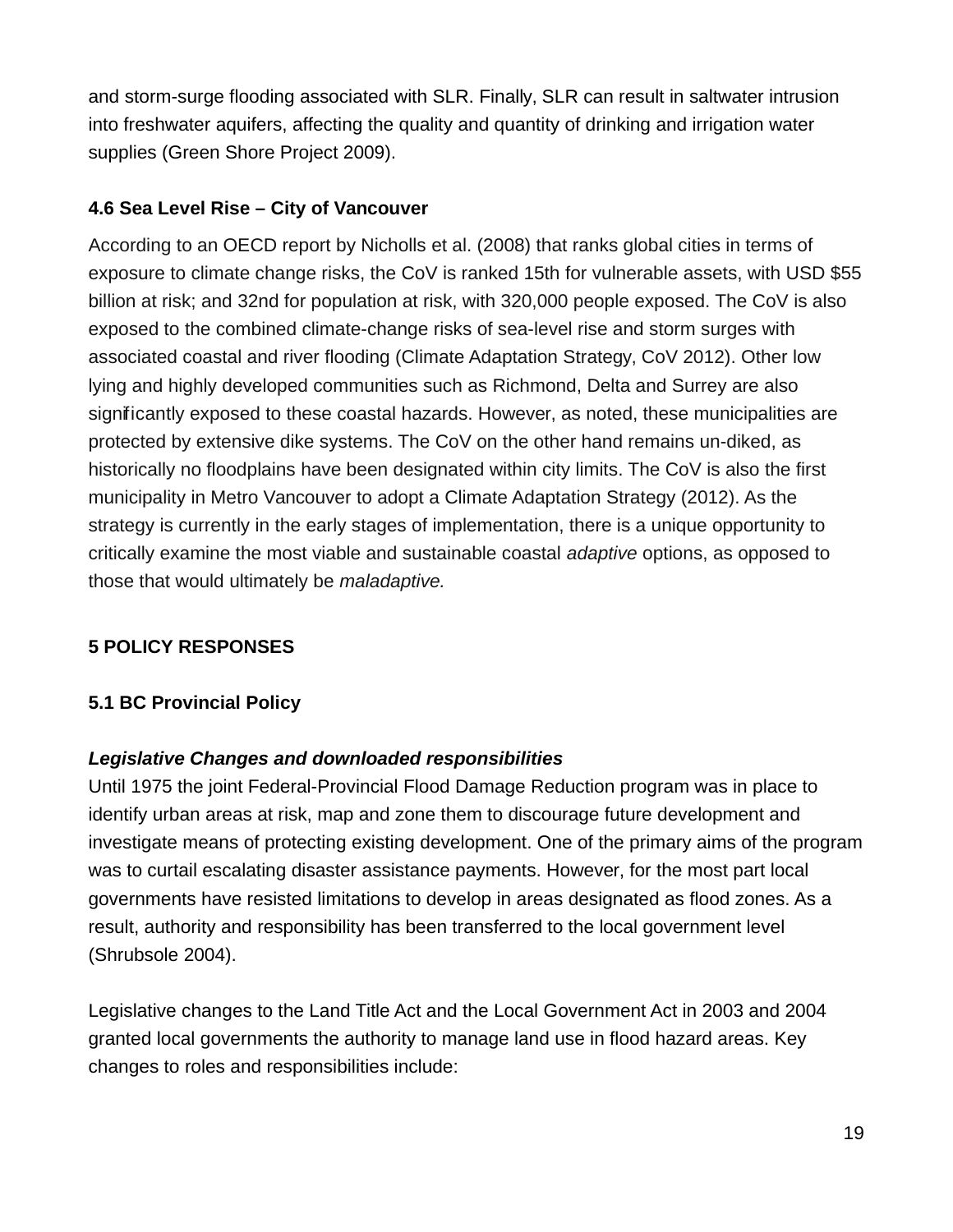- The removal of BC Ministry of Environment approval for subdivisions and floodplain bylaws within flood hazard areas and;
- The granting of greater authority to local governments with the proviso that provincial guidelines are taken into consideration.

The Fraser Basin Council conducted a study (2008) to determine how the above legislative changes have been implemented. One significant finding is that municipalities lack the tools and resources to manage land use in flood prone areas. Specifically, there is a need for updated floodplain mapping, technical flood hazard information and funding for dyke maintenance. Since the 2003 and 2004 legislative changes, local governments have not undertaken any updates to flood construction levels or flood hazard mapping. The authors conclude that the findings point to the need for a renewed provincial role. Furthermore, it is recommended that the province consider new guidelines and regulations to ensure consistency and compliance with provincial standards, to help coordinate decision-making across jurisdictional boundaries and to support regional collaboration (Fraser Basin Council 2008).

#### **Provincial Policy**

Although municipal governments are responsible for floodplain management, in January 2011 the Ministry of Environment (MOE) released a draft policy entitled 'Climate Change Adaption Guidelines for Sea Dikes and Coastal Flood Hazard Land' (Ausenco Sandwell 2011). Previously, there was no standard for the management of lands exposed to coastal flood hazards. The policy, though still in draft form, is innovative as it accounts for the most up-to date regional climate change and SLR research. The guidance integrates SLR projections into updated guidelines for sea dike design and coastal land management. The policy aims to protect low-lying areas from flooding by encouraging land use in accordance with accelerated SLR scenarios. The policy document highlights that SLR trends have significant implications for BC coastal communities and it is recommended, where appropriate, that local governments conduct locally specific risk assessments. In the absence of such assessments, the recommendation is to plan for 0.2 metre of SLR by 2025, 0.5 metre of SLR by 2050, 1.0 metre by 2100, and 2.0 metres by 2200, which is the median projection. These numbers are intended to serve as guidelines to help local governments, land use managers and approving officers develop and implement land use plans in areas exposed to coastal flooding hazards. The graph below illustrates the projections, which are recommended as the basis for SLR policy in BC.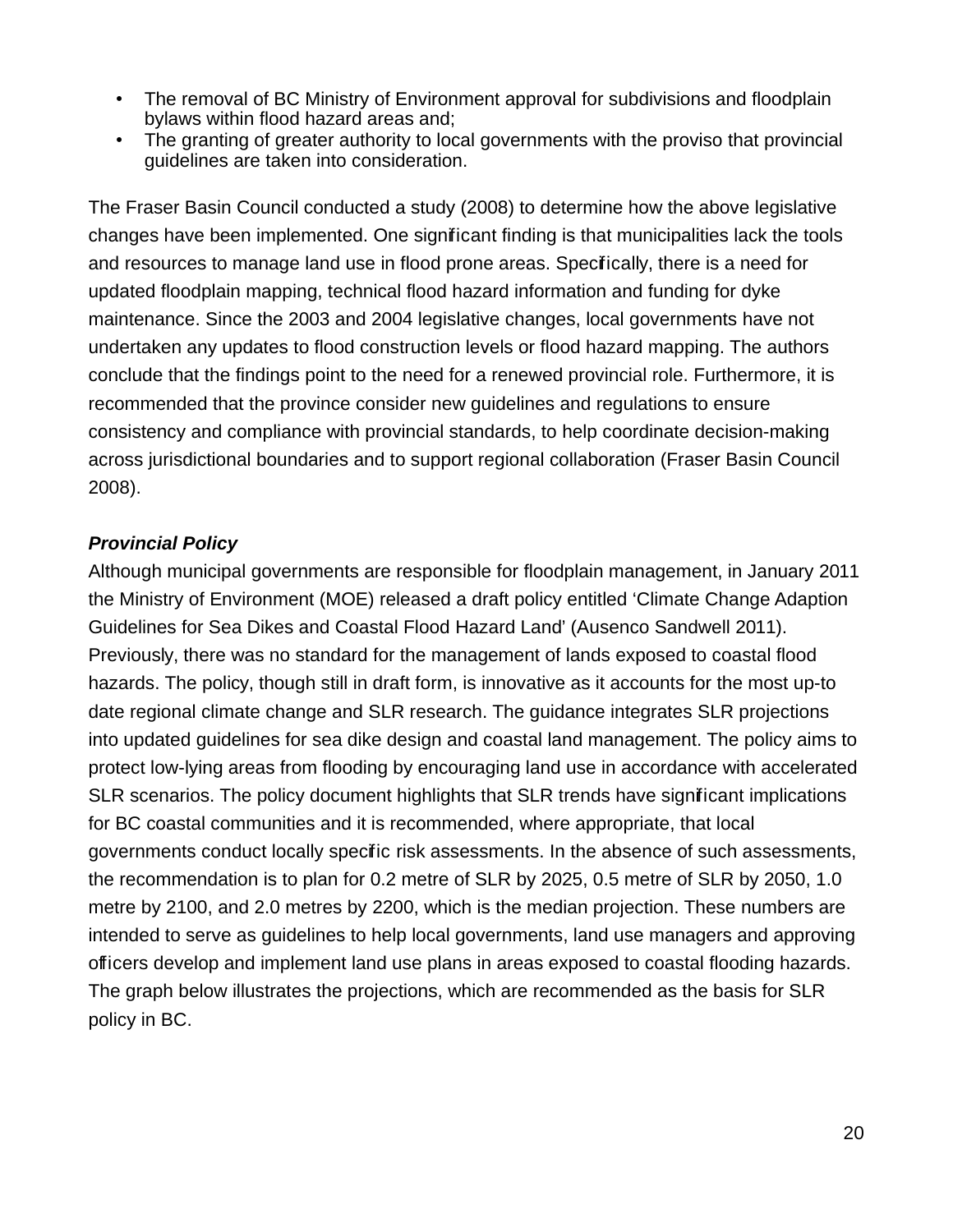

Figure 3: Recent Projections of Expected Global Sea Level Rise and Recommended Global Sea Level Rise Curve for Planning and Design in BC (Allison et al. 2009 as cited by MOE 2011)

As shown in the above graph, SLR is predicted to be moderate until 2025. The rate is then predicted to increase in the time period up to 2100 and then to increase more rapidly thereafter. Uncertainty increases further into the future; therefore as new predictions become available adjustments will be made. Revisions to the policy are scheduled for 2015 and again in 2025. For the time being, all land use and development approvals, as the life cycle of buildings can be 50 years or more, should account for SLR until the year 2100.

Land use planning and hazard management options that consider the above projections are outlined by the policy. The options are:

- **Avoid** use zoning or setbacks to prevent development
- **Protect** 'hold the line' using hard floodworks such as dyke systems
- **Accommodate** adapt land based structures i.e. build above flood construction levels and use liability reduction measures such as statutory covenants
- **Managed retreat** strategic decision to withdraw, relocate or abandon private and public assets

Ultimately, the viability of a 'protect' strategy depends on the capacity to fund the cost of 'holding the line' in the long term. The policy cautions that the protect approach will likely lead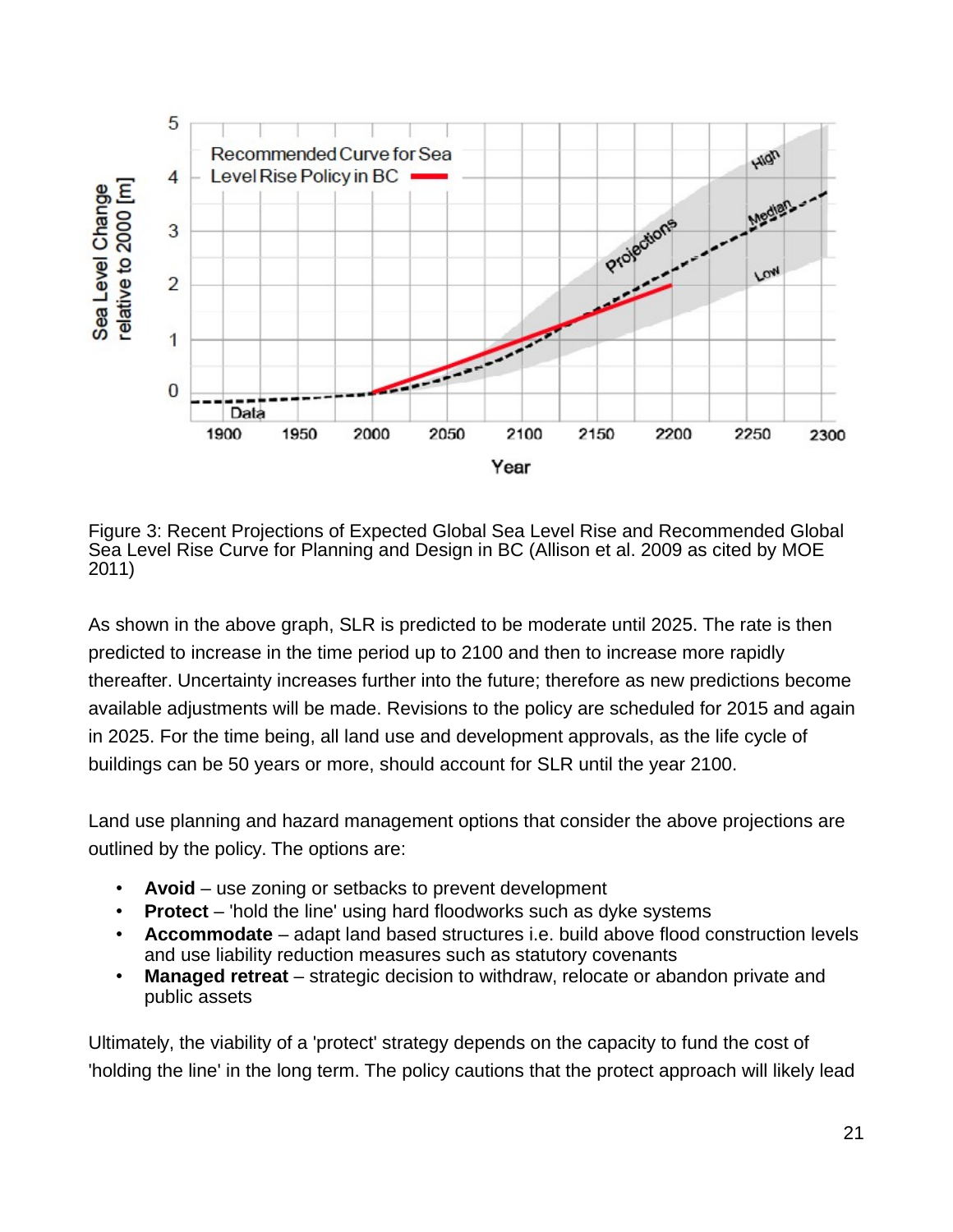to: reactive planning; a false sense of security; further development; property and ecological damage; and the expectation that defences will be maintained in perpetuity (Ausenco Sandwell 2011). Undoubtedly, alternative planning measures such as avoidance and strategic managed retreat will be unpopular at best. However, inclusive and participatory planning processes may reduce some public opposition if risks and trade-offs are communicated effectively.

### **Recommended SLR Planning Areas**

SLR superimposed on existing flood risk will create serious public health and safety issues in low-lying coastal communities. The provincial policy states "In no cases should new development approvals be provided that will burden future generations of the public with the costs of protecting against known SLR risks. To minimize the future growth of risks, SLR Planning Areas should be created throughout coastal BC for settled or new development areas at risk of SLR inundation or related erosion" (33). These 'SLR Planning Areas' are intended to minimize risk and costs for public and private interests by establishing a basis for managing the expected ongoing increases in SLR as it affects land use. The objective is to identify and spatially depict areas vulnerable to coastal hazards and to gradually change land use patterns according to known risks (Ausenco Sandwell 2011).

#### **5.2 City of Vancouver Policy**

The City's Climate Adaptation Strategy is the result of participating in the Local Governments for Sustainability (ICLEI) Climate Change Adaptation Initiative pilot. The City worked through ICLEI's five milestone methodology to complete a local CC risk and vulnerability assessment that identifies anticipated impacts and corresponding priority actions. As the strategy is the first of its kind for the City, and for all of Metro Vancouver, many of the proposed actions focus on improving the understanding of anticipated challenges and integrating locally specific climate change information into land use, critical infrastructure upgrades and emergency management (City of Vancouver 2012a).

The strategy identifies SLR as a priority due to the following impacts:

- Increased flooding, erosion and storm surge damage
- Decreased gravity drainage capacity of storm sewer system
- Potential impacts to groundwater

Primary Actions to be taken to address SLR impacts are:

- Complete a coastal flood risk assessment to support strategic sea level rise planning
- Update City flood proofing policies (building elevations/flood construction levels -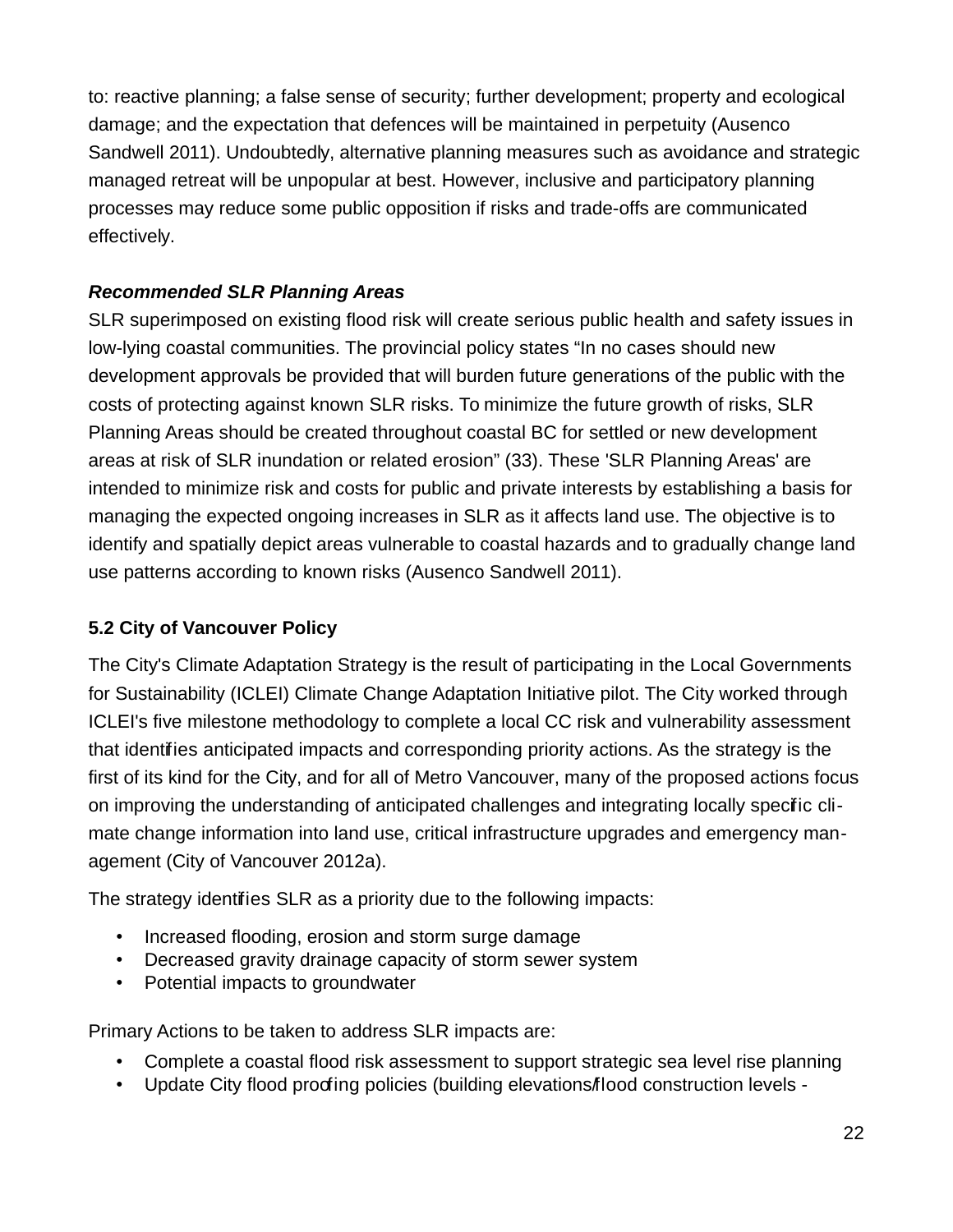#### FCLs)

The results of the coastal flood risk assessment will provide detailed information about each section of the coastline, which will enable the development of a comprehensive plan to address land use. However, in the mean time, in the absence of downscaled local and sitespecific flood data, development proceeds.

In the interim, in January 2012, the city posted a bulletin stating that "As part of its Climate Change Adaptation Planning, the City of Vancouver is planning to revise its Flood-Proofing Policies to address predicted sea level rise following the issuance by the Province of British Columbia of Climate Change Adaptation Guidelines for Sea Dikes and Coastal Flood Hazard Land Use in May, 2011." This bulletin proceeds to state "The City has undertaken a study to determine the effects of sea level rise on the City's coastline and the changes that are required to the City's FCLs. As part of this work the City intends to amend the Flood-Proofing Policies in summer 2012 to implement revised FCLs that reflect the predicted sea level rise. In the interim, the City will encourage applicants with projects in identified flood hazard areas to meet an interim FCL equal to the current applicable FCL plus 1 metre (City of Vancouver 2012b)."

To date the Flood-Proofing policies have not yet been updated, but the above statements indicate that a preliminary study has identified areas that are now known to be prone to flooding. As a first step, the City will encourage or require all development in these areas to be designed to interim FCLs.

### **5.3 How much will SLR Adaptation Cost?**

### **The state of municipal finances: background context**

In 2012 the Federation of Canadian Municipalities (FCM) released a report on the state of municipal finances. Amongst the findings is that federal investment in municipalities increased from \$125-million in 2003 to \$4.75 billion in 2010. The additional transfers do begin to chip away at Canada's infrastructure deficit, which is the result of over a decade of neglect and underfunding. Federal funding has enabled urgent investment in critical services such as social programs, roads, and water and transportation systems. All the same, local governments still lack access to sufficient revenues, which means that the gap between their responsibilities and their ability to pay persists (FCM 2012).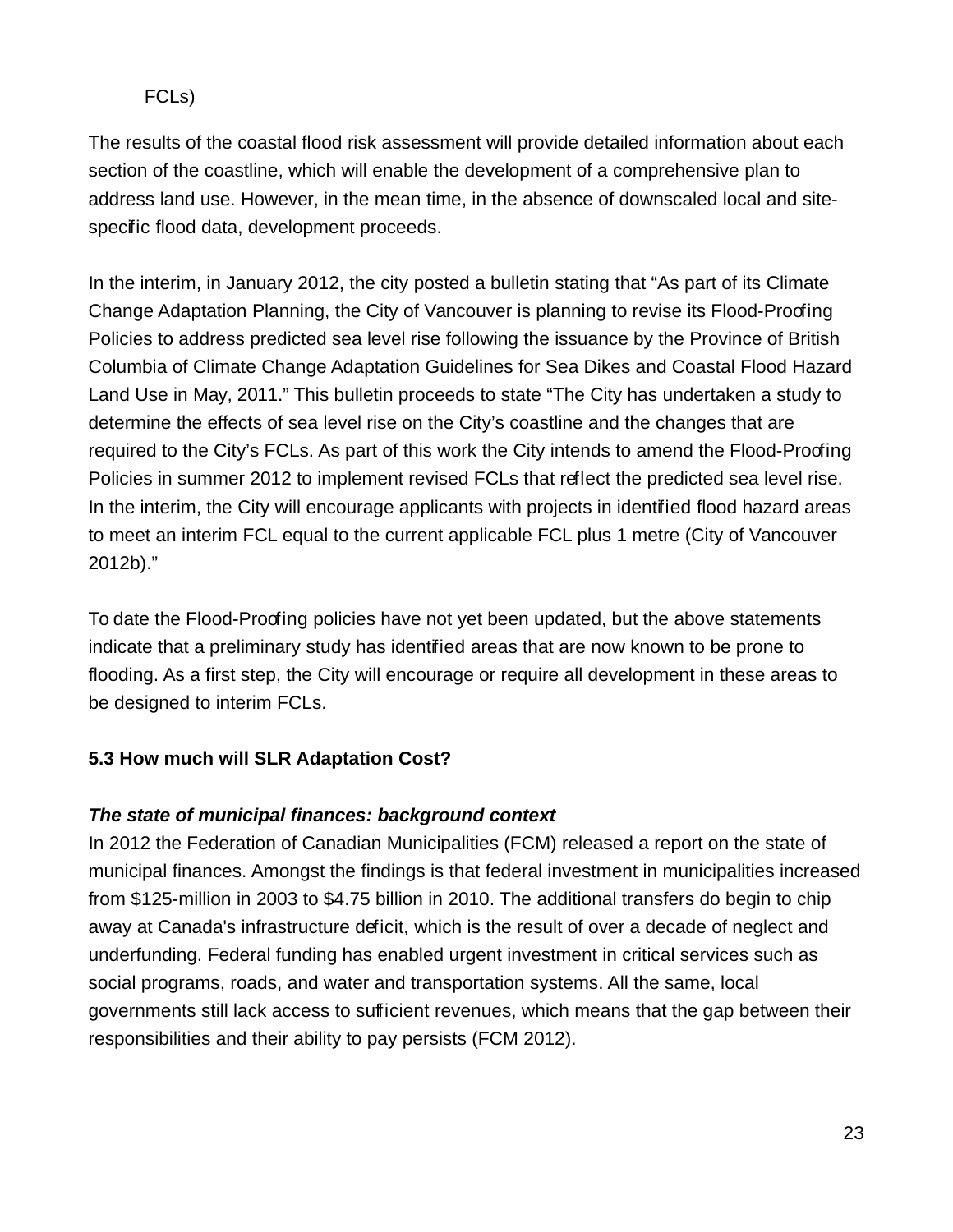The FCM report (2012) analyses revenues and expenditures for all three orders of government and reveals the fact that, unlike the provinces and the federal government, municipal expenditures have been increasing faster than revenues. As it stands, municipal governments only collect eight cents of every tax dollar. While federal and provincial governments consume approximately 90% of the national tax base, local governments rely primarily on property taxes. This fiscal imbalance compounded by downloading has result in a "...chronic municipal funding crunch..." (FCM 2006, 7) This imbalance is what drives the ongoing strain on local services and core infrastructure.

In 2006, FCM released a report that examined a range of challenges in cities nation wide. The conclusion was that escalating problems in areas such as housing, infrastructure and transportation are rooted in the out-dated Canadian tax system. The issue structural, where over time municipalities have acquired ever-greater responsibilities without the financial resources to match. This is referred to as 'downloading', which is largely a result of the legislated transfer of responsibilities from one level of government down to another. The outcome is that municipalities are forced to spend money on downloaded work instead of on infrastructure and core services. For instance, in the 1990s federal and provincial governments withdrew social transfer payments that underpinned the Canadian welfare system. Municipalities, already struggling to balance strained budgets, had to make decisions such as whether to fund social services, affordable housing or public transit. The reality of downloading and limited municipal budgets means that continuous trade-offs must be made between maintaining aging roads and water systems and social programs.

The FCM report (2012) concludes that, although recent federal support has addressed some of the infrastructure deficit created by decades of downloading and under-investment, the underlying fiscal imbalance remains, as does a \$123-billion deficit. Real solutions require structural tax reform, changes to the funding tools available to municipalities. The renewed investment and cross governmental coordination that began during the 2008-09 recession, along with the federal commitment to a long-term infrastructure plan, indicates that communities can look forward to some stable funding (FCM 2012).

Despite increased federal support, until the underlying structural issues are addressed cities will continue to experience the 'chronic funding crunch' in light of competing priorities. The complex challenges of adapting to climate can be seen as compounding existing financial burdens. Specifically, when it comes to decision making to manage SLR, cost is a pivotal issue. Subsequent to the release of the 'Climate Change Adaptation Guidelines for Sea Dikes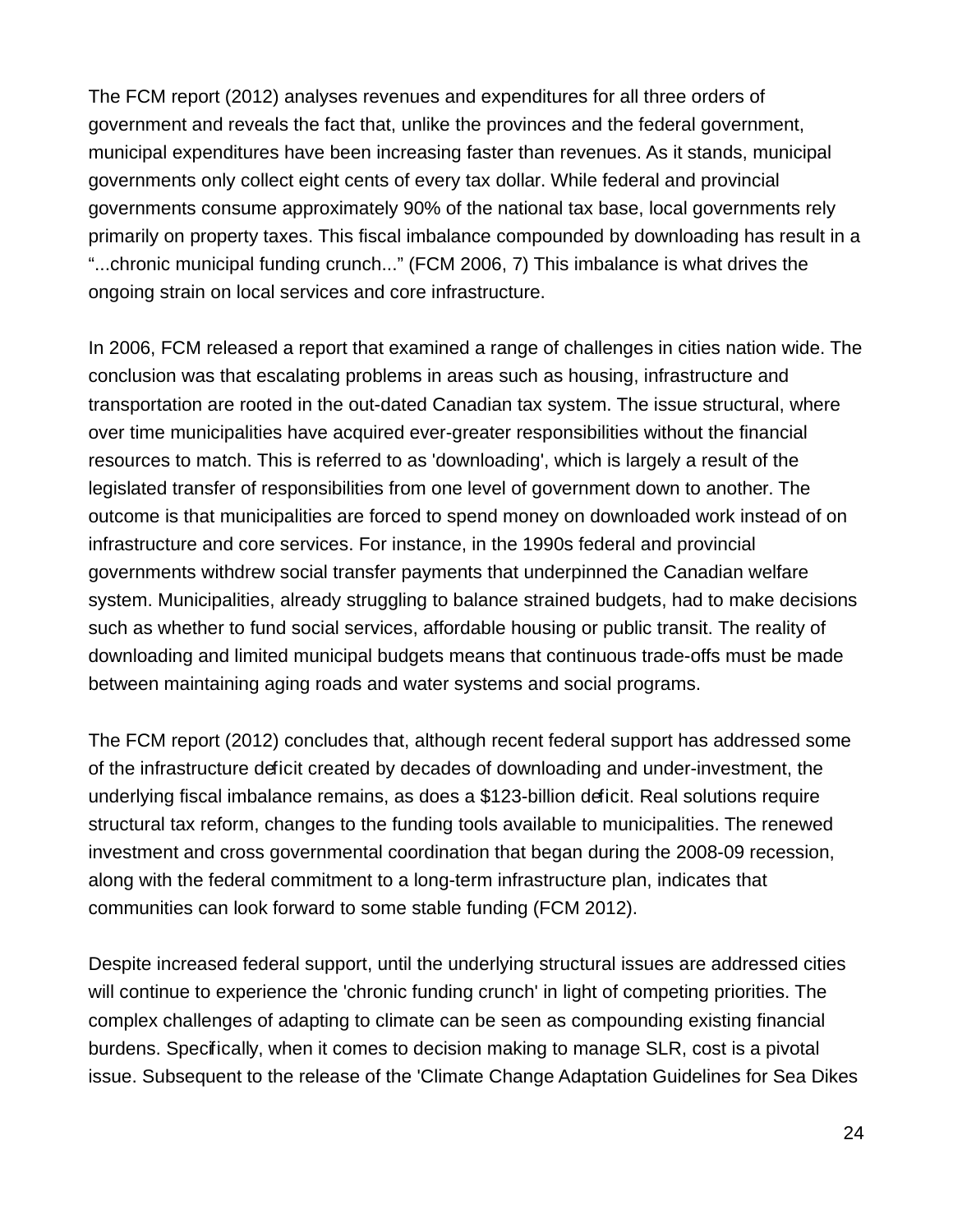and Coastal Flood Hazard Land Use' (Ausenco Sandwell 2011) that recommends planning for 1 m of SLR by the year 2100, the Province commissioned a study to examine the matter of cost. The next section will outline the findings.

#### **Cost of SLR Adaptation**

A high level cost estimate of providing flood protection to meet predicted sea level rise by 2100 has been developed (Delcan 2012). The geographical scope includes affected shoreline reaches around Metro Vancouver. One flood protection option was chosen to estimate the cost of protecting each shoreline reach. The study area totals over 250 km. However, for the purpose of this report, only the information that pertains to the City of Vancouver will be cited. The areas identified as exposed to flood risk within the City due to sea level rise by 2100 are South Vancouver, Kitsilano and False Creek. As noted, there are currently no dikes within the City (with the exception of non-standard or 'orphaned' structures in South Vancouver).

Methodology **-** To determine the required protection design level, the methodology developed in the 'Sea Dike Guidelines' (Ausenco Sandwell 2011) was used. These guidelines combine predicted sea level rise with subsidence, maximum high tide level, storm surge, wave effects, local wind set-up and freeboard. The updated approach differs from the previous method used (based on criteria from the 1970s) and results in a much higher level of protection. The new approach was used to determine flood levels, which were then used to estimate the size of a potential flood protection option. For instance, in the case of a structural option such as a dike, the guidelines set the new crest level. Results for the potential new crest level for 2100 for the shoreline reaches in the City of Vancouver are shown in table 3. The table includes existing ground levels based on available GIS data.

| <b>Reach Name</b>                                  | $\vert$ Reach<br><u>length</u><br>(m)    | <b>Standard</b><br>dike, non-<br>standard<br>dike or<br>undike | <b>Current</b><br><b>Land Level</b><br>$(m$ GSC $)$ | <b>Designated</b><br><b>Flood Level</b><br>$(m$ GSC $)$ | <b>Required</b><br>crest level<br>$(m$ GSC $)$ | <b>Increased crest</b><br>level for the year<br>2100 (m) |
|----------------------------------------------------|------------------------------------------|----------------------------------------------------------------|-----------------------------------------------------|---------------------------------------------------------|------------------------------------------------|----------------------------------------------------------|
| South<br>Nancouver                                 | 3245                                     | non-standard 4.0                                               |                                                     | 4.5                                                     | 6.2                                            | $\overline{2.2}$                                         |
| South<br><b>Nancouver</b>                          | 11325                                    | undike                                                         | 4.0                                                 | 4.5                                                     | 6.2                                            | $\overline{2.2}$                                         |
| Kitsilano and<br>English Bay                       | 1280                                     | undike                                                         |                                                     | $\overline{4.8}$                                        | 7.1                                            | $\overline{2.1}$                                         |
| <b>False Creek</b>                                 | 7600                                     | undike                                                         | 3.5                                                 | 4.8                                                     | 6.5                                            | $\overline{3.0}$                                         |
| Nancouver<br><b>Burrard Inlet</b><br><b>TILADI</b> | 8300<br>$\mathbf{r}$ . As a $\mathbf{r}$ | undike<br>.                                                    | 4.0<br>$\overline{1}$<br>$\overline{\phantom{a}}$   | 4.8                                                     | 6.7                                            | 2.7                                                      |

Table 3: Potential 2100 Crest Levels (Delcan 2012)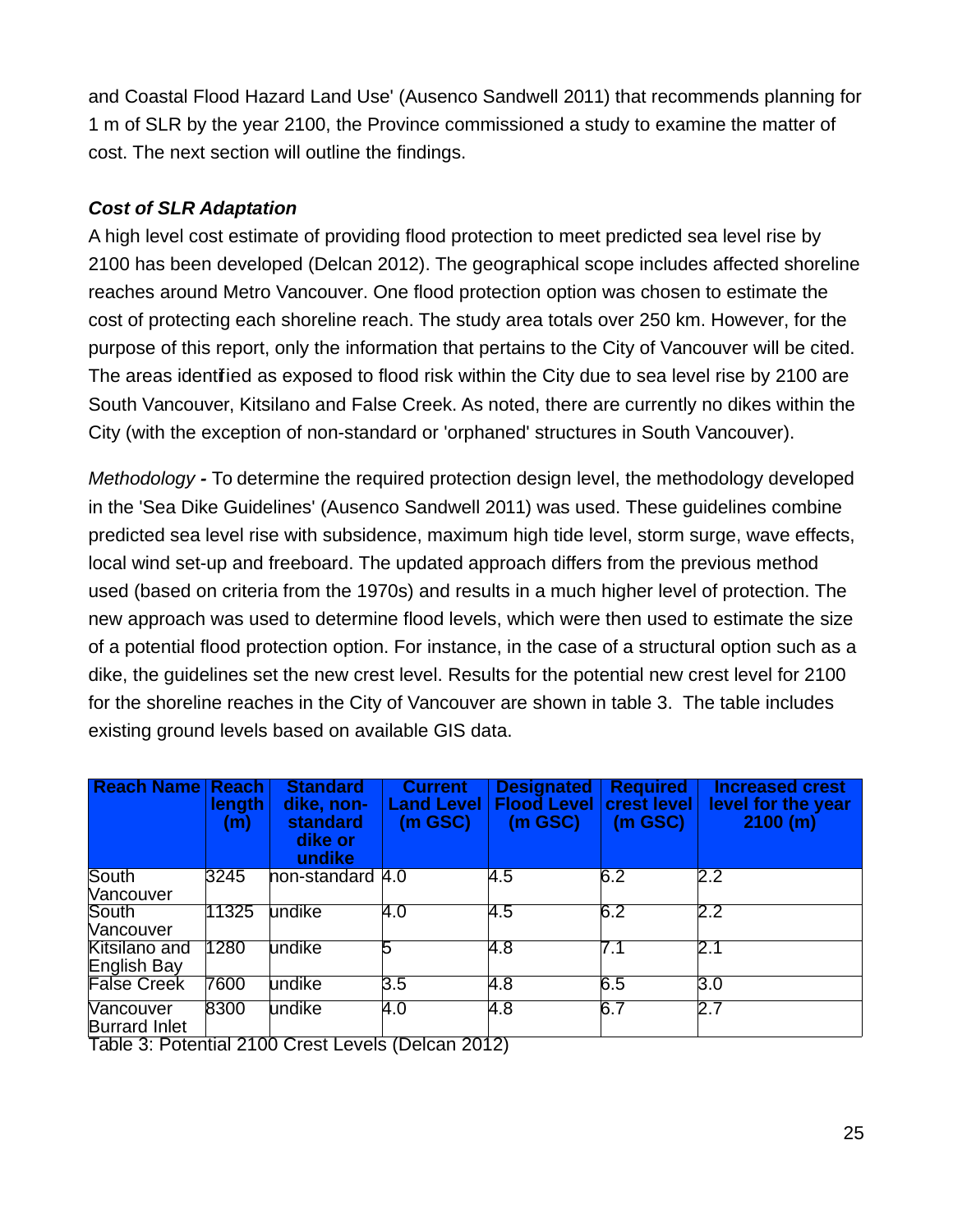Adaptation Options **-** The Climate Change Adaptation Guidelines for Sea Dikes and Coastal Flood Hazard Land Use Draft Policy (Ausenco Sandwell 2011) categorizes options into four groups – one group of structural options termed Protect, and three groups of non-structural options termed Accommodate, Retreat and Avoid. For the costing study however, options for managing flood risk were divided into two broad groups of options – structural and nonstructural (Delcan 2012). To estimate the cost of flood protection, measures to achieve either structural or non-structural options were developed and are illustrated in figure 4.

| <b>Structural</b>            |                                  |                    |           |                   |                                             |                  |                          |                 | <b>Non-Structural</b>               |                    |                                   |
|------------------------------|----------------------------------|--------------------|-----------|-------------------|---------------------------------------------|------------------|--------------------------|-----------------|-------------------------------------|--------------------|-----------------------------------|
| <b>Protect</b>               |                                  |                    |           |                   |                                             |                  | Accommodate              |                 | <b>Retreat</b>                      | <b>Avoid</b>       |                                   |
|                              | <b>Dikes</b>                     |                    |           | <b>Floodwalls</b> |                                             | <b>Foreshore</b> |                          |                 |                                     |                    |                                   |
| Widen footprint to land side | side<br>Widen footprint to water | Special Structures | Permanent | Demountable       | <b>Barrier Islands</b><br><b>Breakwater</b> | Coastal wetlands | proofing<br><b>Flood</b> | Secondary Dikes | Emergency preparedness and response | Retreat<br>Managed | Planning and Development Controls |
| 4                            | ക്                               | ن                  | ة         | ئىر               | μî                                          | Ġ                | £                        | ≕               | $\div$                              | Σż                 |                                   |

Figure 4: Flood Protection Options (Delcan 2012)

The report describes the above options and states that "General practice in flood management discourages the construction of new dikes to enable new development. However, new dike construction is considered for areas where sea level rise will create a new flood hazard in areas where development already exists" (Delcan 2012, 9). An option (see table 4) was selected for each shoreline reach and the associated cost estimate, in 2012 dollars, was calculated.

To meet current provincial safety standards, the cost estimate includes:

- Land acquisition
	- Based on agricultural, residential and commercial land values and property costs
- Engineering
	- Site investigation, geotechnical studies and design
- Geotechnical design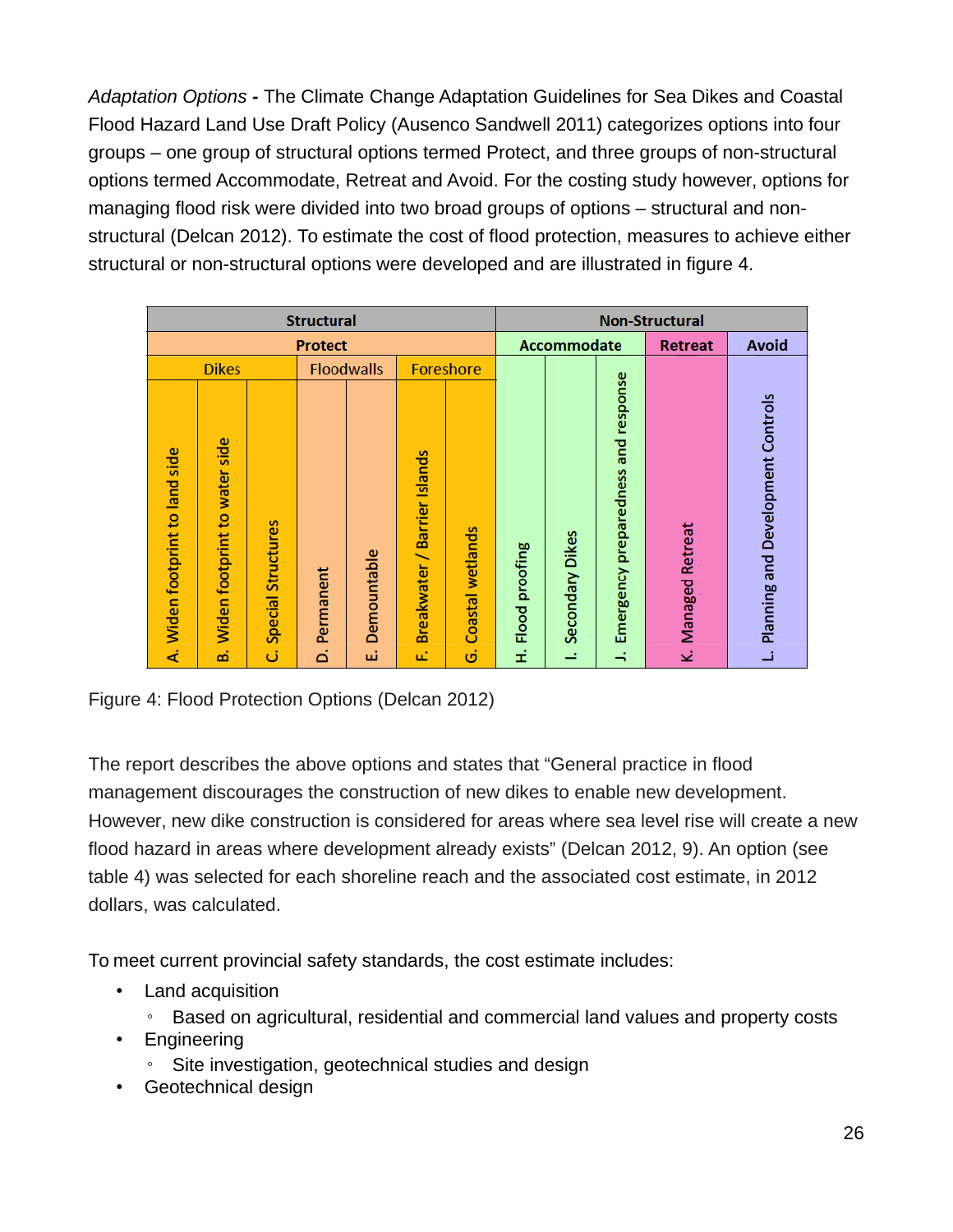- Based on new seismic standards
- Environmental design
	- Impact mitigation and compensation
- Relocation of utilities
- Pump station upgrades

It must be noted that the selected options do not necessarily reflect the preferences of the municipal government.

| <b>Reach Name</b>                | <b>Selected Option</b>     | <b>Estimated Cost (millions)</b>                             |
|----------------------------------|----------------------------|--------------------------------------------------------------|
| <b>South Vancouver</b>           | Dike                       | 68.47                                                        |
| South Vancouver                  | <b>Dike</b>                | 239.42                                                       |
| <b>Kitsilano and English Bay</b> | <b>Dike</b>                | 7.09                                                         |
| <b>False Creek</b>               | <b>Storm Surge Barrier</b> | 43.13                                                        |
| <b>Vancouver Burrard Inlet</b>   | Flood proofing             | Costs are incurred site by site by the<br>private land owner |
| <b>City of Vancouver Total</b>   |                            | 358.11                                                       |

Table 4: Selected Adaptation Option and Estimated Cost (Delcan 2012)

### **Costs & Benefits of Protection**

The costs estimate of \$358.11 million is for the protection of areas at risk of flooding within the City of Vancouver based on selected structural options, namely dikes and a storm surge barrier for False Creek. The total estimated cost for the Metro Vancouver area as a whole is \$9, 470 billion. It is noteworthy that the only areas for which non-structural options were selected are Mitchel Island, Tsawwassen Beach, Mud Bay and Vancouver Burrard Inlet (Delcan 2012). The Delcan report (2012) states that the costs should be balanced against the benefits of protecting infrastructure and uninterrupted economic activity. A cost benefit analysis based on USD \$55 billion worth of vulnerable assets and 320,000 people exposed to coastal hazards in the CoV (Nicholls et al. 2008) could certainly justify a strategy of protection.

### **Cost Estimate Limitations**

The first major limitation (the end of economic growth and the possibility of abrupt climate change and rapid SLR aside) of Delcan's reported cost estimate is that it is based on current SLR projections. As the rate of rise accelerates along with atmospheric GHG emissions these costs will have to be revised upwards. Additionally, the estimate only includes initial costs of construction and implementation for the selected protective measures. A World Bank report (2010) explores the potential costs for coastal sea dike construction from 2010 – 2050 in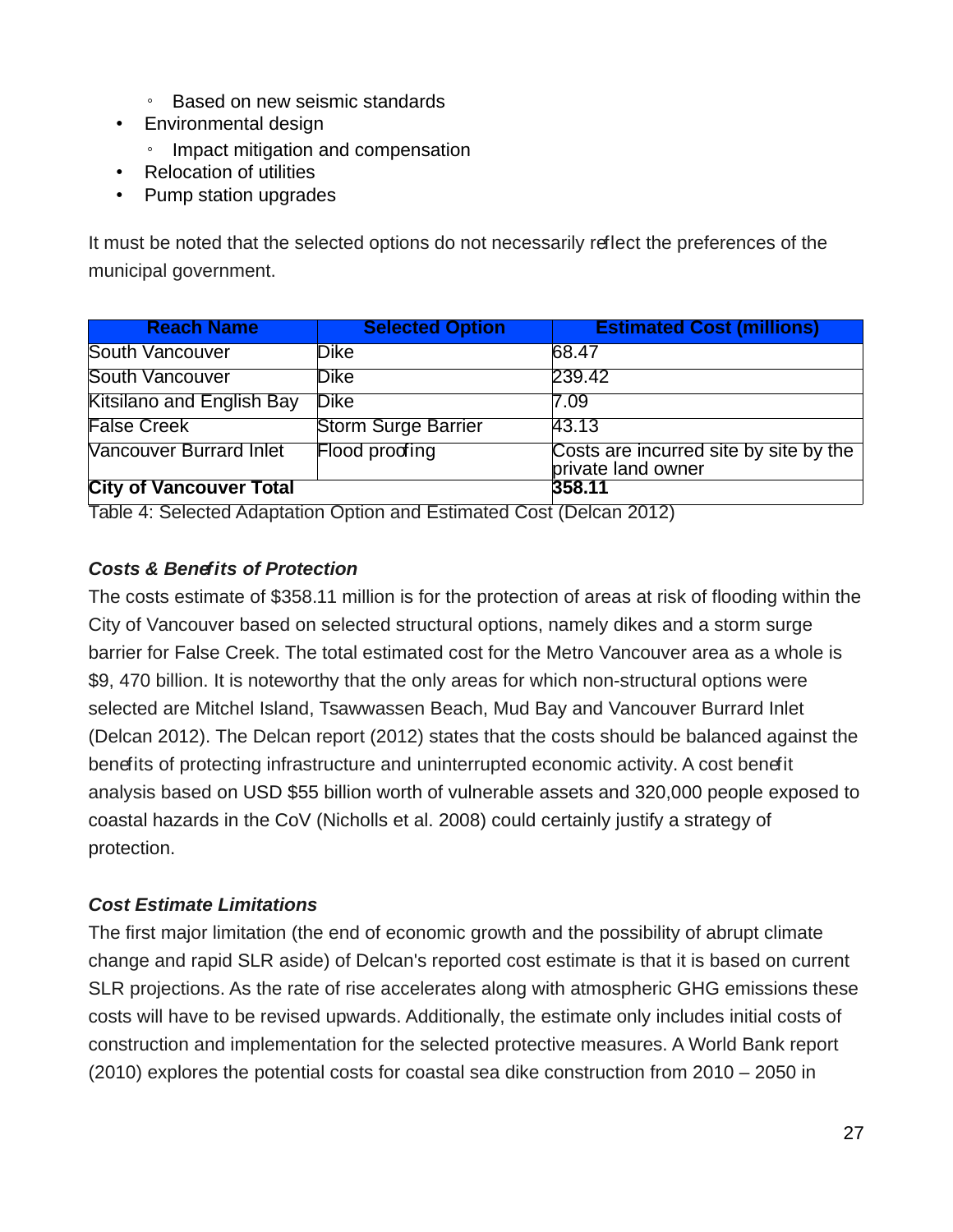response to a range of sea level rise scenarios. The analysis cautions that, depending on the magnitude of SLR, maintenance costs will rise with time as the dike system expands. Despite anticipated escalating costs, when the negative socio-economic impacts associated with increasing coastal hazards are considered, all available analyses suggest that protection is a rational response in highly developed areas (World Bank 2010). Yet, the authors concede that protection is only rational under scenarios of great economic growth, whereas "Protection is much harder to justify if a no-economic growth scenario is considered" (Anthoff and others 2010, as cited by Nicholls et al. 2010, 10).

#### **6 ADAPTATION OPTIONS THAT WORK WITH THE WATER**

The first sections of this report described the ecological context of planning by outlining the concepts of ecological overshoot, uneconomic growth, peak oil and the anticipated impacts for local government. Additionally, the municipal chronic funding crunch was discussed along with the estimated cost of pursuing protective measures to address sea level rise for the currently un-diked City of Vancouver and for the Metro Vancouver area as a whole. While opting to protect highly developed coastal zones makes sense in the context of economic growth, this report has painted a picture of the future that will differ drastically from the past. In a scenario of economic contraction, where energy and resource availability is constrained and where prices are high and volatile, local governments will have to focus on maintaining basic services with further reduced revenue. Arguably, development as usual will not be feasible. Therefore, it is within this framing that alternatives to hard protective engineering solutions must be explored and considered.

#### **Coastal Management Trends**

Traditionally, developed coastal areas have been protected using hard structures. However, the increased awareness of escalating and unsustainable costs as well as negative effects, such as potential failure, erosion and sedimentation patterns, has led to a shift in focus towards 'soft' protection (e.g. beach nourishment, wetland restoration and creation) and retreat and accommodation strategies. Table 5 expands on adaptation options noted in previous sections and is an overview of available options to reduce hazard vulnerability in coastal zones. The options are not intended to be exhaustive but to illustrate the wide spectrum of possibilities (Nicholls et al., 2001).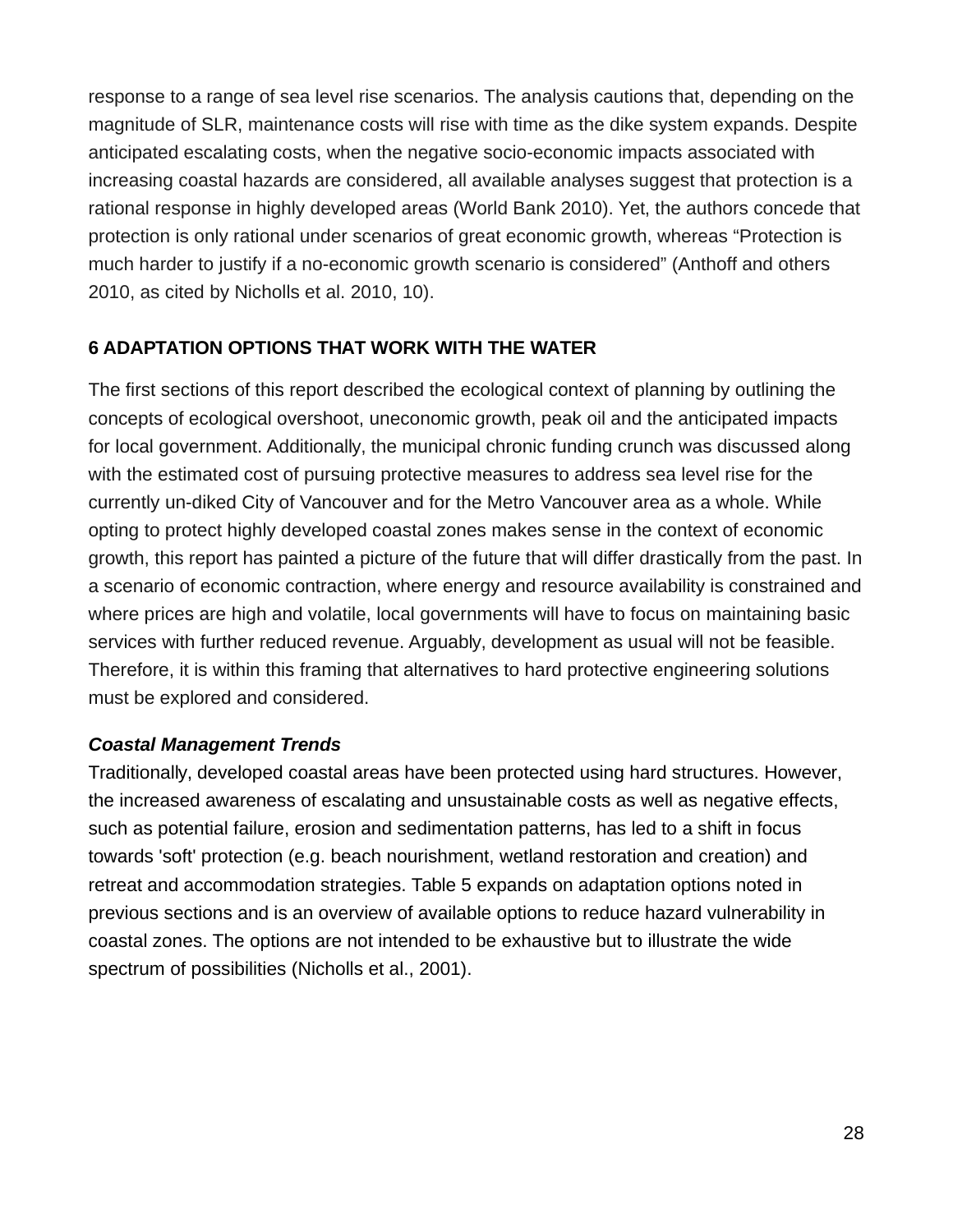| <b>Coastal Adaptation Options</b> |                                                      |                                                                                                                                    |  |  |  |  |  |  |
|-----------------------------------|------------------------------------------------------|------------------------------------------------------------------------------------------------------------------------------------|--|--|--|--|--|--|
|                                   | <b>APPLICATION</b>                                   | <b>OPTIONS</b>                                                                                                                     |  |  |  |  |  |  |
|                                   | <b>Protect</b>                                       |                                                                                                                                    |  |  |  |  |  |  |
|                                   | $\triangle$ Hard structural options                  | dikes, levees, floodwalls<br>seawalls, revetments, bulkheads<br>groynes<br>-detached breakwaters<br>-floodgates and tidal barriers |  |  |  |  |  |  |
|                                   | $\triangle$ Soft structural options                  | saltwater intrusion barriers<br>periodic beach nourishment<br>dune restoration and creation                                        |  |  |  |  |  |  |
| $\blacktriangle$                  | Indigenous options                                   | wetland restoration and creation<br>afforestation<br>wooden and stone walls                                                        |  |  |  |  |  |  |
|                                   | <b>Accommodate</b>                                   |                                                                                                                                    |  |  |  |  |  |  |
| $\blacktriangle$                  | <b>Emergency planning</b>                            | early warning systems<br>evacuation systems                                                                                        |  |  |  |  |  |  |
| $\blacktriangle$                  | Hazard insurance                                     | limited technology required                                                                                                        |  |  |  |  |  |  |
| $\blacktriangle$                  | Modifcation of land use and agricultural<br>practice | -various technologies (e.g. Aquaculture, saline-resistant<br>crops), depending on location and purpose                             |  |  |  |  |  |  |
| $\blacktriangle$                  | Modifcation of building styles and codes             | various technologies                                                                                                               |  |  |  |  |  |  |
| $\blacktriangle$                  | Strict regulation of hazard zones                    | -limited technology required                                                                                                       |  |  |  |  |  |  |
| A                                 | Improved drainage                                    | increased diameter of pipes<br>increased pump capacity                                                                             |  |  |  |  |  |  |
| $\blacktriangle$                  | Desalination                                         | desalination plants                                                                                                                |  |  |  |  |  |  |
|                                   | <b>Managed Retreat</b>                               |                                                                                                                                    |  |  |  |  |  |  |
| $\blacktriangle$                  | Increasing or establishing setback zones             | -limited technology required                                                                                                       |  |  |  |  |  |  |
| $\blacktriangle$                  | Relocating threatened buildings                      | -various technologies                                                                                                              |  |  |  |  |  |  |
| $\blacktriangle$                  | Phased-out or no development in susceptible<br>areas | -limited technology required                                                                                                       |  |  |  |  |  |  |
| $\blacktriangle$                  | Presumed mobility, rolling easements                 | -limited technology required                                                                                                       |  |  |  |  |  |  |
| $\blacktriangle$                  | Managed realignment                                  | -various technologies, depending on location                                                                                       |  |  |  |  |  |  |
| $\blacktriangle$                  | Creating upland buffers                              | -limited technology required                                                                                                       |  |  |  |  |  |  |

Table 5: Coastal adaptation options (adapted from Nicholls et al. 2001).

This section documents a range of coastal adaptation approaches that embrace the water as it encroaches inland. The following are selected examples of accommodation, restriction of coastal development, and managed retreat strategies.

#### **6.1 Accommodation**

This approach allows continued use of coastal areas but does not attempt to prevent tidal inundation, erosion or flooding. The focus is on minimizing risk to people, buildings and infrastructure and developing strategies such as modifying building codes to so that structures are more resilient to flooding and emergency planning and preparedness (Titus 2011). Accommodation measures can also include liability reduction such as special covenants that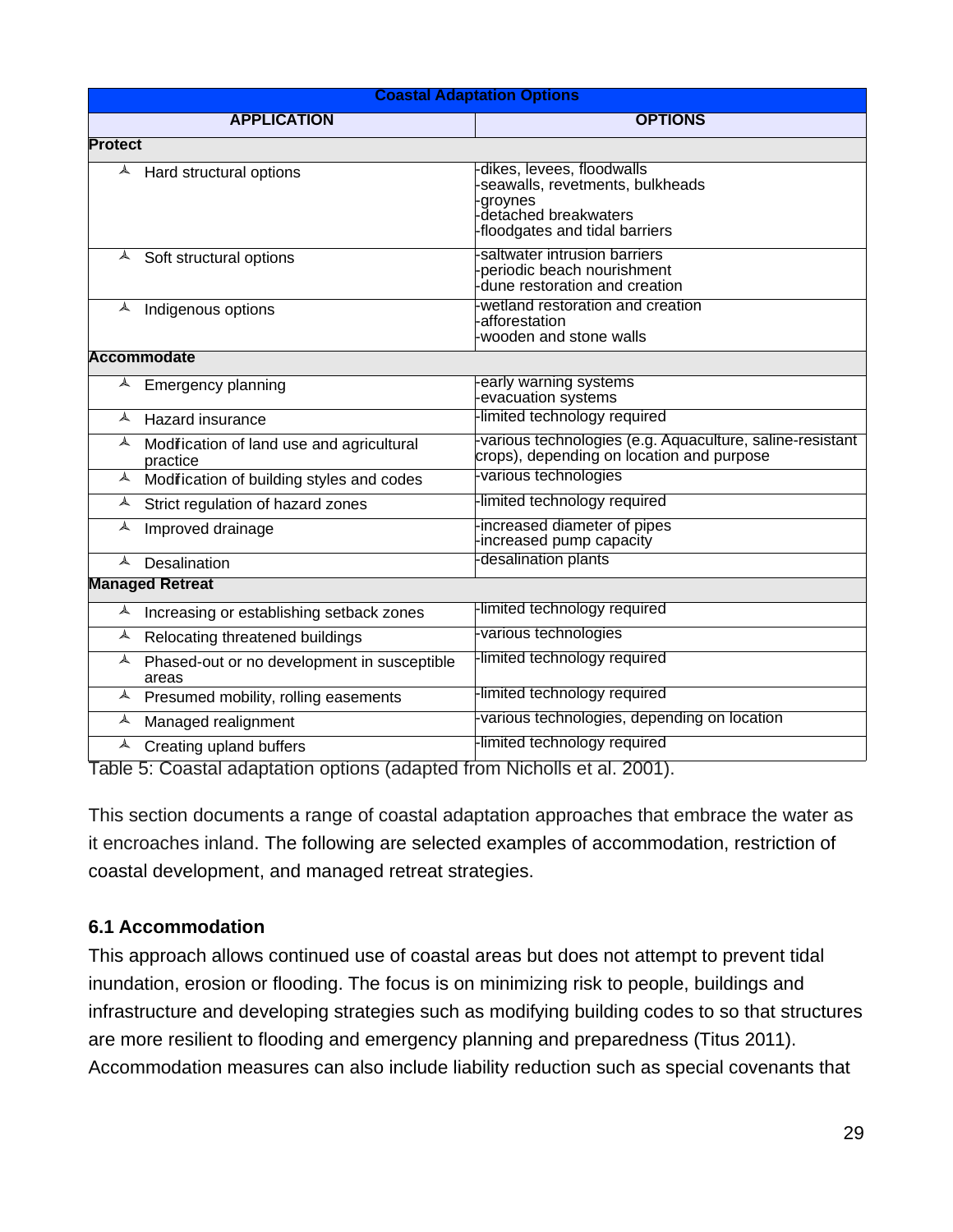indemnify governments from the consequences of natural hazards (Arlington 2012).

### **New Brunswick Coastal Protection Policy**

The New Brunswick Department of Environment and Local Government produced a Coastal Areas Protection Policy for New Brunswick in 2002 in response to significant coastal development. Key policy aims are to reduce risks of storm surges and flooding events by adopting a coastal management approach based on sensitivity to impact. The coastal area has been divided into three sensitivity zones:

Zone A - the areas closest to the water known as the coastal lands core area. Due to high risk of damage from storm surges, few development activities are acceptable.

Zone B - this area extends 30 metres landward from the inland edge of Zone A to provide a further buffer. A slightly greater range of activities would be acceptable such as the construction of a new single-family residence and the repair, expansion or replacement of existing structures may be allowed.

Zone C - the areas beyond Zone B that form a transition from coastal to inland areas. The sensitivity to storm damage varies considerably depending primarily on topography, elevation and the erodibility of the land. Activities will be reviewed based on the susceptibility of the development to storm surges, and on impacts to the coastal ecosystem.

The Coastal Areas Protection Policy applies province-wide in both incorporated and unincorporated areas, and to both private and publicly owned land.



Photo 1: Lameque, N.B from the New Brunswick Coastal Areas Protection Policy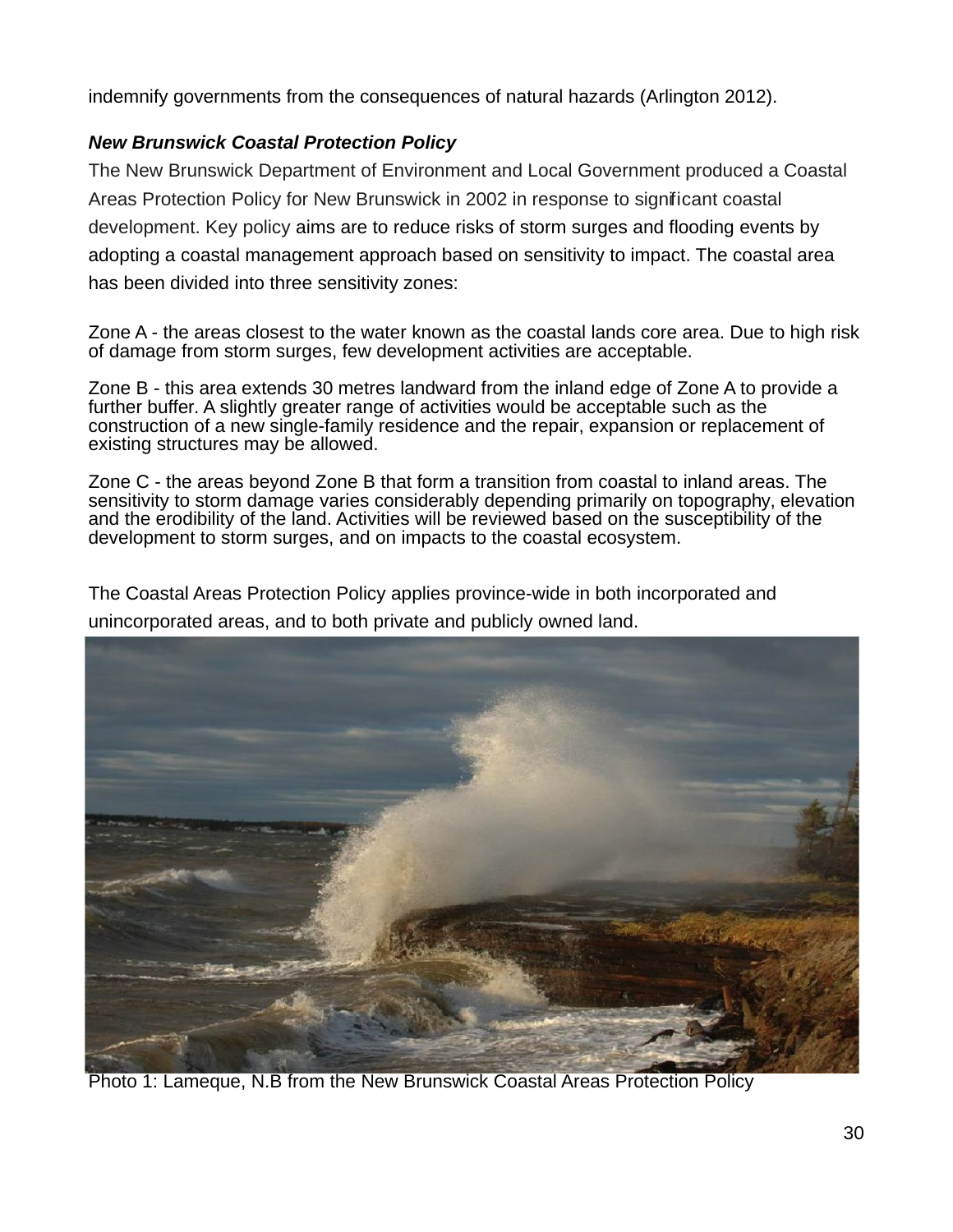#### **Town of Shediac – Sea-level Rise Zone**

Shediac has enacted a zoning bylaw (2012) that establishes a 'sea level rise zone'. New buildings in the sea level rise zone must have a minimum elevation of 4.3 metres. The bylaw is intended to:

- Promote sustainable development based on the precautionary principle
- Anticipate, prevent and combat the causes of coastal environmental degradation
- Prevent serious and irreversible damage to the environment, as well as citizens and property
- Only allow developments that will be able to adapt to sea-level rise and storm surges in zones that risk flooding
- Establish minimum requirements to prevent environmental degradation (Town of Shediac, 2012).

Local governments should consider liability for approving building permits in areas subject to flooding and other natural hazards. By implementing a by-law that mandates coastal development setbacks, liability claims from property owners who suffer damage may be minimized (NRCan, 2012).

### **6.2 Managed Retreat or Relocation**

Planned retreat or relocation inland allows the coastline to advance unimpeded. The process supports coastal wetland and intertidal habitat preservation. Over time as the shoreline migrates inland, buildings and other infrastructure are strategically demolished or relocated out of the hazardous zone. This approach is used where coastal protection along with maintenance is viewed as too expensive and potentially ineffective in the long run. The strategy of retreat can be coupled with other regulatory measures such as limiting the type of structures allowed in flood prone areas and relocation and/or property acquisition programs to compensate property owners (NOAA 2007). An official strategy of retreat manages expectations so that people make investments accordingly. Ideally, retreat requires a long lead-time to allow for the investments in buildings and infrastructure to endure for their useful lifetimes (Titus and Craghan 2009).

## **Anglo Tignish**

Storm events have caused considerable shoreline loss in Anglo Tignish, Prince Edward Island. Anglo Tignish is a fishing community in western Prince Edward Island with a population of approximately 800 people (Wikipedia, 2013). For instance, on December 21, 2010, 8 metres of shoreline were lost in one storm event (Arlington 2012). Due to continuous storm surge events, homes, lighthouses and barns have been moved inland to provide protection from storm damage as the cost of damage outweighs the cost of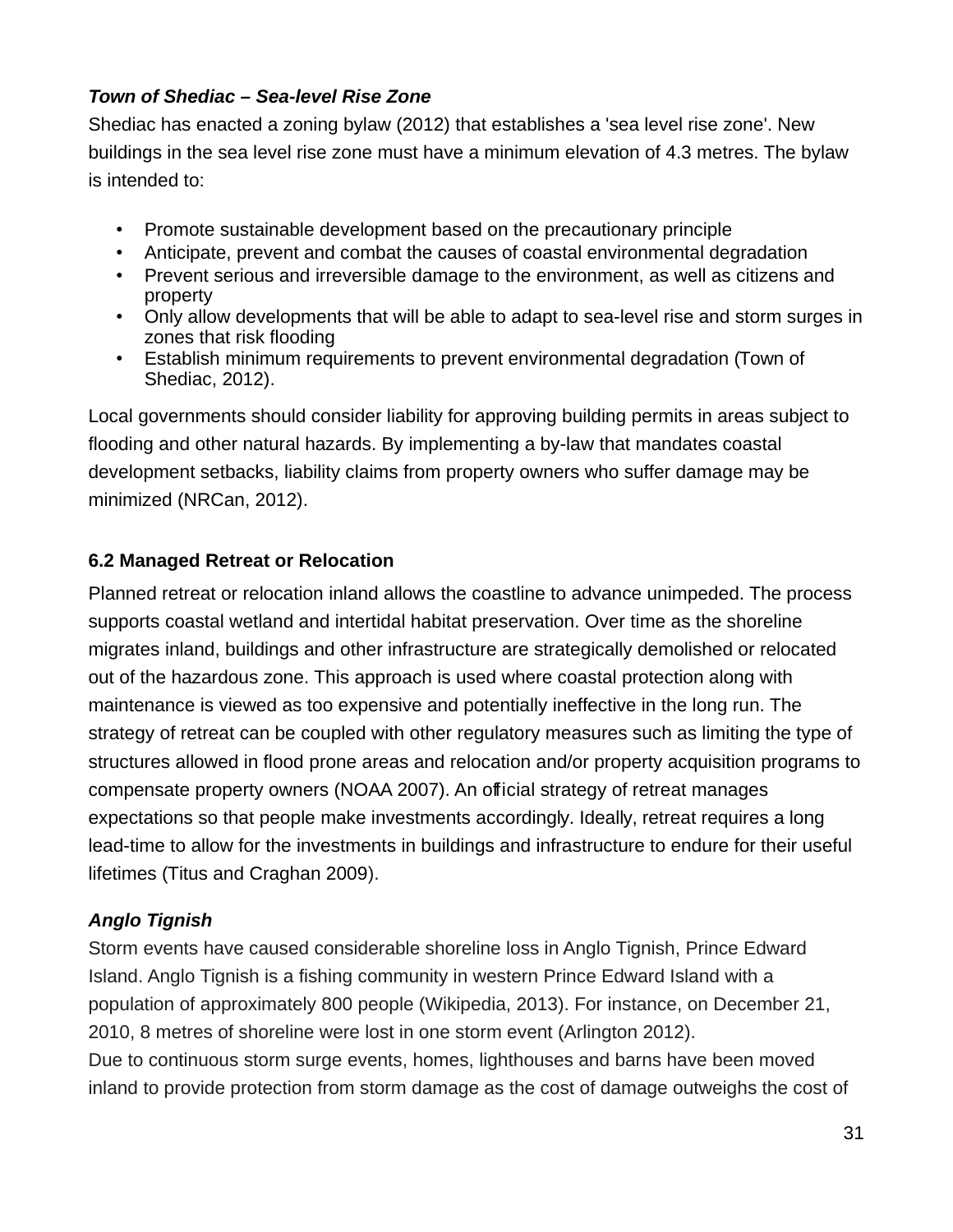relocation (Arlington 2012).



Photo 2: Exposed well due to storm surge erosion December 21, 2010 by D. Jardine.

### **Pacifica State Beach**

The City of Pacifica in in San Mateo County, California and has a history of coastal flooding and erosion. Hard structural measures were used unsuccessfully for decades. In 1982 over 300 homes were damaged in a major flood. In the early 90s, a managed retreat strategy was chosen to improve steelhead habitat, reduce flood risk and preserve the beach. Vulnerable buildings had to be removed. The project cost much less than other proposed protective measures as it required less physical construction. The vulnerable homes and businesses were purchased and demolished. Dunes and four acres of beach along with an estuary were restored. The City partnered with the Pacifica Land Trust and the California Conservancy and worked to achieve public support. The project took a decade to complete. Political viability and success can also be attributed to how the City partnered to access the capital to purchase the vulnerable land outright (NOAA 2007).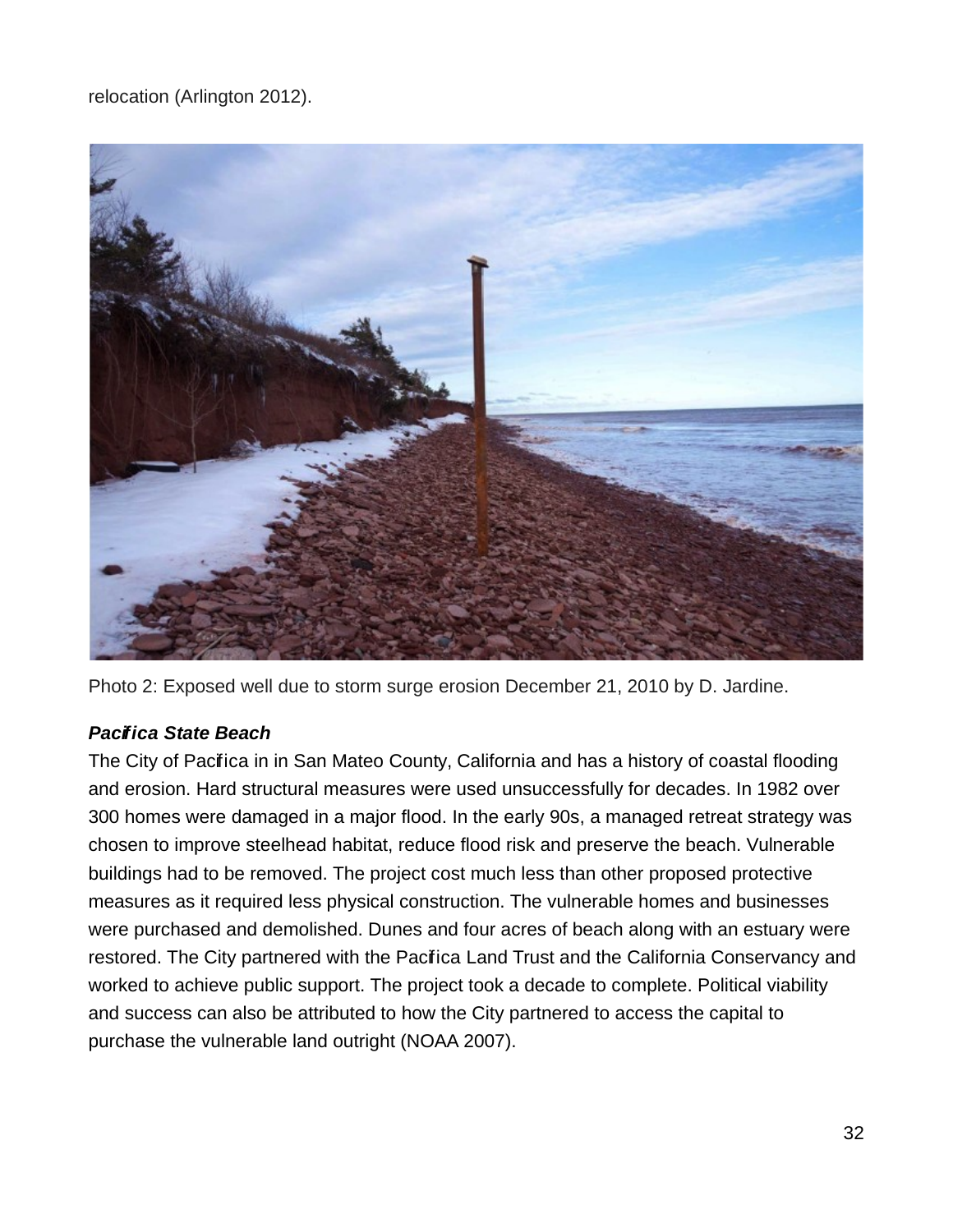#### **New York State Post Sandy Plan**

As reported in the New York Times on February 5, 2013, New York State Governor Andrew Cuomo has proposal to spend up to \$400 million to purchase and raze damaged homes in the floodplains along the coastline. The plan envisions that the land would be turned into parks, bird sanctuaries, dunes or open beach to serve as buffer zones to future floods. Pending approval of the federal Department of Housing and Urban Development, the plan would minimize damage from rising seas and storms that are projected to occur more frequently and with greater intensity. Although not a new concept, the proposal is novel in its size and scope. Approximately 10,000 homes sit in the flood zone.

The proposal derives from recommendations of the NYS 2100 Commission, one of many panels formed after Hurricane Sandy to shore up resiliency of coastal communities in light of the tough lessons that have been learned. According to the New York Times, the proposal includes the following conditions:

- Participation is voluntary
- Participants would receive the pre-storm value of the house with a 5% bonus to relocate within the home county.
- Owners could receive up to \$300,000 per home
- For those who opt to stay grants would be available to help with flood-proofing, which involves building at least 2 feet above the projected flood level, which will mean building 15 feet or higher above ground level.

#### **San Francisco Ocean Beach Master Plan**

The plan aims to proactively adapt San Francisco's Ocean Beach, 3.5 miles of rugged coast from Cliff House to Fort Funston, to climate-change according to a sustainable long-term vision. The beach is a national park, a popular urban public space and the site of a major infrastructure complex. Neighbourhoods, roads, parks and infrastructure have been built up along the coast. 10, 000 feet (3048 m) of seawalls and other protective structures have been installed but dramatic erosion during storms renders the protection insufficient (King 2012). Climate models indicated that the coast will be subjected to increasingly frequent and severe storm surges, which will be exacerbated by approximately 1.3 m of projected sea level rise by 2100 (State of California 2010). To address the complex challenges posed by severe erosion, jurisdictional issues, diverse stakeholders and accelerating sea level rise, the plan includes six key moves, organized by geographical shoreline reach, to be implemented incrementally over decades (King 2012).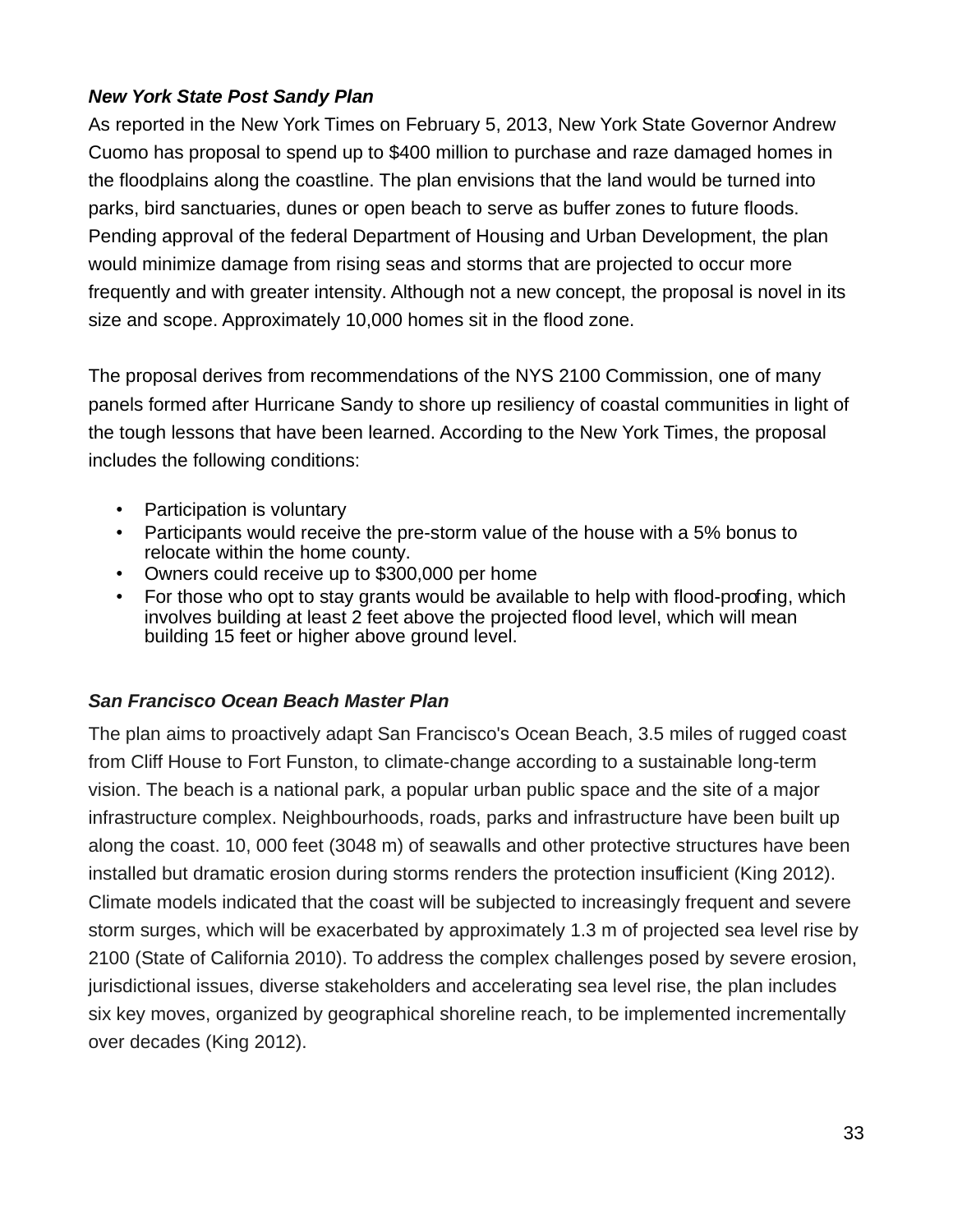#### **South Reach**

- 1. Reroute the Great Highway behind the zoo via Sloat and Skyline Boulevards
- $\triangle$  A section of the highway will be replaced by a coastal trail
- 2. Introduce a multipurpose coastal protection/restoration/access system
	- $\triangle$  The highway and parking lots will be dismantled incrementally to allow erosion to proceed inland
	- $\triangle$  The existing wastewater tunnel will be protected by a low hard structure, a berm or revetment and sand



Photo 3: San Francisco Ocean Beach Master Plan, King 2012

#### **Middle Reach**

3. Reduce the width of the Great Highway to provide amenities and facilitate managed retreat

- Narrow the highway
- Introduce a promenade and amenities
- Allow dunes to migrate inland over the road
- 4. Restore the dunes along the middle reach
	- Nourish the beach with sand
	- Restore native dunes

#### **North Reach**

5. Create a better connection between Golden gate Park and Ocean Beach

- Improve pedestrian and bike access
- Introduce permeable paving, amenities and vegetation
- Retain events capacity and historic character
- 6. Introduce bicycle and pedestrian improvements north of Balboa Street
	- Narrow the highway
	- Introduce a separated bikeway with connections to Lands End and beyond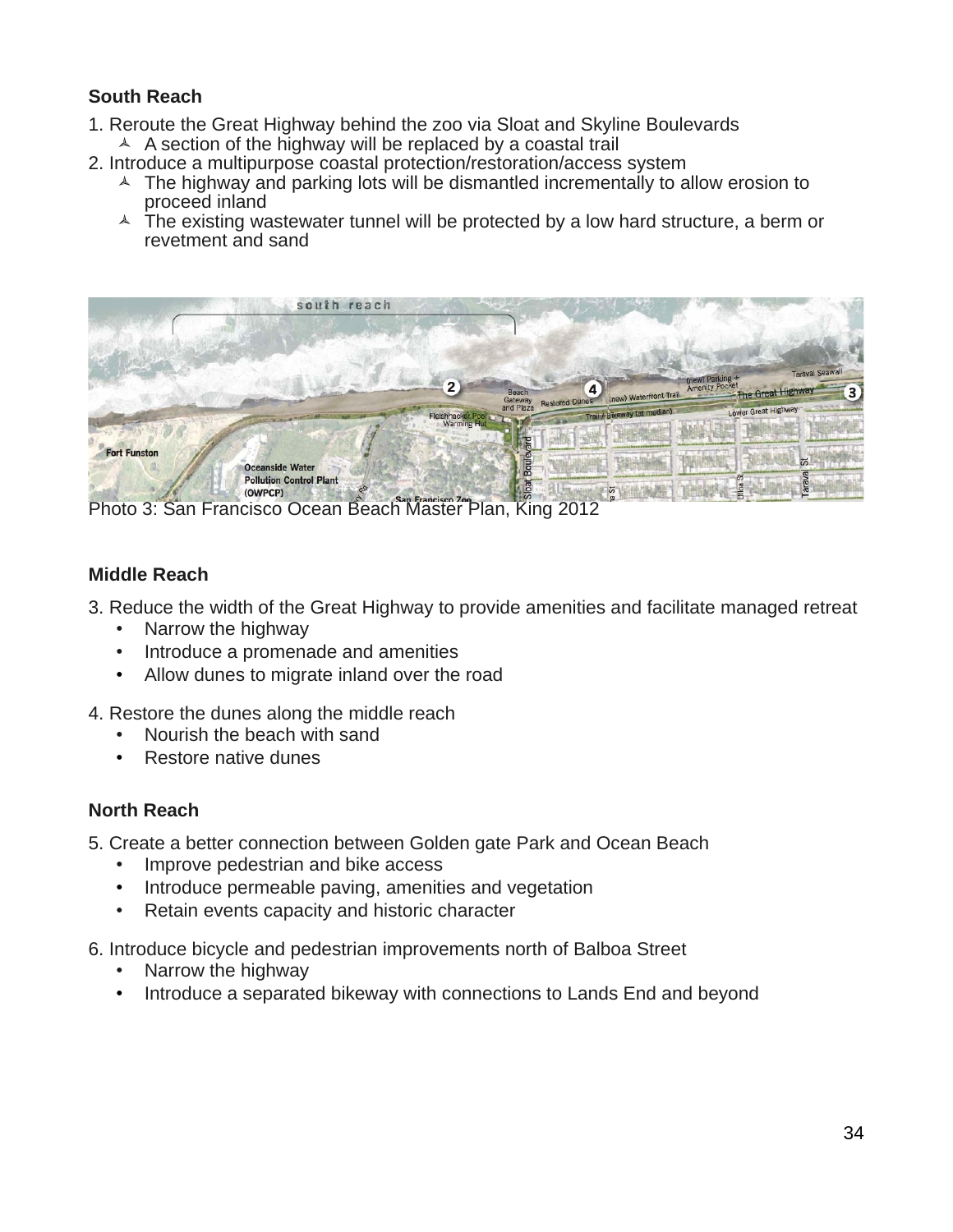

Photo 4: San Francisco Ocean Beach Master Plan, King 2012

The estimated cost of implementation is \$353, 623, 794 spread over the next forty years. These costs are measured against the considerable benefits of avoiding emergency coastal protection, maintaining recreational uses and improving ecological and habitat functions. The plan will undergo a revision by 2030 and currently does not include private property. However, it is noted that the gradual acquisition of private property through rolling easements or other means needs to be considered (King 2012).

#### **6.2.1 Rolling Easements**

Rolling easements are regulatory mechanisms or interests in land that do not limit land use but prohibit protection measures. They can be placed along an entire shoreline so that as the ocean rises, the easement 'rolls' landward (NOAA 2012). Land title remains with owners of inland lots until the land is encroached upon by the sea, which may take decades. All the while, public access to the shoreline is maintained (Strack 2011, Titus and Craghan 2009). Unlike setbacks, there is no restriction on land use. A landowner can build with the understanding that protective works are prohibited and that at some point structures will have to be relocated (NOAA 2012). Rolling easements "...merely warn the owner that someday, environmental conditions may render the property useless, and that if this occurs, the state will not allow the owner to protect her investment at the expense of the public" (Titus 1998, 1389). As owners have decades of lead-time, property values are reduced by one percent or less (Titus 1998). For more information on cost advantages of rolling easements see Titus (1998).

Rolling easements provide an alternative to prohibiting all development in a hazardous area. Therefore, this strategy is appropriate for areas where preventing development is not feasible and where coastal protection is deemed unsustainable (Titus and Craghan 2009). All in all, rolling easements are an effective way to implement managed retreat policies and can be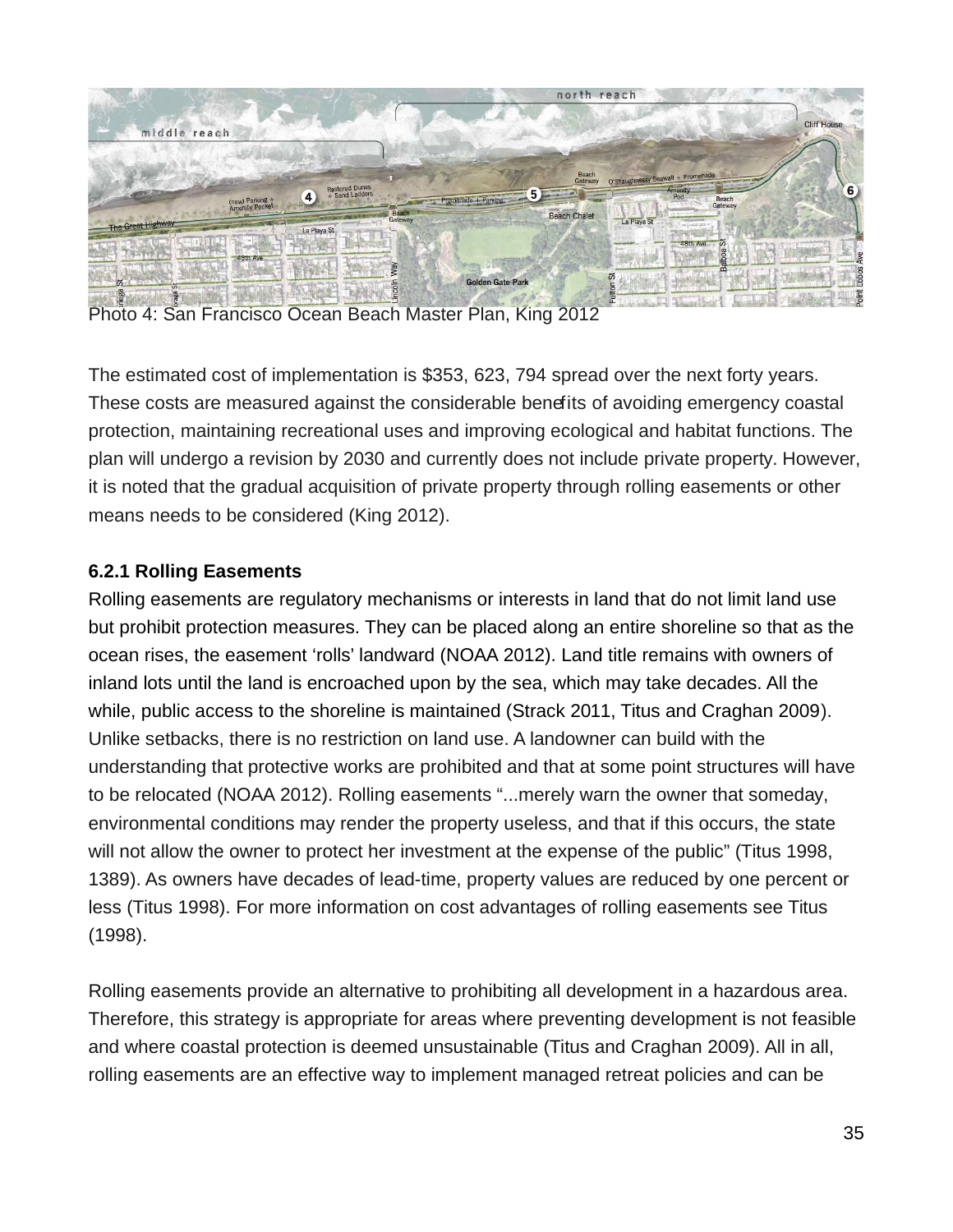combined with other approaches such as setbacks and building restrictions. Needless to say, implementing and enforcing easements in highly developed communities would require changes to legislation to establish the process, the rights and the decision making authority (Strack 2011, NOAA 2012).

#### **South Carolina's Rolling Easements**

In 1988 the South Carolina legislature passed piece of legislation to manage coastal erosion and sea level rise by establishing a setback of 40 times the annual rate of erosion. The increased setback rendered some properties undevelopable and the case of Lucas vs. South Carolina Coastal Council went to trial. The state had to compensate Lucas for the lost use of his property (NOAA 2012).

The decision led to a legislative amendment in 1990 to establish a rolling easement on any lot seaward of the setback line to avoid further legal action. Effectively, lots on the ocean site of the setback line can be developed but no hard structures can be used. If buildings are damaged during a storm they can be repaired but if the lot is submerged during high tide rebuilding or repair is no longer permitted (Titus 1998 as cited by NOAA 2012).

## **7 ADAPTATION EVALUATION CRITERIA**

Traditionally, policies to preserve existing development patterns using structural protection have by and large been based on a calculation of the benefits of avoiding damages and loss of land compared to the costs of protection**.** Cost benefit analyses have many limitations and cannot capture the implications of a rapidly changing climate where the risk landscape is constantly evolving. All things considered, it is important that coastal communities ensure that adaptation choices do not exacerbate existing vulnerability. The final question that this report seeks to answer is: how can adaptation options be evaluated to distinguish the adaptive from the maladaptive? The IPCC Third Assessment Report defined maladaptation as "an adaptation that does not succeed in reducing vulnerability but increases it instead (IPCC 2001, 990). Barnett and O'Neill (2010) build on this definition and describe maladaptation as:

action taken ostensibly to avoid or reduce vulnerability to climate change that impacts adversely on, or increases the vulnerability of other systems, sectors or social groups<sup>[1](#page-37-0)</sup>

The authors assert that strategies to address climate changes such as sea level rise, are

<span id="page-37-0"></span>As stated in the introductory section, further to this definition, maladaptation also occurs when an action taken to avoid or reduce vulnerability to climate change results in increased vulnerability to the adapted entity itself.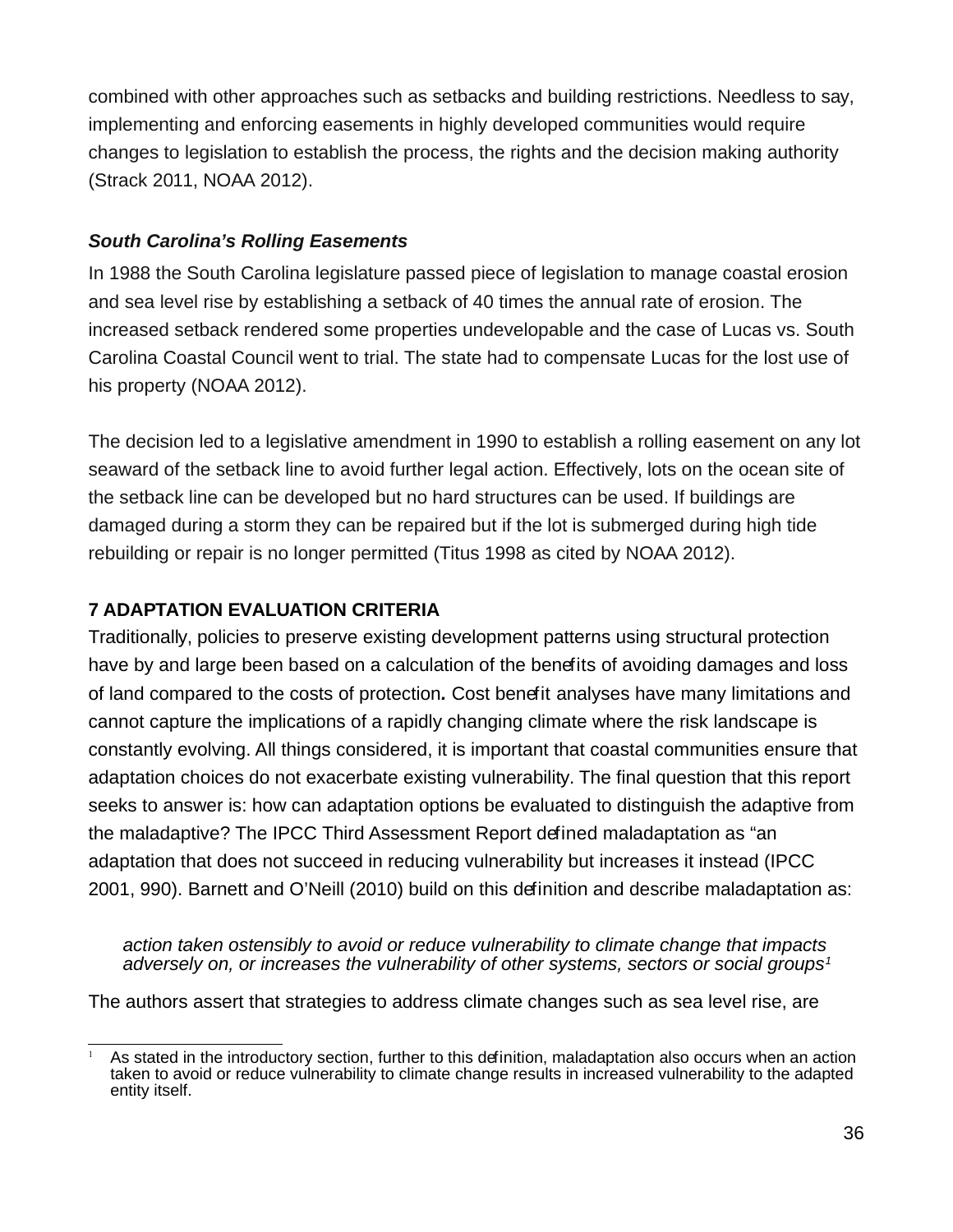maladaptive relative to alternatives if they:

- Increase emissions of greenhouse gases (GHGs)
- Disproportionately burden the most vulnerable
- Have high opportunity costs
- Reduce incentives to adapt
- Set paths that limit the choices available to future generations

In this section, these criteria, or pathways to maladaptation, will be used to evaluate the hard engineering protection option as opposed to alternatives that work with natural processes such as accommodation and retreat.

### **Increasing GHG emissions**

This first type of maladaptation describes cases in which hard protective works result in increased energy use. According to Barnett and O'Neill (2010), the problem with energyintensive adaptation actions is that, while they address one aspect of climate change, they contribute to positive feedback by increasing GHG emissions, "thereby increasing the likelihood that further adaptation to climate change will be required in the future" (2). For instance, should the City of Vancouver proceed with constructing dikes and a storm surge barrier, the initial construction, along with maintenance and upgrades over time, will require large energy inputs. A study of energy requirements and GHG emissions associated with proposed protective measures would enable evaluation against this criterion and would complement the previously discussed Delcan study (2012) estimating monetary costs of protection.

Among the components included in estimating the cost of dike construction, the Delcan report documents the volume of earth fill required for a typical section of dike. An example for the construction of a section of dike in South Vancouver is provided, which would require 16.78m<sup>3</sup>/m of earth fill too protect the area from a 1 m rise in sea level. The dike would be 6.16m high and 14.6m wide. Additionally, 0.5m of rip rap (rock or concrete to prevent erosion) would be required along the water edge of the dike at 2.35m<sup>3</sup>/m.

The energy requirements and associated emissions should be analysed for excavating, processing, transporting and installing all necessary materials, as well as for site preparation and surface restoration. Removing the current ground cover and repaving bicycle and pedestrian pathways, along with possible realignment of existing roads, will undoubtedly demand large amounts of energy and produce significant GHG emissions. For instance, cement production is a highly energy-intensive process where each tonne produced releases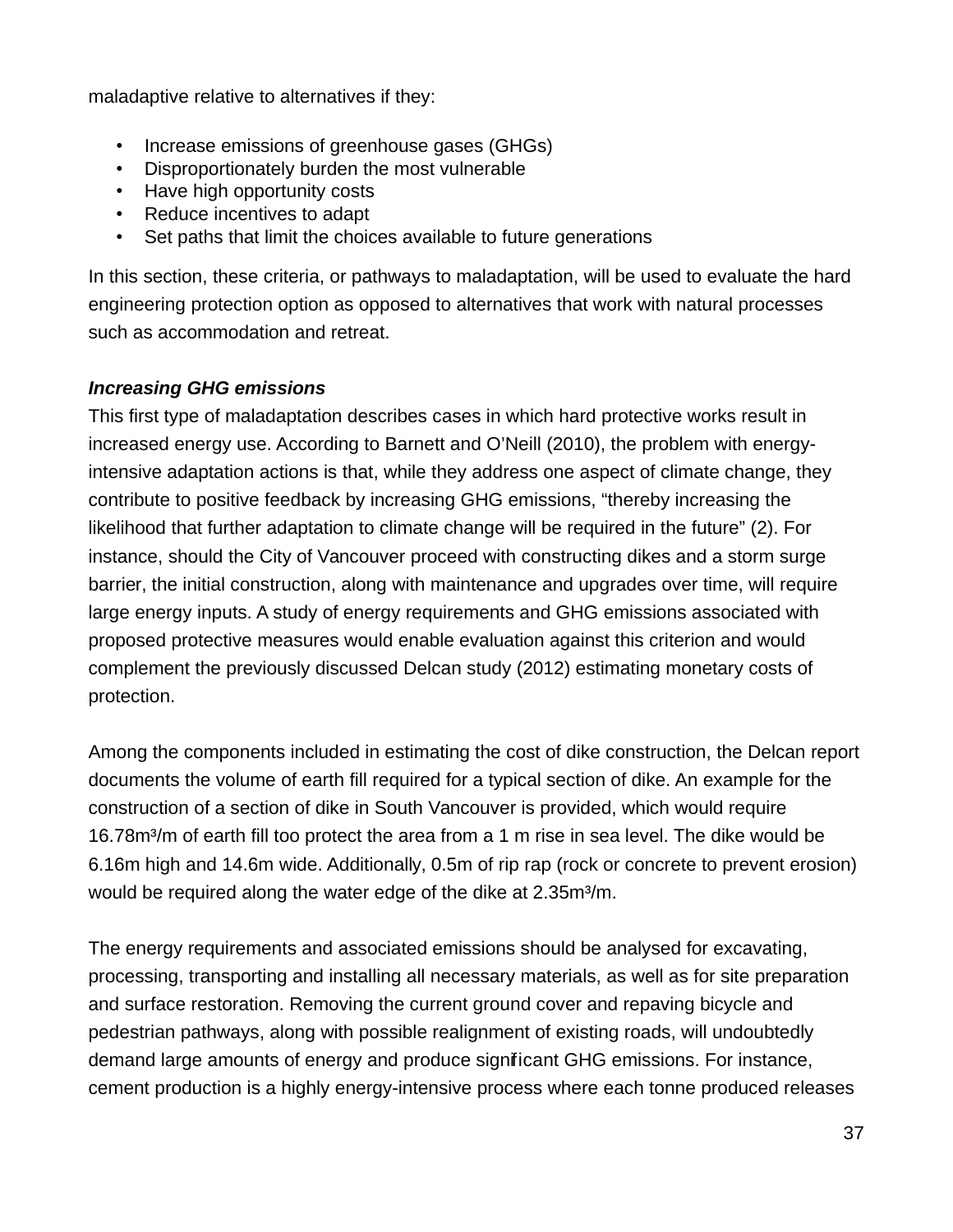approximately 1 tonne of CO2 (Worrell et al. 2001 as cited by Rehan and Mehdi 2005). Moreover, these CO2 emissions will conflict with the City's Greenest City 2020 Action Plan, which aims to eliminate dependence of fossil fuels and reduce community-based GHG emissions by 33% from 2007 levels (City of Vancouver 2012c).

#### **Disproportionately burdening the most vulnerable**

If an adaptation action meets the needs of one sector or population and simultaneously increases the vulnerability of other socio-economically marginalized groups, that action is deemed maladaptive (Barnett and O'Neill 2010). This begs the question of whether or not the protect approach will adversely impact some social groups more than others. Socially just adaptation requires a local understanding of which groups are most vulnerable, involving affected communities in planning, and developing responses that build adaptive capacity (Brisley et al. 2012). For instance, in the event that a dike system fails or is overtopped, some people have less capacity to manage during and after a flood event. Vulnerability and impacts depend not only on physical hazards but also on human factors such as socio-economic status and health. Nixon (2008) conducted a study of human vulnerability to sea level rise in the Metro Vancouver area for the year 2100. The study looked at indicators of vulnerability such as low income, recent immigration and English as a second language. Five areas received high scores for both socio-economic vulnerability and exposure to coastal hazards, being northeast Vancouver, downtown Vancouver, southeast Vancouver, downtown Richmond and the City of North Vancouver. In light of this research, cities need locally tailored socioeconomic vulnerability studies and strategies that identify people who may need more help when it comes to preparing for, coping with and recovering from a major flood event.

Socio-economic implications of dikes also include loss of housing due to land acquisition and loss of community amenities along the foreshore (Arlington 2012). Additionally, the escalating costs of upgrading and maintaining protection over time could translate into a tax burden that disproportionately impacts low-income households. Opting for protection may be less socially disruptive in the short term. In the long term however, a system of coastal protection may be more disruptive – particularly if it fails or cannot be sustained (Titus 2009).

### **High Opportunity Costs**

An approach can be maladaptive if the social, economic or ecological costs are high compared to mutually exclusive viable alternatives (Barnett and O'Neill 2010). Regarding social costs, an assessment of how building dikes will affect socio-economically marginalized populations is beyond the scope of this report. However, with the common public good in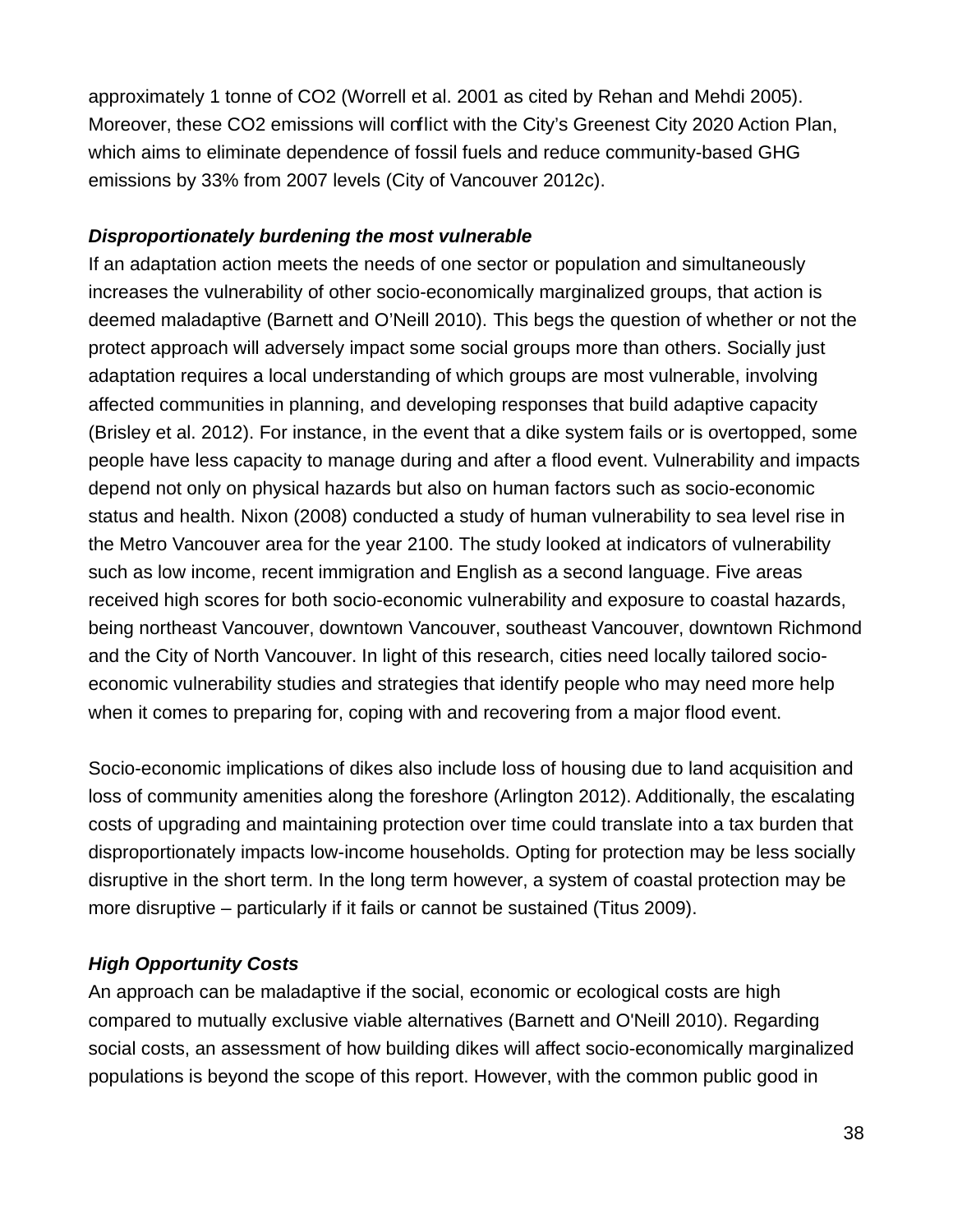mind, BTAworks (2011) analysed what types of land uses will be affected by various SLR scenarios within the City of Vancouver. The authors found that historic areas, public spaces, agricultural and industrial lands become disproportionately affected. This finding highlights the need for long term planning to ensure that areas outside of the floodplain are set aside for these uses, as they will be integral to the resilience of future localized economies. The report alludes to this by stating "the importance of these types of land may indeed increase as increasing fuel costs stimulate local manufacturing, distribution, and repair industries as well as food production and processing" (BTAworks 2011, 15).

The economic cost of hard coastal protection estimated by Delcan (2012) can be seen as a high opportunity cost in that funding and resources are diverted away from alternatives. While one approach is taken, the window of opportunity to effectively plan and implement alternative strategies may be lost. For instance, in the interim, the opportunity to set land aside for colonization by coastal ecosystems, or for short term uses with the condition that structures will be removed when the sea level reaches a certain height, is lost (Abel et al. 2011). As development continues, the value of assets at risk increases, as does the pressure to build structural defences. According to Strack (2011) hard defences have been well tested and have proven, at best, to be temporary and expensive measures. If storm conditions exceed the design profile of a dike system, the outcome can be devastating. Hurricane Katrina resulted in more than 1000 deaths in 2005 (Knabb et al., 2005 as cited by Titus 2009). Post Katrina, approximately \$10 billion has been spent to upgrade the defences only to achieve the design standard that existed before the disaster. It is estimated that an additional \$50 billion is required to achieve a higher level of protection. Moreover, as risks continually increase with a changing climate, protective measures must be constantly monitored and reinforced to maintain an acceptable level of risk (Nicholls et al. 2010).

The ecological costs of structural defences include coastal habitat 'squeeze' where intertidal zones and beaches are eventually eliminated as the eroding shore reaches the dike (Titus 2011). Without shoreline armouring, sediment transport remains undisturbed and tidal habitat can migrate naturally. Additionally, as tidal ecosystems are degraded, ecosystem functions such as providing flood control, acting as a storm surge buffer, protecting water quality and providing habitat for numerous aquatic plants and animals is threatened (Titus 2009).

#### **Reduce Incentive to Adapt**

Adaptation actions that reduce future incentives to adapt are considered maladaptive (Barnett and O'Neill 2010). Coastal development and protective measures are mutually reinforcing in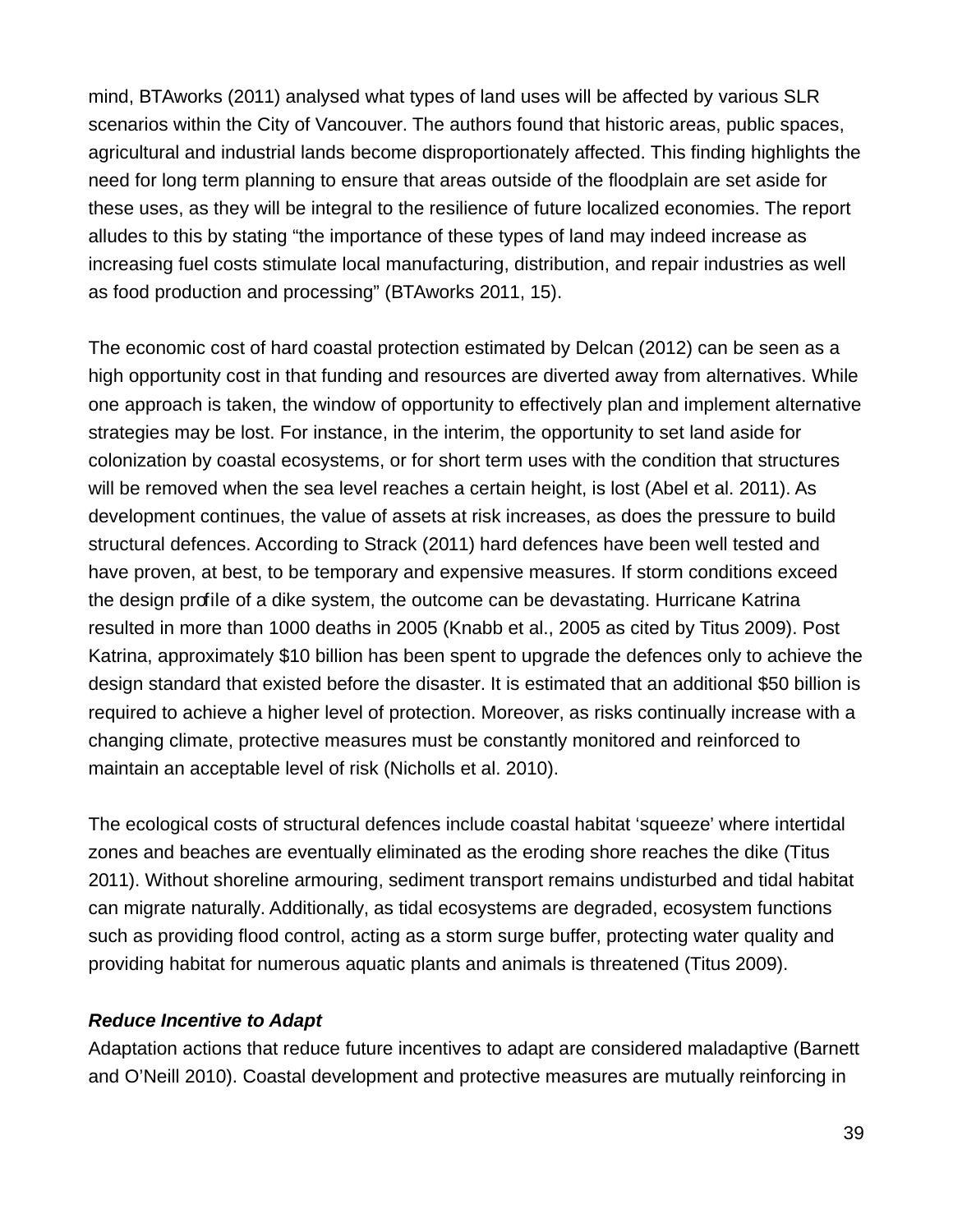part because the cost of protection is less than the value of land and structures and also because an unsafe area is perceived as safe (Titus 2011). Franck (2009) discusses how the implementation of protective measures changes the economic dynamics of a community. In effect, defences lead to a false sense of safety, increasing economic development in the short term, but causing larger economic losses in the long term. Residents and investors often perceive risk to be eliminated by dikes when in reality risk cannot be reduced to zero. The result is that the risk of flooding is not factored into land use development decisions and continuous investments are made. A reassessment of the protection approach may only occur once a large storm surge causes the system to fail and a large amount of capital is lost. Therefore, protecting low-lying communities may increase long-term exposure where a major flood event results in greater losses than would have occurred in the absence of protection (Kydland and Prescott as cited by Franck 2009).

As both urbanization and climate change accelerate, it may be necessary to move away from hard-engineering solutions towards preventing new development, incremental retreat and non-structural solutions such as flood warning systems and evacuation planning (Jha et al. 2012).

#### **Path Dependency**

According to Barnett and O'Neill (2010) "a major issue with large infrastructure developments is the way they commit capital and institutions to trajectories that are difficult to change in the future" (212). Due to the increasing uncertainty of future socio-economic and climatic conditions, effective adaptation requires flexible responses. Large expensive engineering projects can reduce flexibility to respond to unexpected changes. Put another way, investing heavily in one option decreases the future diversity of available adaptation possibilities (ibid). If protection is chosen over alternatives, the flexibility to later adopt an avoidance or retreat strategy is impaired. On the other hand, planning for retreat or avoidance does not limit the ability to establish structural measures in the future (Titus 2009). Nevertheless, the political pressure to ensure assets are safeguarded will likely preclude deviating from traditional strategies of structural protection. That said, establishing a rolling easement policy could facilitate retreat and preserve the right of future generations to choose whichever strategy they see fit (Titus 2011). Given irreducible uncertainty with regards to future circumstances, it seems clear that the decision to sink enormous resources into 'holding the line' today will surely limit the options available in the future.

In summary, adaptation strategies may serve to increase overall vulnerability if they increase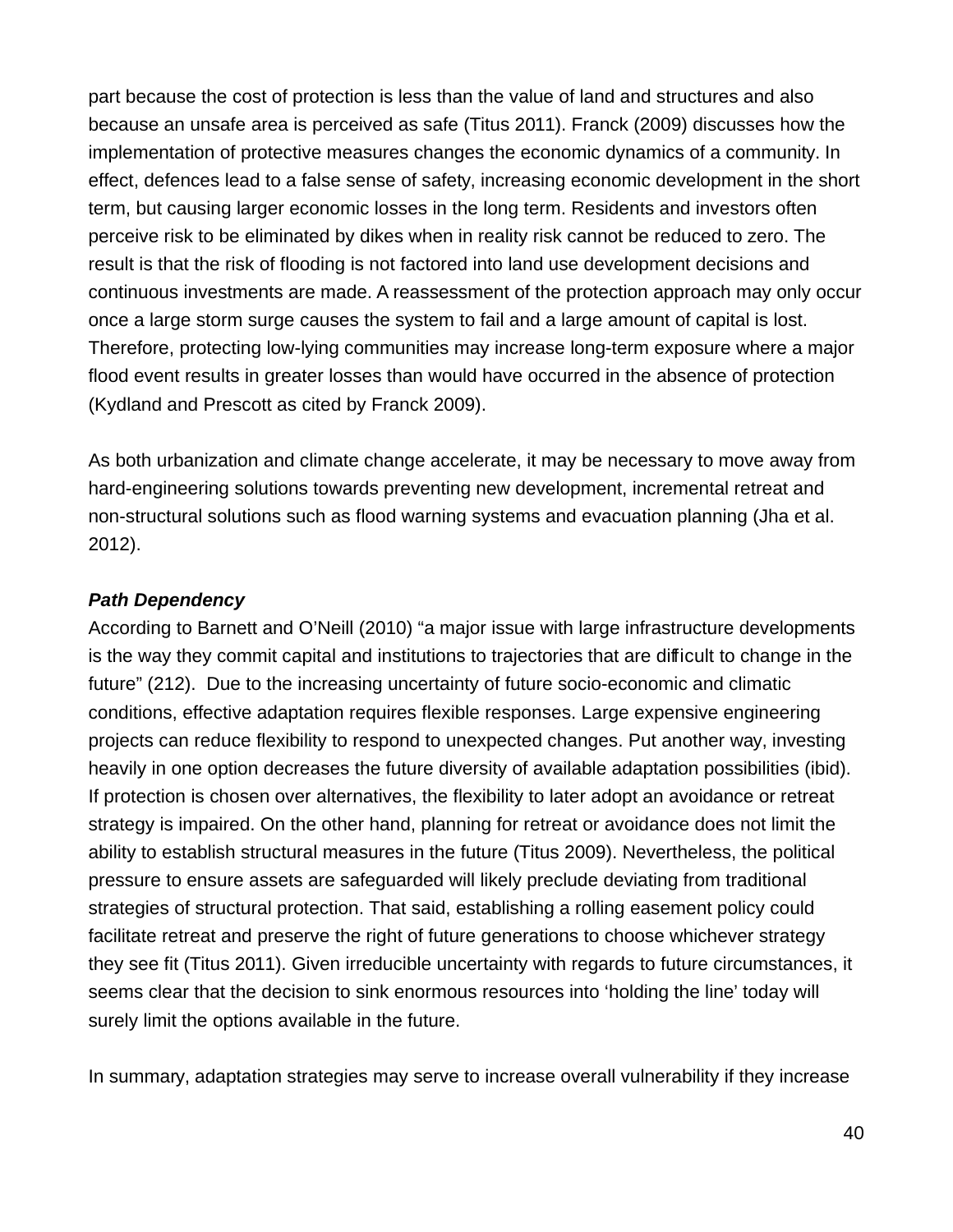emissions of GHGs, disproportionately burden the most vulnerable, have high opportunity coasts, reduce incentives to adapt or establish paths that reduce the range of choices available to generations. These criteria provide a way to evaluate projects that are intended to be adaptive in the long run (Barnett and O'Neill 2010).

#### **8 CONCLUSIONS**

This report attempts to respond to three questions, the first of which is, in this era of rapidly declining energy and natural capital availability, will governments be able to protect development as usual in the face of accelerating sea level rise? Answering this question begins with recognizing that humanity has been in a state of ecological overshoot since the 80s (GFN 2011). Nature's budget and regenerative capacity are quickly being drawn down, and waste sinks are overflowing. Ecological economists explain that once an economy overshoots the carrying capacity of the ecosphere that contains it, we have reached the point where the long-term costs of additional growth outweigh (usually) short-term benefits. A growth oriented economy results in uneconomic growth that is "stupid in the short run and impossible to maintain in the long run" (Daly 2005, 100). The consequences of growth, such as accelerating sea level rise, will overwhelm any gains of further growth and inevitably the economy will contract.

The entire phenomenon of continuous economic growth is based on abundant and cheap supplies of energy. Peak oil, being the point of maximum extraction followed by continual decline, illustrates fast approaching limits to growth in the absence of sustainable substitutes. Despite debate about precisely how declining supplies of fossil fuel relative to demand will play out over time, it is generally understood that prices will continue to increase. Higher oil prices trickle throughout the economy causing havoc such as supply chain disruptions and escalating food costs. Furthermore, there are no viable substitutes for conventional oil at current rates of consumption. Evidently, the age of cheap oil and global economic growth is drawing to a close. Foresight dictates that planning for a post peak scenario is imperative.

As global markets are highly interconnected, the end of growth at the macro level means that economies will be disrupted across all scales. Although some areas may continue to experience continued growth, the global economy as a whole will contract. For local governments, consequences will take the form of energy supply shortages, high and volatile energy prices and higher prices for everything. In a shrinking economy, revenues will decline and a larger percentage of smaller budgets will be spent on energy, which will strain the ability to maintain basic services and critical infrastructure. Simultaneously, citizens will be struggling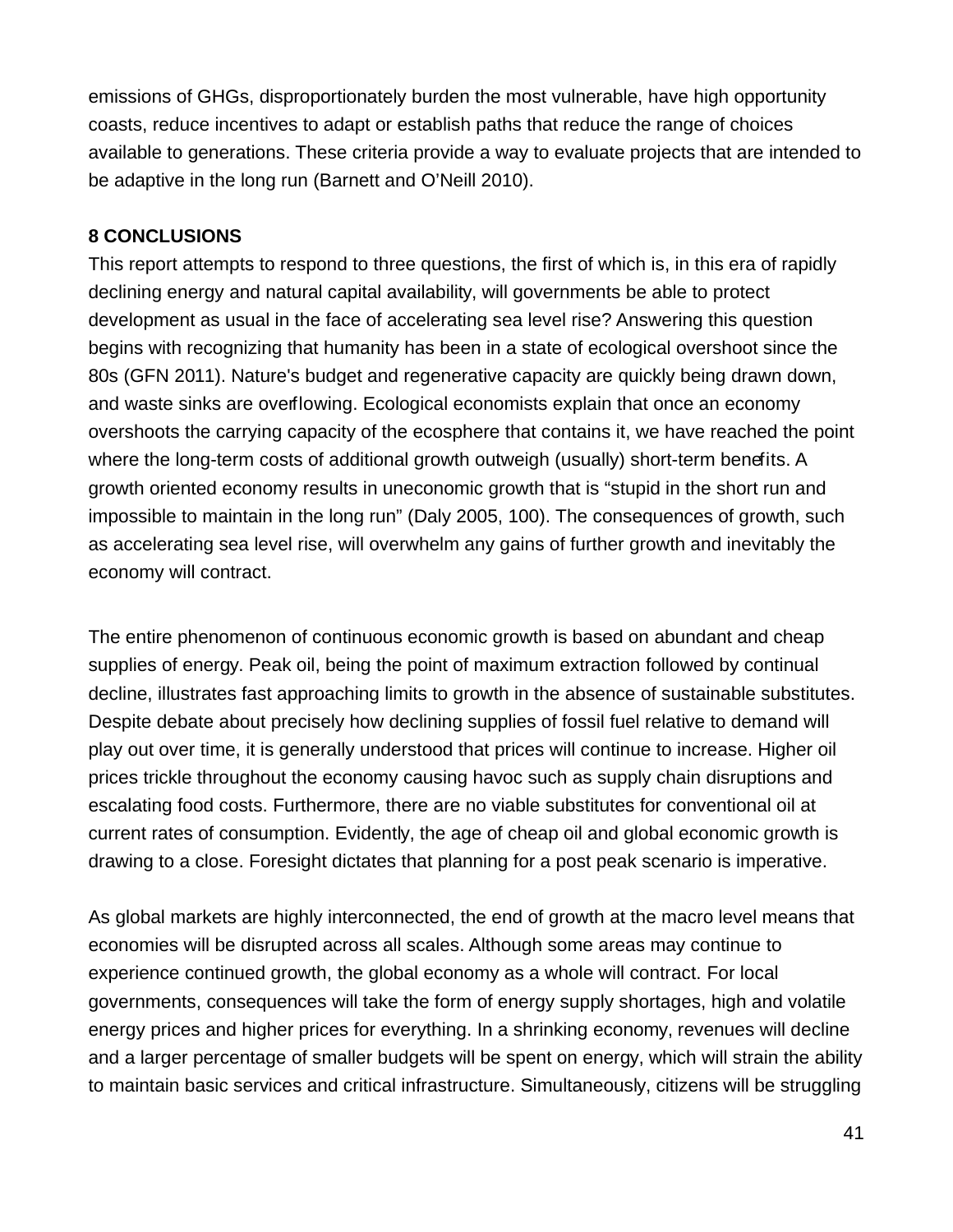to make ends meet and the demand for services and social supports will increase. By this scenario, governments will not likely have the capacity to fund or operate highly resource and energy intensive engineering projects such as dike systems.

It follows that, with the end of economic growth, governments will not be able to protect development as usual in the face of accelerating sea level rise. Moreover, the evolving scientific understanding of the pace and scale of climate change adds another layer of complexity to the predicament. The challenge of maintaining core city operations amidst considerably reduced revenue, high energy prices and energy scarcity will be compounded by the complex problems associated with a 2-4 ºC warmer world by the end of the century. As atmospheric GHG concentrations rise unabated, critical tipping points may be crossed, which could result in rapid sea level rise over and above the upper bounds of current projections. Currently, the BC provincial government recommendation is to plan for 1m of sea level rise by 2100. As new global and regional projections become available, these numbers will likely be adjusted upwards. The high level cost estimate for the City of Vancouver to adapt by building dikes and installing a storm surge barrier is over \$358 million. This does not include maintenance or how much the costs will increase as sea levels exceed 1m. Depending on the magnitude of SLR, costs of construction, continual upgrades and maintenance could very well be unsustainable in the long term even if economic growth were to continue. A protection strategy is not a well-reasoned plan of action if a no growth scenario is considered.

The second question addressed in this report is, given projected constraints on energy availability and prohibitive costs, what are the alternatives to hard protective structures? Arguably, in a scenario of economic contraction, local governments, as well as higher levels of government, will have to cut any and all projects deemed non-essential to maintain necessary services. Escalating and unsustainable costs, negative ecological effects and potential failure of structural protection will likely result in more cities turning away from traditional engineering solutions in search of alternatives. Examples of accommodation and managed retreat strategies, along with rolling easements that can facilitate retreat, were presented. To date these cases are few and far between. For the most part they have only been implemented in small communities or rural areas where the protection approach has failed. The proposed post Hurricane Sandy New York State Plan may be the one example, should it proceed, of planned retreat in a highly developed area. In light of the difficult lessons learned from the recent hurricane, it will be interesting to see if and how the plan moves forward. The legislative changes made in South Carolina and the establishment of a rolling easement also provide a model for other cities to follow. There is no doubt that land use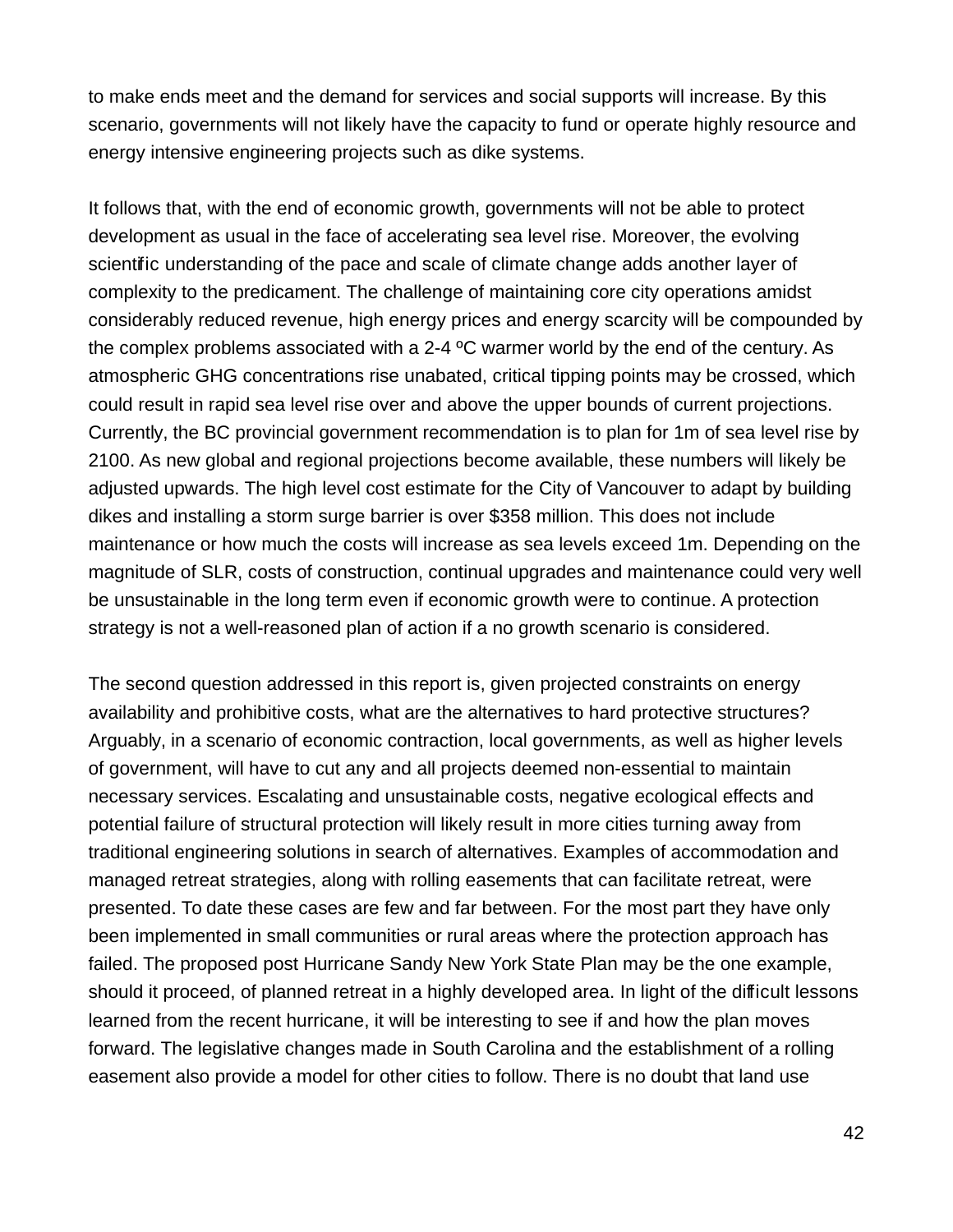changes of such a magnitude in any city with an extensively built up coast will be highly contentious and difficult to achieve.

The final section of this report offers criteria by which to evaluate adaptation options to determine if they will actually be adaptive in the long run. The criteria were used to assess the hard engineering protection option. Although further research is required to determine GHG emissions and socio-economic impacts on vulnerable populations, it can be argued that the such a strategy is maladaptive on all five criteria, and would therefore serve to increase overall vulnerability. These five 'pathways to maladaptation' provide a basis for evaluation that should be thoroughly examined before committing resources to any major adaptation project.

In light of these findings, it is clear that decision-making at all levels of government should consider reviewing and updating current coastal land use planning to include plausible scenarios that reflect the upper bounds of sea level rise projections. Sound planning in this era of peak oil and potential non-linear, rapid climate change should proceed according to the precautionary principle. This approach applies to sea level rise and exacerbated flood risk where, in the absence of scientific consensus, if an action or policy is associated with a risk of causing harm, authorities have a responsibility to protect the public. This report argues that current planning underestimates the likely pace and scale of global climate change and sea level rise. Plans also assume economic growth along with energy and resource availability. Adaptation that will be sustained in the long term necessitates creating public awareness of rapid climate change and limits to economic growth along with the impossibility of maintaining development as usual.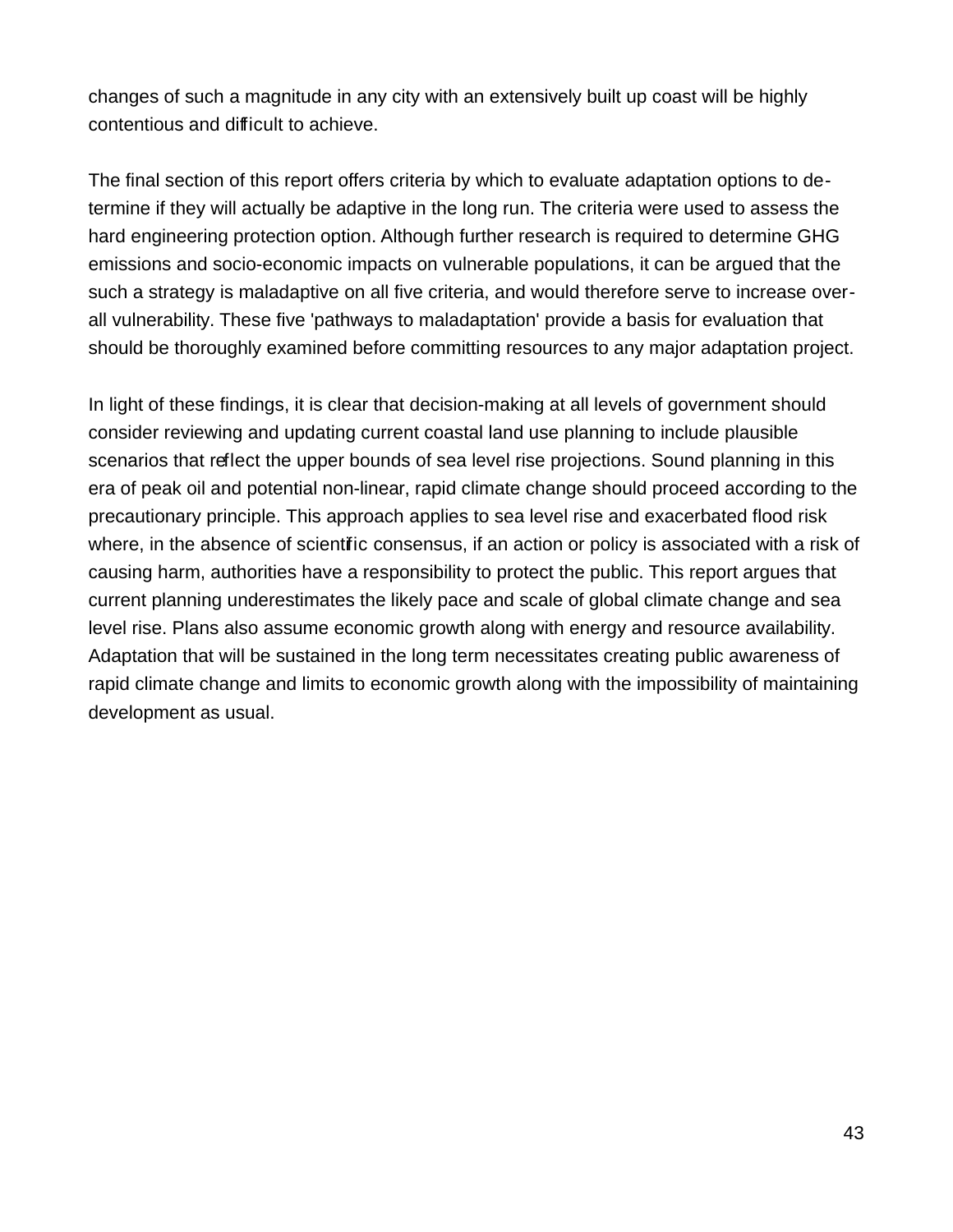#### **References**

Abel, Nick, Russell Gorddard, Ben Harman, Anne Leitch, Jennifer Langridge, Anthony Ryan, and Sonja Heyenga. 2011. Sea level rise, coastal development and planned retreat: Analytical framework, governance principles and an Australian case study. *Environmental Science and* Policy 14 (3): 279-88.

Allison, I., N.L. Bindoff, R.A. Bindschadler, P.M. Cox, N. de Noblet, M.H. England, J.E. Francis, N. Gruber, A.M. Haywood, D.J. Karoly, G. Kaser, C. Le Quéré, T.M. Lenton, M.E. Mann, B.I. McNeil, A.J. Pitman, S. Rahmstorf, E. Rignot, H.J. Schellnhuber, S.H. Schneider, S.C. Sherwood, R.C.J. Somerville, K. Steffen, E.J. Steig, M. Visbeck, A.J. Weaver. 2009. The Copenhagen Diagnosis. Updating the World on the Latest Climate Science. The University of New South Wales Climate Change Research Centre (CCRC), Sydney, Australia: 60.

Allison, Ian. 2011. The copenhagen diagnosis: Updating the world on the latest climate science. Burlington, MA: Elsevier

Anderson, Kevin, and Alice Bows. 2008. Reframing the climate change challenge in light of post- 2000 emission trends. Philosophical Transactions. Series A, Mathematical, Physical, and Engineering Sciences 366 (1882): 3863-82.

Anthoff, David, Robert J. Nicholls, and Richard S. J. Tol. 2010. The economic impact of substantial sea-level rise. Mitigation and Adaptation Strategies for Global Change 15 (4): 321- 35

Arlington Group Planning + Architecture Inc. 2012. Draft Sea level rise Adaptation Primer. BC Ministry of Environment.

Barnett, Jon, and Saffron O'Neill. 2010. Maladaptation. Global Environmental Change 20 (2): 211-3.

B.C. Ministry of Environment. January 2011. Climate Change Adaption Guidelines for Sea Dikes and Coastal Flood Hazard Land Use. Accessed January 1, 2013. [www.env.gov.bc.ca/wsd/public\\_safety/flood/pdfs\\_word/draft\\_policy\\_rev.pdf](http://www.env.gov.bc.ca/wsd/public_safety/flood/pdfs_word/draft_policy_rev.pdf)

Becklumb, Penny. 2010. Climate Change and Forced Migration: Canada's Role. Library of Parliment, Industry, Infrastructure and Resource Division: 1-9.

Bornhold, Brian D., British Columbia. Climate Change Branch, and British Columbia Government EBook Collection. 2008. Projected sea level changes for British Columbia in the 21st century. Victoria, B.C: Climate Change Branch.

Brisley, R., Welstead, J., Hindle, R., & Paavola, J. 2012. Socially just adaptation to climate change. York, United Kingdom: Joseph Rowntree Foundation. Retrieved from CAKE:

Burton, Ian. 1996. The growth of adaptation capacity: practice and policy. In: Smith, J.B.; Bhatti, N.; Nenzhulin, GV.; Benioff, R.; Campos, M.; Jallow, B.; Rijsberman, F.; Bydyko, M.I., and Dixon, R.K. (eds.), Adapting to Climate Change: An International Perspective. Springer-Verlag, New Yor, NY, pp. 55-67.

Burton, Ian. 1997. Vulnerability and adaptive response in the context of climate and climate change. Climatic Change 36 (1): 185-96.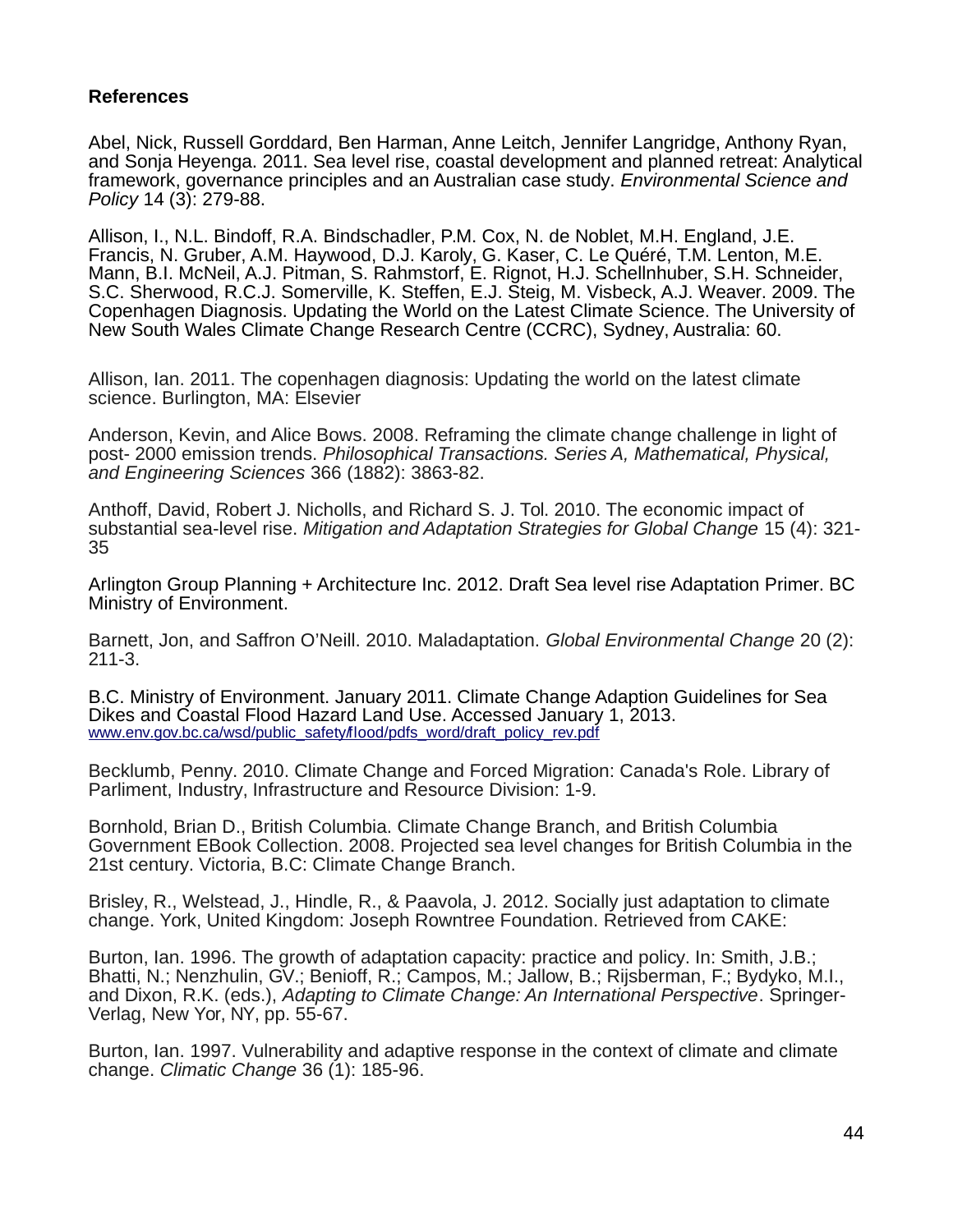Church, J. A., White, N. J., Konikow, L. F., Domingues, C.M., Cogley, J. G., Rignot, E., Gregory, J. M., et al. 2011.Revisiting the Earth's sea-level and energy budgets from1961 to 2008. Geophysical Research Letters, 38(18), L18601.

City of Vancouver. 2012a. Climate Adaptation Strategy.

City of Vancouver. 2012b. Flood-proofing Policy Review and Interim Measures.

City of Vancouver. 2012c. Greenest City 2020 Action Plan 2011-2012 Implementation Update.

Cities Climate Leadership Group and Connecting Delta Cities. 2010. Connecting Delta Cities: sharing knowledge and working on adaptation to climate change.

Convey, P., ACCE Consortium (incl Bentley M.J.), R. Bindschadler, G. di Prisco, E. Fahrbach, J. Gutt, D. A. Hodgson, P. A. Mayewski, C. P. Summerhayes, and J. Turner. 2009. Antarctic climate change and the environment. UK: Cambridge University Press.

Delta Commission. 2008. Working together with water: summary and conclusions. Accessed February 10, 2013. [www.deltacommissie.com/en/advies](http://www.deltacommissie.com/en/advies)

Franck, Travis. 2009. Coastal adaptation and economic tipping points. Management of Environmental Quality 20 (4): 434.

Fraser Basin Council and Arlington Group Planning & Architecture Inc. 2008. Flood Hazard Area Land Use Management: Review of Flood Hazard Area Land Use Management in B.C. [http://www.fraserbasin.bc.ca/publications/documents/08\\_Flood.pdf](http://www.fraserbasin.bc.ca/publications/documents/08_Flood.pdf)

Glikson, Andrew. The Atmosphere Is Not Waiting For Human Decision. Counter Currents, November 30, 2009. Accessed March 6, 2013. <http://www.countercurrents.org/glikson301109.htm>

Glikson, Andrew. On tree rings, CO2 levels and the Pliocene. The Conversation, July 12, 2012. Accessed February 5, 2013. [http://theconversation.edu.au/on-tree-rings-co2-levels-and-the](http://theconversation.edu.au/on-tree-rings-co2-levels-and-the-pliocene-8474)[pliocene-8474](http://theconversation.edu.au/on-tree-rings-co2-levels-and-the-pliocene-8474)

Green Shores Project. 2009. Climate Change and Coastal Shores in British Columbia. Accessed December 15, 2012. [www.greenshores.ca/sites/greenshores/documents/media/142.pdf.](http://www.greenshores.ca/sites/greenshores/documents/media/142.pdf.)

Goldberg, Edward D., Intergovernmental Oceanographic Commission, and Unesco. 1994. Coastal zone space: Prelude to conflict? Paris: Unesco Pub.

Greer, John Michael. 2008. The long descent: A user's guide to the end of the industrial age. Gabriola Island, B.C: New Society Publishers.

Gregory J. and Huybrechts, P. 2006. Ice-sheet contributions to future sea level change, Philosophical Transactions of the Royal Society A, 1709-1731.

Heinberg, R., and Lerch, D. 2008. "The Real New Deal: Energy Scarcity and the Path to Energy, Economic, and Environmental Recovery." Post Carbon Institute. Accessed December 7, 2011. www.postcarbon.org/riles/real-new-deal.pdf

Hirsch, Robert. 2005. "Peaking of World Oil Production: Impacts, Mitigation, & Risk Management." Accessed February 1, 2013. [www.netl.doe.gov/energy](http://www.netl.doe.gov/energy-analyses/pubs/Oil_Peaking_NETL.pdf%20)analyses/pubs/Oil\_Peaking\_NETL.pdf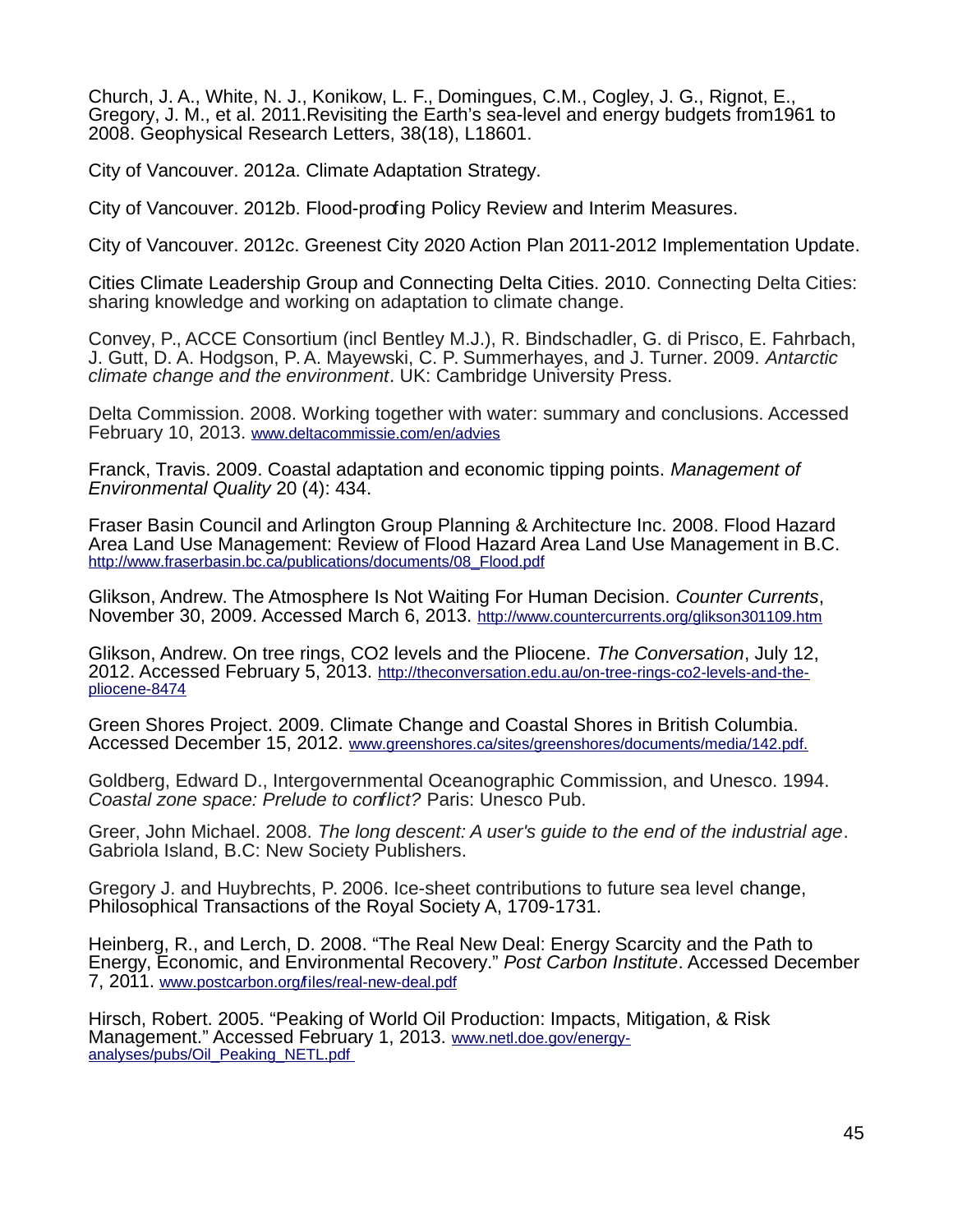Hubbert, M. 1956. "Nuclear Energy and Fossil Fuels." Drilling and Production Practice. Accessed January 29, 2013. [www.hubbertpeak.com/hubbert/1956/1956.pdf](http://www.hubbertpeak.com/hubbert/1956/1956.pdf)

International Energy Agency. 2010. "World Energy Outlook 2010: Executive Summary." OECD. Accessed February 1, 2013. <http://www.iea.org/Textbase/npsum/weo2010sum.pdf>

International Risk Governance Council. 2010. Sea Level Rise and its Implications. Accessed February 13, 2013. [www.irgc.org/IMG/pdf/Emerging\\_risks\\_Sea\\_Level\\_Rise.pdf](http://www.irgc.org/IMG/pdf/Emerging_risks_Sea_Level_Rise.pdf)

IPCC, 2007: Summary for Policymakers. In: Climate Change 2007: The Physical Science Basis. Contribution of Working Group I to the Fourth Assessment Report of the Intergovernmental Panel on Climate Change [Solomon, S., D. Qin, M. Manning, Z. Chen, M. Marquis, K.B. Averyt, M.Tignor and H.L. Miller (eds.)]. Cambridge University Press, Cambridge, United Kingdom and New York, NY, USA.

IPCC. 2013. Frequently Asked Question 10.2: How Likely are Major or Abrupt Climate Changes such as Loss of Ice Sheets or Changes in Global Ocean Circulation? Accessed February 1, 2013. [https://www.ipcc.unibe.ch/publications/wg1-ar4/faq/wg1\\_faq-10.2.html](https://www.ipcc.unibe.ch/publications/wg1-ar4/faq/wg1_faq-10.2.html)

Jha, Abhas Kumar, Robin Bloch, Jessica Lamond, and Open Knowledge Repository. 2012. Cities and flooding: A guide to integrated urban flood risk management for the 21st century. Washington, D.C: World Bank.

Kaufmann, John. Local Government in a Time of Peak Oil and Climate Change, in The post carbon reader: Managing the 21st century's sustainability crises, Heinberg, Richard, and Daniel Lerch. 2010. Berkeley, Calif: Univ. of California Pr. [distributor].

Kerr, R. A. 2012. Experts agree global warming is melting the world rapidly. Science 338 (6111): 1138-.

King, P. G. May 2012 San Francisco Ocean Beach Master Plan. Accessed February 10, 2012. <http://www.spur.org/ocean-beach>

Klein, Richard J. T., Robert J. Nicholls, and Nobuo Mimura. 1999. Coastal adaptation to climate change: Can the IPCC technical guidelines be applied? Mitigation and Adaptation Strategies for Global Change 4 (3): 239-52.

Knabb, R.D., J.R. Rhome, and D.P. Brown, 2005: Tropical Cyclone Report: Hurricane Katrina, 23-30 August 2005. National Hurricane Center, Miami, FL, 43 pp. [http://www.nhc.noaa.gov/pdf/TCR-AL122005\\_Katrina.pdf](http://www.nhc.noaa.gov/pdf/TCR-AL122005_Katrina.pdf)

Kunstler, James Howard. 2005. The long emergency: Surviving the converging catastrophes of the twenty-first century. New York: Atlantic Monthly Press. Kydland, Finn E., and Edward C. Prescott. 1977. Rules rather than discretion: The inconsistency of optimal plans. The Journal of Political Economy 85 (3): 473-91.

Lerch, Daniel. 2007. Post carbon cities: Planning for energy and climate uncertainty: A guidebook on peak oil and global warming for local governments. Sebastopol, Calif: Post Carbon Press.

Lerch, D. 2010. "Making Sense of Peak Oil and Energy Uncertainty". This publication is an excerpted chapter from The Post Carbon Reader: Managing the 21st Century's Sustainability Crises, Richard Heinberg and Daniel Lerch, eds. Healdsburg, CA: Watershed Media.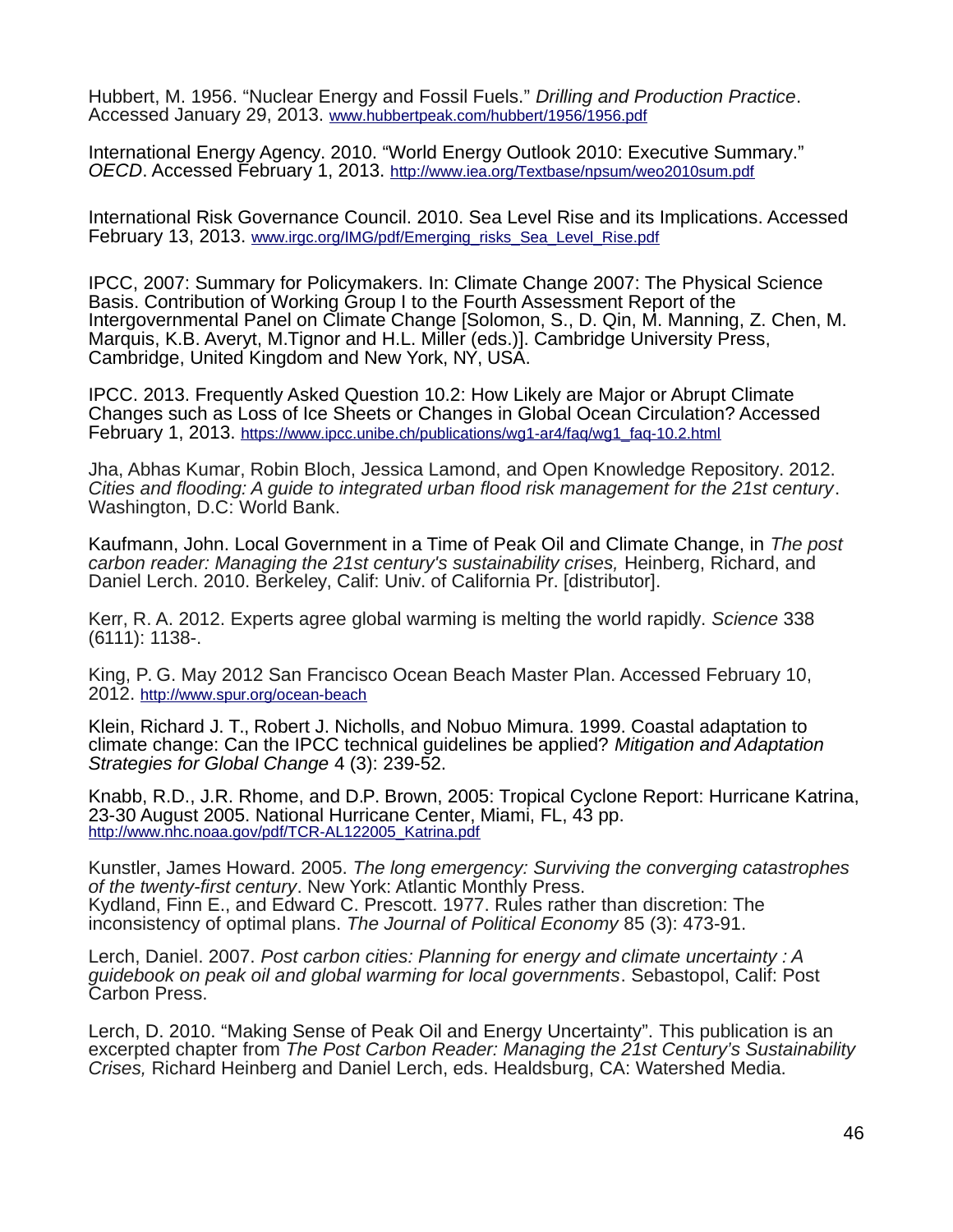Malthus, T. R. 2001. An essay on the principle of population. London: Electric Book Co.

McGranahan, G., Balk, D., and Anderson B. 2007. The rising tide: Assessing the risks of climate change and human settlements in low elevation coastal zones. *Environment & Urbanization* 19 (1): 17-37.

Meadows, Donella H., and Club of Rome. 1974. The limits to growth: A report for the club of rome's project on the predicament of mankind. New York: Universe Books.

Meadows, Donella H., Jørgen Randers, and Dennis L. Meadows. 2004. Limits to growth: The 30-year update. White River Junction, Vt: Chelsea Green Pub. Co.

Mill, John Stuart. 2001. The principles of political economy. Kitchener, Ont: Batoche.

Milne, Glenn A., W. Roland Gehrels, Chris W. Hughes, and Mark E. Tamisiea. 2009. Identifying the causes of sea-level change. UK: Macmillan.

Neil Adger, W., Nigel W. Arnell, and Emma L. Tompkins. 2005. Successful adaptation to climate change across scales. Global Environmental Change 15 (2): 77-86.

National Oceanic & Atmospheric Administration. Trends in Atmospheric Carbon Dioxide. Accessed February 15, 2013. <http://www.esrl.noaa.gov/gmd/ccgg/trends/>

Natural Resources Canada's Regional Adaptation Collaborative. 2012. Climate Change Vulnerability Assessment: Souris and Souris West Prince Edward Island. Accessed February 5. 2-13. [www.atlanticadaptation.ca/erosion](http://www.atlanticadaptation.ca/erosion)

Nicholls, Robert J., and Earle N. Buckley. 2001. Technological options for adaptation to climate change in coastal zones. Journal of Coastal Research 17 (3): 531-43

Nicholls, R. J., et al. 2008. Ranking Port Cities with High Exposure and Vulnerability to Climate Extremes: Exposure Estimates, OECD Environment Working Papers, No. 1, OECD Publishing.

Nicholls, R.; Brown, S.; Hinkel, J. Economics of Coastal Zone Adaptation. October 2010. The World Bank, Washington DC, USA. Discussion Paper 10, 62 pp.

Nixon, E. 2008. Human Vulnerability and Climate Change: An Assessment of Greater Vancouver's Human Vulnerability to Sea Level Rise in 2100, in Proceedings of the Canadian Hydrographic Conference and national Surveyors Conference, 2008.

NOAA. 2007. Managed Retreat Strategies: Case studies. US Department of Commerce. Accessed February 05, 2013. [http://coastalmanagement.noaa.gov/initiatives/shoreline\\_ppr\\_retreat.html](http://coastalmanagement.noaa.gov/initiatives/shoreline_ppr_retreat.html)

NOAA. 2012. Erosion Control Easements: Case studies. US Department of Commerce. Accessed February 05, 2013. [http://coastalmanagement.noaa.gov/initiatives/shoreline\\_ppr\\_easements.html#1](http://coastalmanagement.noaa.gov/initiatives/shoreline_ppr_easements.html#1)

Orlov, Dmitry. September 2010. "Peak Oil is History." Accessed December 1, 2012. <http://www.culturechange.org/cms/content/view/674/66/>

Price, D. 1995. Energy and Human Evolution. Population and environment: A Journal of Interdisciplinary Studies 16(4): 301-319.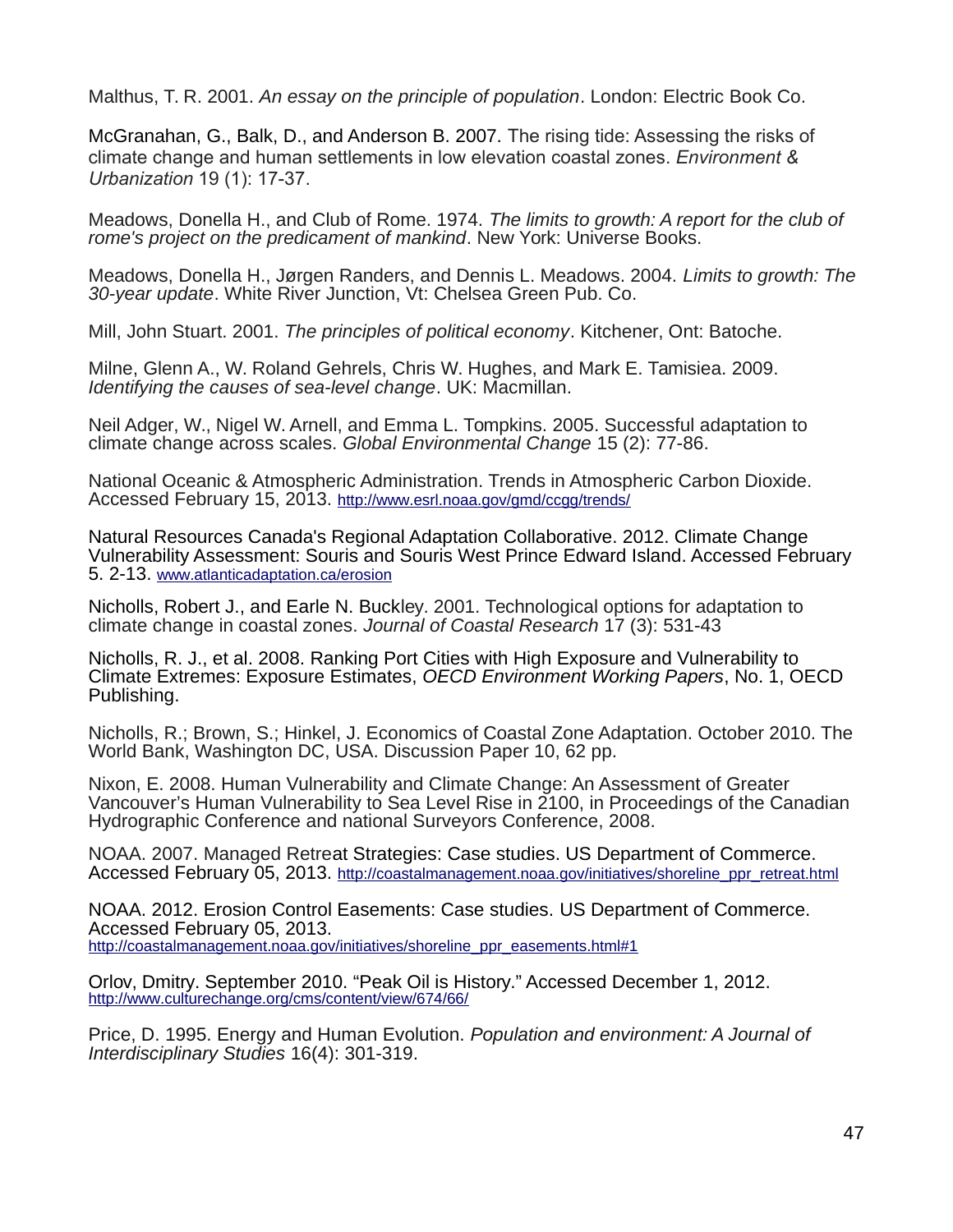Rahmstorf, Stefan. 2007. A semi-empirical approach to projecting future sea-level rise. Science (New York, N.Y.) 315 (5810): 368-70.

Rahmstorf, M. Perrette, and M. Vermeer, "Testing the robustness of semi-empirical sea level projections", Climate Dynamics, vol. 39, pp. 861-875, 2012.

Rehan, R., and M. Nehdi. 2005. Carbon dioxide emissions and climate change: Policy implications for the cement industry. Environmental Science and Policy 8 (2): 105-14.

Rignot, I. Velicogna, M. R. van den Broeke, A. Monaghan, and J. T. M. Lenaerts. 2011. Acceleration of the contribution of the greenland and antarctic ice sheets to sea level rise. Geophysical Research Letters 38 (5).

Rubin, Jeff. 2009. Why your world is about to get a whole lot smaller: Oil and the end of globalizaiton. USA: Random House Canada.

Shaw, J., and Geological Survey of Canada. 1998. Sensitivity of the coasts of Canada to sealevel rise. Ottawa: Natural Resources Canada, Geological Survey of Canada.

Shrubsole, Dan, and Canadian Water Resources Association. 2004. Canadian perspectives on integrated water resources management. Cambridge, Ont: Canadian Water Resources Association.

State of California. 2010. Sea-Level Rise Interim Guidance Document. Developed by the Sea-Level Rise Task Force of the Coastal and Ocean Working Group of the California Climate Action Team.

Strack, Mick. 2011. Preparing for the Invasion: Retreat from the Coast. Proceedings of the Surveying & Spatial Sciences Biennial Conference, Wellington, New Zealand, 21-25 November 2011

The Essex Wildlife Trusts. 2010. Abbotts Hall Farm. Accessed. February 3, 2013. www.essexwt.org.uk/visitor\_centres\_nature\_reserves/abbotts\_hall\_farm/

Titus, James. 1998. [Rising Seas, Coastal Erosion, and the Takings Clause: How to Save Wetlands and](http://yosemite.epa.gov/ee/epa/wpi.nsf/2efc4c5acad95f918525669800666fd7/a8a52939ca0c4c66852566e2005e3175!OpenDocument) [Beaches Without Hurting Property Owners](http://yosemite.epa.gov/ee/epa/wpi.nsf/2efc4c5acad95f918525669800666fd7/a8a52939ca0c4c66852566e2005e3175!OpenDocument). Maryland Law Review. 57: 1279-1399.

Titus, G., James. 2009. Coastal Sensitivity to Sea-Level Rise: A Focus on the Mid-Atlantic Region. A report by the U.S. Climate Change Science Program and the Subcommittee on Global Change Research. [James G. Titus (Coordinating Lead Author), K. Eric Anderson, Donald R. Cahoon, Dean B. Gesch, Stephen K. Gill, Benjamin T. Gutierrez, E. Robert Thieler, and S. Jeffress Williams (Lead Authors)]. U.S. Environmental Protection Agency, Washington D.C., USA, 320 pp.

Titus, J.G. and M. Craghan, 2009: Shore protection and retreat. In: Coastal Sensitivity to Sea-Level Rise: A Focus on the Mid-Atlantic Region. A report by the U.S. Climate Change Science Program and the Subcommittee on Global Change Research. [J.G. Titus (coordinating lead author), K.E. Anderson, D.R. Cahoon, D.B. Gesch, S.K. Gill, B.T. Gutierrez, E.R. Thieler, and S.J. Williams (lead authors)]. U.S. Environmental Protection Agency, Washington DC, pp. 87- 104.

Town of Shediac Beaubassin Planning Commission. January 30, 2012. Zoning By-law # Z-11- 44.

Parris, A., P. Bromirski, V. Burkett, D. Cayan, M. Culver, J. Hall, R. Horton, K. Knuuti, R. Moss,